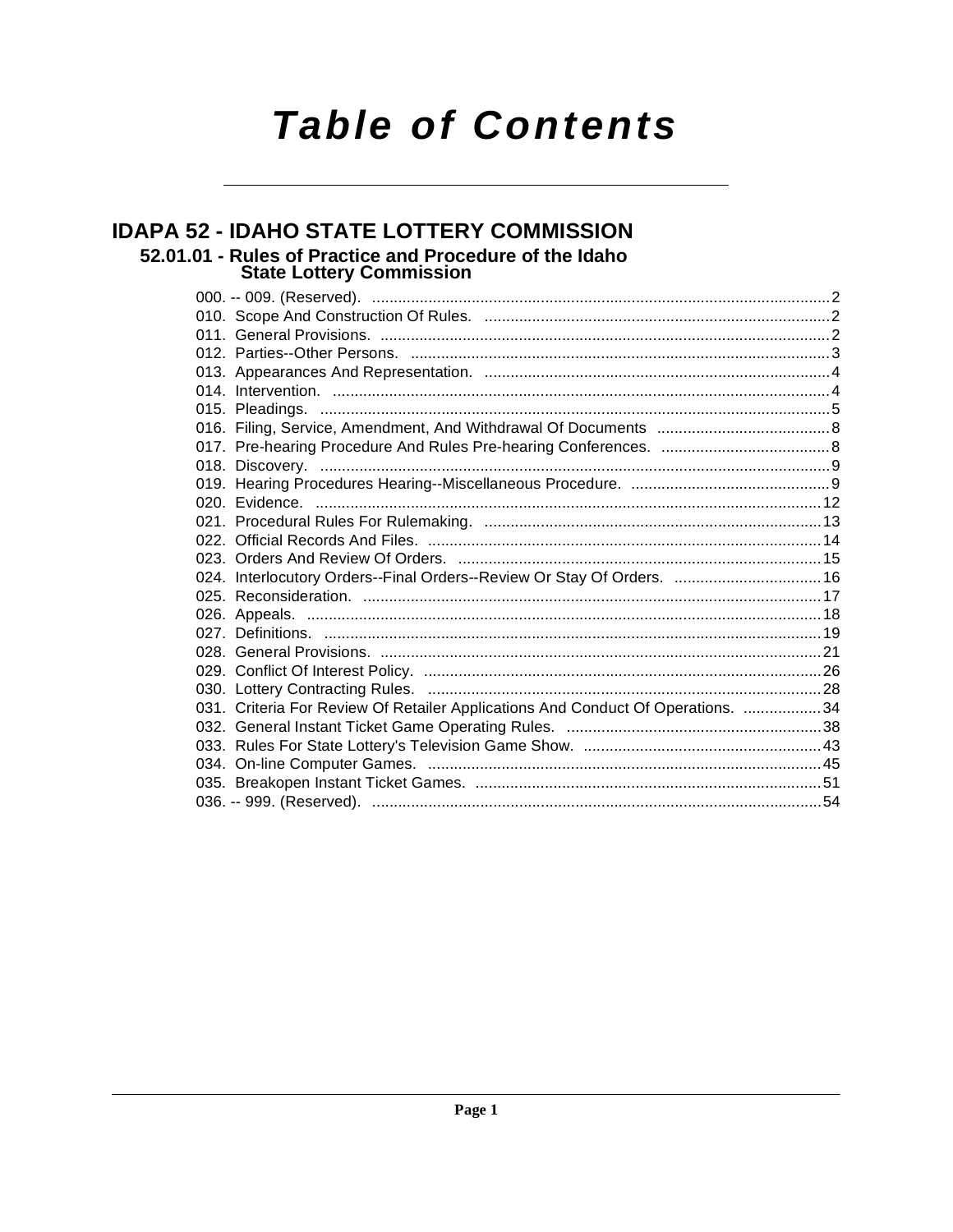#### **IDAPA 52 TITLE 01 CHAPTER 01**

### **IDAPA 52 - IDAHO STATE LOTTERY COMMISSION**

### **52.01.01 - RULES OF PRACTICE AND PROCEDURE OF THE IDAHO STATE LOTTERY COMMISSION**

#### <span id="page-1-2"></span><span id="page-1-1"></span><span id="page-1-0"></span>**000. -- 009. (RESERVED).**

#### <span id="page-1-9"></span><span id="page-1-3"></span>**010. SCOPE AND CONSTRUCTION OF RULES.**

<span id="page-1-8"></span>**Proceedings Governed.** These rules govern all practice and procedure before the Idaho State Lottery Commission in all investigations, contested cases, licensing, rulemaking and other matters specifically addressed by these rules, unless otherwise directed by the Commission. (7-1-93) addressed by these rules, unless otherwise directed by the Commission.

<span id="page-1-7"></span>Liberal Construction. These rules will be liberally construed to secure just, speedy, and economical determination of all issues presented to the Commission. Unless prohibited by statute, the Commission may permit deviation from these rules when it finds compliance with them is impractical, unnecessary or not in the public interest. (7-1-93)

**03.** Citation. The title of these rules is the Rules for Practice and Procedure of the Idaho State Lottery sion. Their official citation is IDAPA 52.01.01. (7-1-93) Commission. Their official citation is IDAPA 52.01.01.

<span id="page-1-5"></span>**04. Captions of Rules -- Orders Addressing Rules -- References -- Indexes**. The captions and titles to these rules are part of these rules and are construed accordingly. Orders adopting, proposing or modifying these rules and the explanation of those orders provide a "legislative history" of these rules for aid in their interpretation or construction. (4-18-89)

### <span id="page-1-4"></span>**011. GENERAL PROVISIONS.**

**Office -- Office Hours -- Mailing Address**. Principal office of the Commission is in Boise, Idaho. This office is open from 8 a.m. to 5 p.m. except Saturday, Sunday and legal holidays. The mailing address of the Commission is: P.O. Box 6537, Boise, Idaho 83707-6537. Commission is: P.O. Box 6537, Boise, Idaho 83707-6537.

**Communications.** All written communications and documents concerning any matter covered by these rules must be filed with the office of the Commission. Unless otherwise provided by statute, these rules, order, or notice, documents are considered filed when received by the Commission, not when mailed. (7-1-93)

**03. Identification of Communications**. Communications should embrace but one (1) subject and must include the name and address of the author. When the subject matter pertains to a proceeding, the proceeding must be identified by the case caption and case number. (7-1-93)

<span id="page-1-10"></span>**04. Service**. The Commission serves all notices, orders, summons, and complaints issued by the Commission. All notices and orders served by the Commission may be served by mail. Unless otherwise provided by statute, these rules, order, or notice, service of orders and notices is complete when a copy, properly addressed and stamped, is deposited in the United States mail. (7-1-93)

**05. Computation of Time**. Whenever an act is required to be done within a certain number of days of a given day, the given day is not included in the count. If the day the act must be done is a Saturday, Sunday or legal holiday, the act may be done on the first day following that is not a Saturday, Sunday or legal holiday. (7-1-93)

<span id="page-1-6"></span>**06.** Copying. The fees for copying of documents are as follows: (7-1-93)

**a.** Documents required to be furnished in the course of proceedings by the Commission to parties in a case-no fee: (7-1-93) pending case-no fee;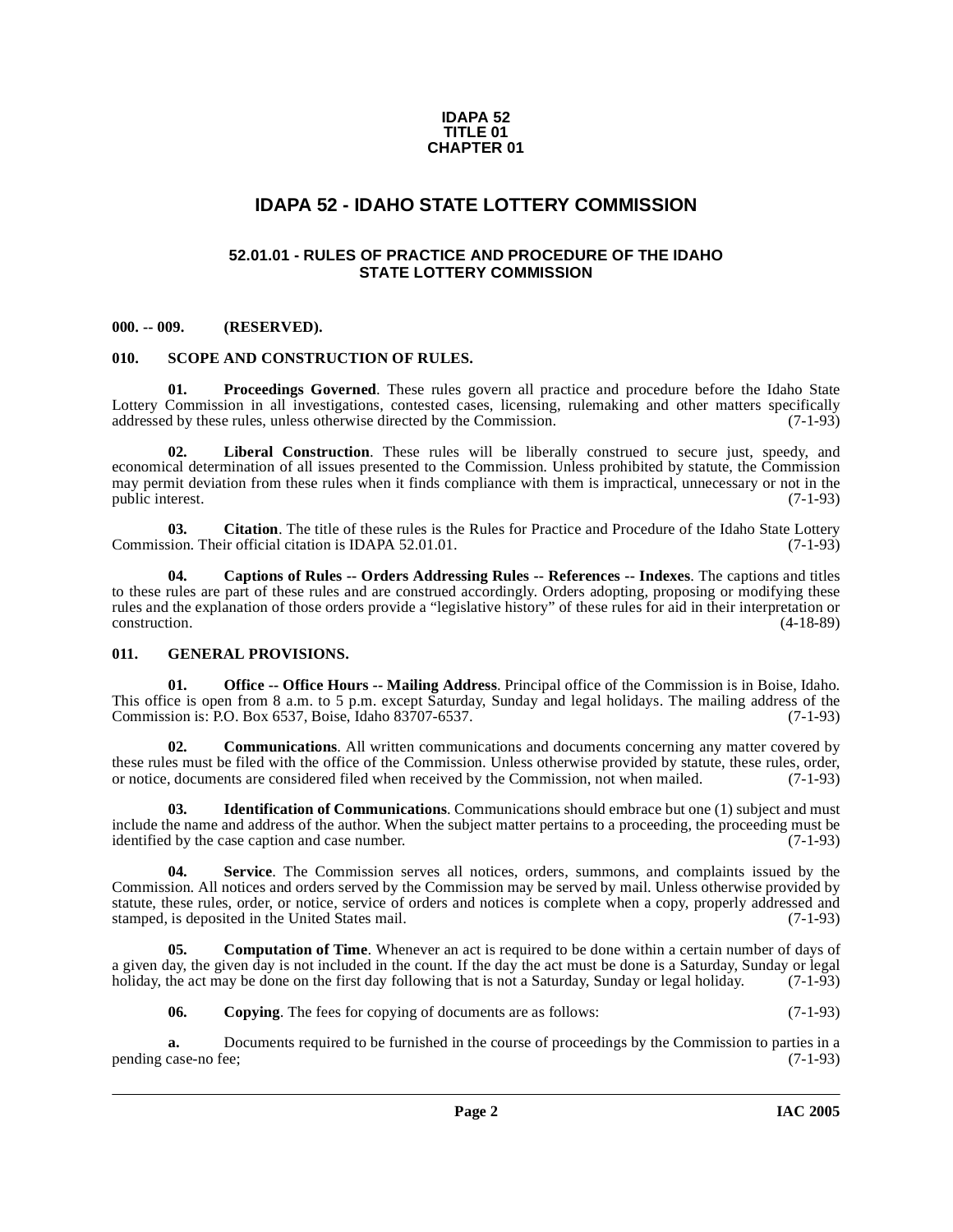**b.** Copies of documents that are easily reproducible by photocopy methods -- twenty cents (\$.20) per (7-1-93)  $page.$  (7-1-93)

**c.** Copies of documents that are not reproducible by photocopy methods--the actual cost of reproduction. (7-1-93)

**d.** The Commission may waive these fees. (7-1-93)

**e.** The state lottery is not obligated to copy voluminous documents. The state lottery may authorize persons interested in inspecting a copy of voluminous documents to do so at their own expense, provided that the state lottery may put reasonable conditions on the release of the documents to parties for copying or deny their release altogether. The state lottery is only obligated to provide one (1) copy of any document requested for inspection.

(4-18-89)

### <span id="page-2-3"></span><span id="page-2-0"></span>**012. PARTIES--OTHER PERSONS.**

<span id="page-2-2"></span>**01. Parties Listed**. Parties to proceedings before the Commission are called applicants, petitioners, complainants, respondents, intervenors or protestants. On reconsideration parties are called by their original titles  $\text{listed above.}$  (7-1-93)

<span id="page-2-1"></span>**02.** Applicants. Persons seeking any license, right, or authority from the Commission are called ints". (7-1-93) "Applicants".

**03. Petitioners**. Persons seeking relief from Commission orders or rules or clarification of their rights or obligations, but not seeking a license, right or authority from the Commission, are called "Petitioners". (7-1-93)

**04. Complainants**. Persons charging other person(s) with any act or omission are called "Complainants". In any proceeding the Commission brings on its own motion in which it charges an act or omission, it is called "Complainant".

**05. Respondents**. Persons against whom complaints or petitions are filed or about whom tions are initiated are called "Respondents". (7-1-93) investigations are initiated are called "Respondents".

**06.** Intervenors. Persons not original parties to a proceeding, permitted to participate as parties to Rule Section 014 are called "Intervenors". (7-1-93) pursuant to Rule Section 014 are called "Intervenors".

<span id="page-2-4"></span>**07. Protestant**. Persons opposing an application or petition are called "Protestants". (7-1-93)

**08.** Staff. The staff of the state lottery, without intervention, may appear at any hearing and have all rights of participation as a party to the proceeding. If counsel is desired, the deputy attorney general will represent the state lottery. (7-1-93) state lottery. (7-1-93)

**09. Rights of Parties**. Subject to Rule Subsections 019.11 and 019.14, all parties may appear at hearing or argument and introduce evidence, examine witnesses, make and argue motions, state positions, and otherwise fully participate in hearings or arguments. participate in hearings or arguments.

**10. Persons Defined**. The term "person" shall be construed to mean and include an individual, association, corporation, club, trust, estate, society, company, joint stock company, receiver, trustee, assignee, referee or any other person acting in a fiduciary or representative capacity, whether appointed by a court or otherwise, and any combination of individuals. "Person" shall also be construed to mean and include departments, commissions, agencies and instrumentalities of the state of Idaho, including counties and municipalities and agencies or instrumentalities thereof. (7-1-93)

**11. Interested Parties**. A person who may be affected by the proceeding but who does not seek to the in the proceeding is called an "interested party". (4-18-89) participate in the proceeding is called an "interested party".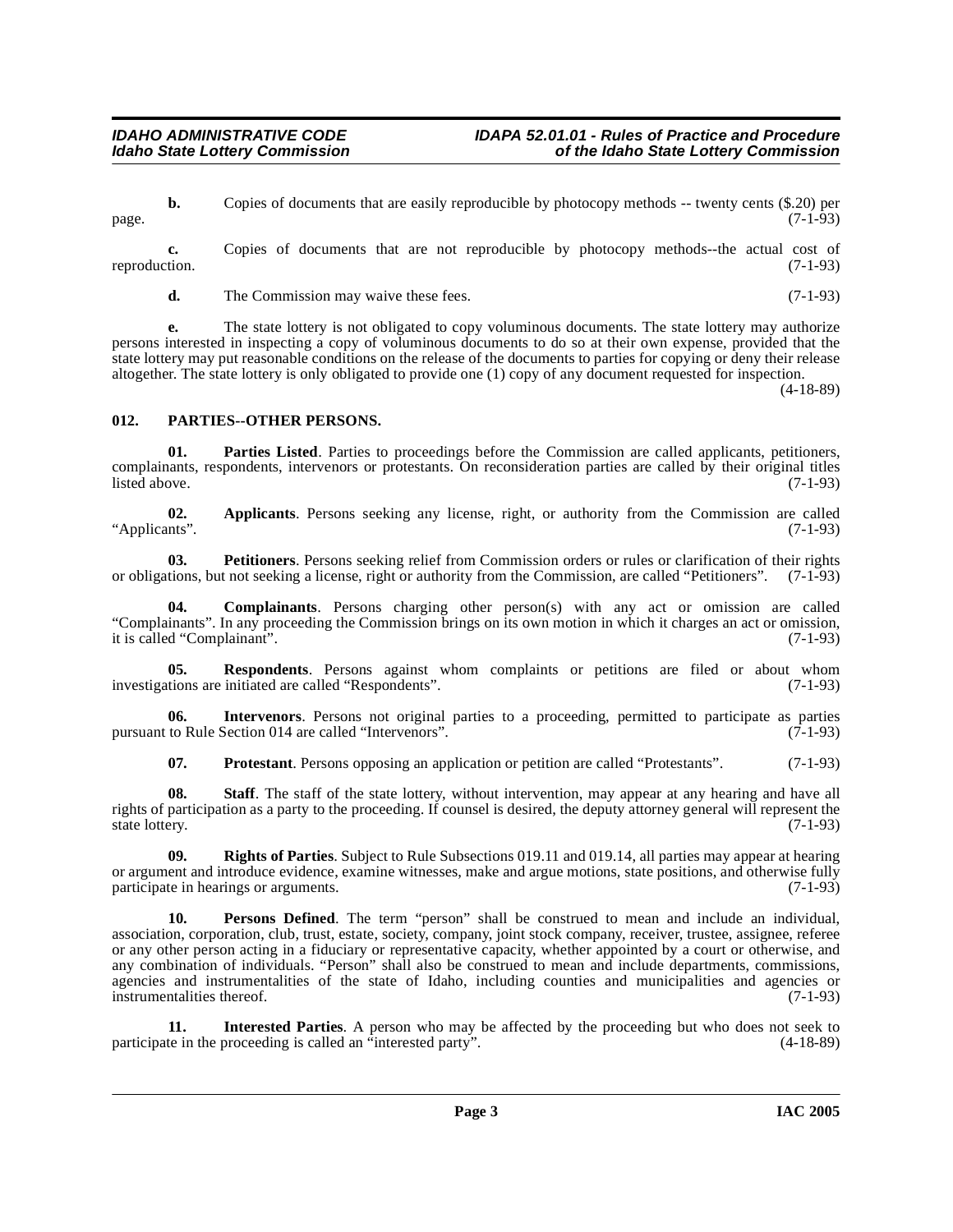### <span id="page-3-2"></span><span id="page-3-0"></span>**013. APPEARANCES AND REPRESENTATION.**

<span id="page-3-4"></span>**01. Initial Pleadings by Party--Listing of Representatives**. The initial pleading of each party to a proceeding must name the parties' representative(s) for service and state the representative's address for purposes of receipt of all official documents. Service of documents on the named representative(s) is valid service upon the party for all purposes in that proceeding. No more than two (2) persons may be designated as parties' representatives for purposes of service or receipt of official documents unless otherwise authorized by order of the Commission. The Commission may condition such an order upon reasonable terms concerning payment of copying costs and mailing costs to additional representatives. (7-1-93)

<span id="page-3-9"></span>**02. Taking of Appearances**. The officer presiding at a hearing will take appearances to identify the representatives of each party at the hearing. Parties whose pleadings have not been received by or distributed to all of the parties may be required to state their interest at the hearing. (7-1-93) the parties may be required to state their interest at the hearing.

<span id="page-3-6"></span>**03. Representation of Parties at Hearing**. Appearance and representation of parties at hearing must lows: (7-1-93) be as follows:

**a.** A natural person must represent himself or herself or be represented by a duly authorized full-time employee or an attorney. (7-1-93)

**b.** A partnership must be represented by a partner, duly authorized full-time employee, or an attorney.  $(7-1-93)$ 

**c.** A corporation must be represented by an officer, duly authorized full-time employee, or an attorney. (7-1-93)

**d.** A municipal corporation, government agency or subdivision, or non-profit organization must be ted by an officer, a duly authorized full-time employee or an attorney. (7-1-93) represented by an officer, a duly authorized full-time employee or an attorney.

<span id="page-3-7"></span>**e.** All other parties must appear and be represented only by an attorney. (7-1-93)

**04. Service on Representative of Other Parties and Other Persons**. From the time a party files its initial pleading in a proceeding, that party must serve all future documents submitted by it in the proceeding upon all other parties' representatives designated pursuant to Rule Subsection 013.01, unless otherwise provided by these rules or by an order or notice of the presiding officer in an open hearing. The hearing officer may order parties to serve past documents filed in the case upon notice to representatives. The hearing officer may order parties to serve past or future documents filed in this case upon persons not a party to the proceeding before the Commission.

(7-1-93)

<span id="page-3-10"></span>**05. Withdrawal of Parties**. A party may withdraw from the proceeding only upon entry of an order by the hearing officer.  $(7-1-93)$ 

<span id="page-3-8"></span>**06. Substitution of Representative--Withdrawal of Representative**. A representative of a party may be changed and a new representative may be substituted by notice to the hearing officer and to all other parties. Any person representing a party who wishes to withdraw his or her representation of a party in a proceeding before the Commission must immediately notify in writing the Commission (or other presiding officer) and serve that notice on all other parties. (7-1-93)

**07.** Conduct Required. A person in a proceeding must conform to recognized standards of ethical and s conduct. (7-1-93) courteous conduct.

<span id="page-3-3"></span>**08. Former Employees--Restriction on Representation of Parties**. No former employee of the state lottery or representative may appear in a representative capacity or as expert witness on behalf of other parties in a proceeding in which he or she previously took an active part. (4-18-89)

### <span id="page-3-5"></span><span id="page-3-1"></span>**014. INTERVENTION.**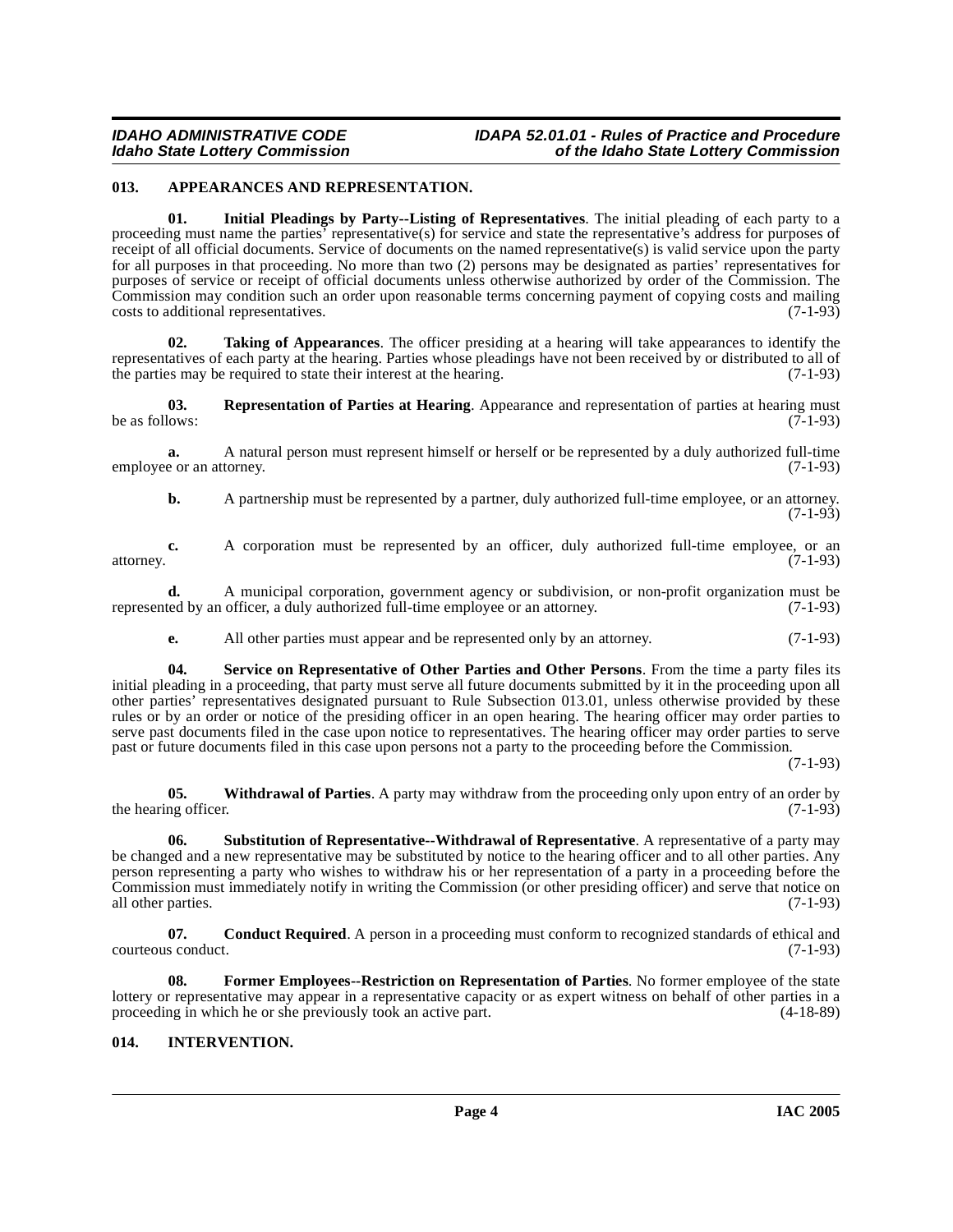#### **IDAHO ADMINISTRATIVE CODE IDAPA 52.01.01 - Rules of Practice and Procedure<br>Idaho State Lottery Commission in the Idaho State Lottery Commission Idaho State Lottery Commission of the Idaho State Lottery Commission**

<span id="page-4-4"></span>**01.** Order Granting Leave to Intervene Required. Persons not original parties to a proceeding who claim a direct and substantial interest in the proceeding must petition for an order from the Commission granting<br>(7-1-93) intervention to become a party.

<span id="page-4-1"></span>**02. Form and Contents of Petitions to Intervene**. Petitions to intervene must comply with Rule Section 014 and 016. The Petition must set forth the name and address of petitioner and clearly and concisely state the direct and substantial interest of the petitioner in the proceeding. If affirmative relief is sought, petitioner must state the basis for such relief.  $(7-1-93)$ 

**03. Filing Requirements for Petitions to Intervene**. A petition for leave to intervene and proof of service on all other parties of record must be filed with the Commission at least seven (7) days prior to the date set for hearing. Petitions not timely filed must state a substantial reason for the delay. The Commission may deny or conditionally grant petitions to intervene that are not timely filed for failure to state a good cause for untimely filing, to prevent disruption, prejudice to existing parties, undue broadening of the issues or other reasons. Intervenors who do not file timely petitions are bound by orders and notices earlier entered as a condition of granting the untimely petition.  $(7-1-93)$ petition.  $(7-1-93)$ 

**04. Granting of Petitions to Intervene**. If the petition to intervene shows direct and substantial interests in any part of the subject matter of the proceeding and does not unduly broaden the issues, the Commission or the presiding officer may grant leave to intervene to the petitioner subject to such reasonable conditions as may be prescribed. If it later appears that an intervenor has no direct or substantial interest in the proceeding, or that the intervention is not in the public interest, the Commission may dismiss the intervenor from the proceeding. (7-1-93)

**05. Orders Granting Intervention--Opposition**. No order granting a petition to intervene will be acted upon fewer than five (5) days after its filing, except in a hearing in which any party may be heard. Any party opposing a petition to intervene must do so by motion. (7-1-93) opposing a petition to intervene must do so by motion.

#### **06. Protestants**. (7-1-93)

**a.** Persons desiring to enter a protest on a petition or application shall file with the Commission a notice of protest. Notice of protest shall comply with Rules Sections 013 and 015. The notice must contain a clear and concise statement of the reason or purpose for the protest. (7-1-93)

**b.** A notice of protest and proof of service on other parties of record must be filed with the Commission at least seven (7) days prior to the date set for hearing. If an untimely filing is made, the protestant must give a substantial reason for the delay; otherwise, the protest will not be considered and the protestant will not be permitted to participate in the proceedings. (7-1-93)

<span id="page-4-3"></span>**07. Limitations on Intervenors and Protestants**. Where two (2) or more intervenors or protestants have substantially like interest and positions, the Commission may at any time during the hearing, limit the number of intervenors or protestants who will be permitted to testify, cross-examine witnesses or make and argue motions and objections. (4-18-89)

### <span id="page-4-5"></span><span id="page-4-0"></span>**015. PLEADINGS.**

<span id="page-4-6"></span>**01. Pleadings Enumerated**. Pleadings before the Commission shall consist of applications, petitions, complaints, answers, motions, protests and orders to show cause or other notices used by the Commission in initiating a hearing upon its own motion. All pleadings must be filed in accordance with Rule Section 016. A party may adopt or join any other party's pleading. Two or more separately stated grounds, claims or answers concerning the same<br>subject matter may be included in one pleading if clearly denominated as such. (7-1-93) subject matter may be included in one pleading if clearly denominated as such.

### <span id="page-4-2"></span>**02. General Form of Pleadings**. (7-1-93)

**a.** All pleadings must comply with Rule Section 013 and be filed and served in accordance with Rule Section 016. In addition, on the filing of a pleading initiating a proceeding, the Commission shall assign a docket number to the proceeding which shall consist of the year in which the pleading was filed and another number showing its numerical position among the proceedings filed during the year. All future pleadings must refer to the docket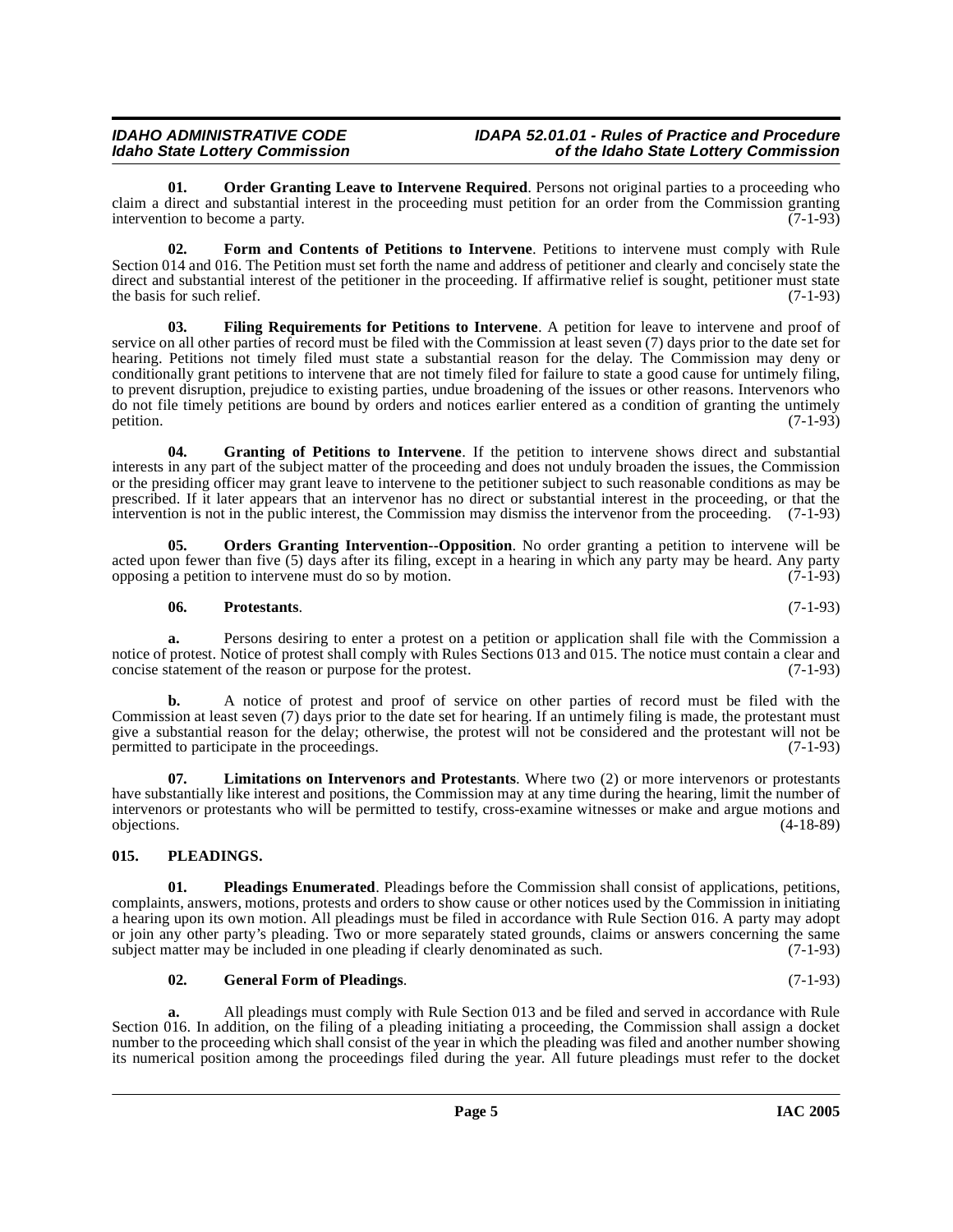number. (7-1-93)

**b.** All pleadings shall contain a title. If the pleading is an application or petition, then the form shall be as follows:

### BEFORE THE IDAHO STATE LOTTERY COMMISSION

| IN THE MATTER OF        | Docket No.        |
|-------------------------|-------------------|
| APPLICATION OR PETITION |                   |
| OF JOHN DOE             | THE NATURE OF THE |
|                         | PLEADING          |

All other pleadings shall contain the following caption:

### BEFORE THE IDAHO STATE LOTTERY COMMISSION

| JOHN DOE,         | Docket No.                   |                                                                                                          |
|-------------------|------------------------------|----------------------------------------------------------------------------------------------------------|
| (title of party), |                              |                                                                                                          |
| VS.               | (DESCRIPTION OF<br>PLEADING) |                                                                                                          |
| RICHARD ROW,      |                              |                                                                                                          |
| (title of party). |                              | $(7-1-93)$                                                                                               |
| c.                |                              | Pleadings must be double spaced and typewritten on eight and one-half by eleven $(8-1/2 \times 11)$ inch |

<span id="page-5-0"></span>

| paper.              |              |                                                                                                                                                                     | $(7-1-93)$ |
|---------------------|--------------|---------------------------------------------------------------------------------------------------------------------------------------------------------------------|------------|
|                     | 03.          | <b>Applications--Defined--Form and Contents.</b> All pleadings requesting a right or authority from<br>the Commission are called "applications". Applications must: | $(7-1-93)$ |
|                     | a.           | Fully state the facts upon which they are based;                                                                                                                    | $(7-1-93)$ |
| they are based; and | b.           | Refer to the particular provisions of statute, rule, order or other controlling documents upon which                                                                | $(7-1-93)$ |
|                     | c.           | Request for the order, authority, permission, or license desired.                                                                                                   | $(7-1-93)$ |
|                     | $\mathbf{a}$ | <b>PetitionsDefinedForm and Contents</b> All pleadings requesting modification amendment or                                                                         |            |

**Petitions--Defined--Form and Contents**. All pleadings requesting modification, amendment or stay of existing orders or rules, clarification or construction of orders, rules or statute, rehearing, or intervention are called "petitions". Petitions must: (7-1-93) called "petitions". Petitions must:

<span id="page-5-2"></span>**a.** Fully state the facts upon which they are based; (7-1-93)

**b.** Refer to the particular statute, rule, order or other controlling documents upon which they are (7-1-93)  $\alpha$ based;  $(7-1-93)$ 

- **c.** Request the relief desired; and (7-1-93)
- <span id="page-5-1"></span>**d.** State the name of the person petitioned against, if any (the respondent). (7-1-93)

**05. Complaints--Defined--Form and Contents**. All pleadings charging other persons with acts or omissions under the provisions of the Idaho Code administered by the Commission are called "complaints". Complaints must set forth clearly and concisely: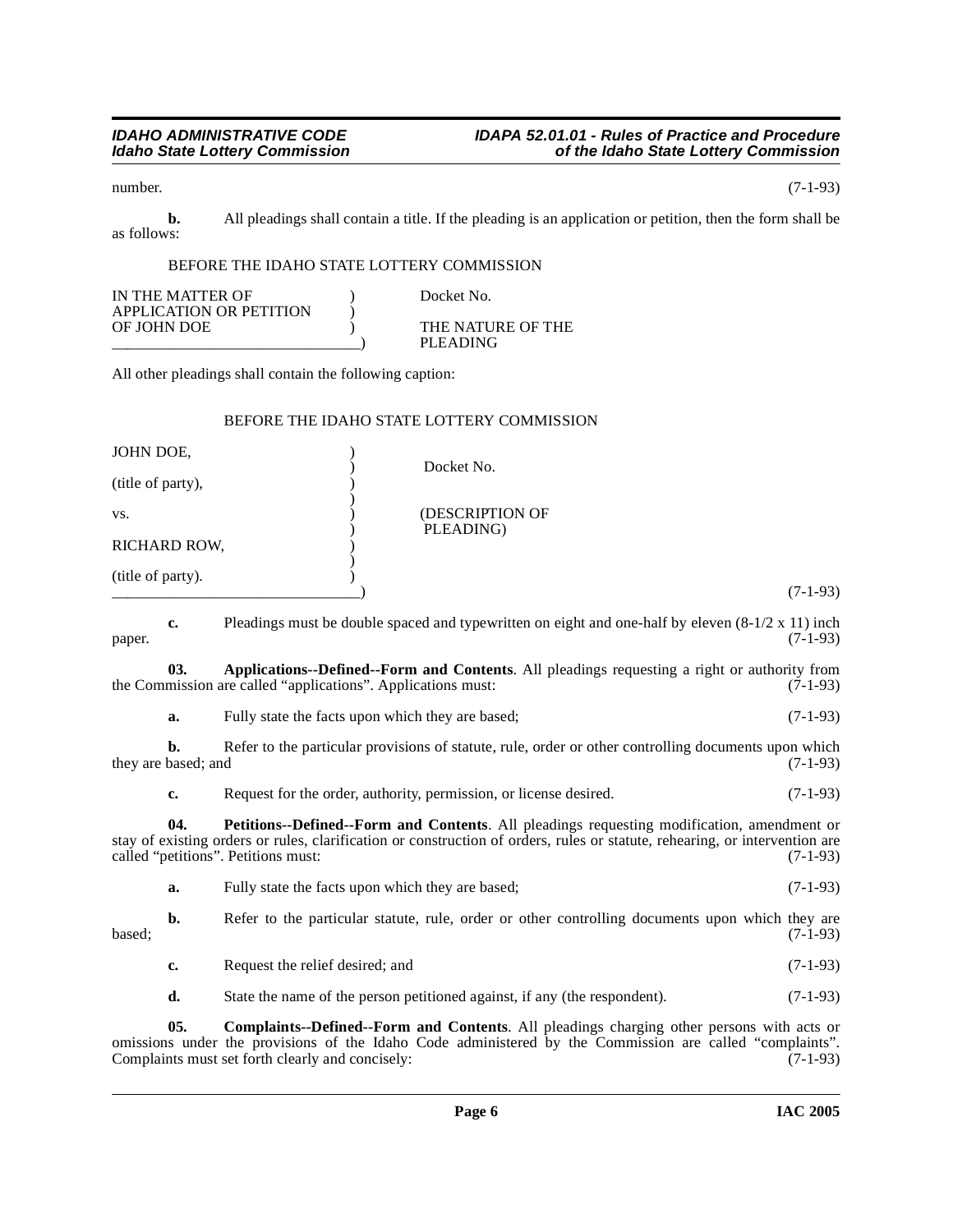**a.** The facts or things done or omitted to be done by the persons complained against by reciting the sets or omissions and the dates when they occurred: (7-1-93) facts constituting the acts or omissions and the dates when they occurred;

| b. | Refer to statutes, rules, order or other controlling documents involved; | $(7-1-93)$ |
|----|--------------------------------------------------------------------------|------------|
|----|--------------------------------------------------------------------------|------------|

**c.** Pray for the relief desired; and (7-1-93)

**d.** State the name and address of the person(s) complained against (the respondent(s)). Two (2) or more grounds of complaint concerning the same subject matter may be included in one (1) complaint but must be numbered and stated separately. Two (2) or more complainants may join in one (1) complaint if their respective complaints are against the same person and deal substantially with the same violation of law, rule, regulation or order<br>of the Commission. (7-1-93) of the Commission.

**06. Orders to Show Cause--Defined--Form and Contents**. All pleadings requiring persons to appear as directed and to present to the Commission evidence and arguments why the order contained in the pleading should<br>not be confirmed are called "orders to show cause". In addition, orders to show cause must set forth: (7-1not be confirmed are called "orders to show cause". In addition, orders to show cause must set forth:

<span id="page-6-2"></span>**a.** The order; (7-1-93)

**b.** The acts or things done or omitted to be done by the persons complained against by reciting the stituting the acts or omissions and the dates when they occurred; (7-1-93) facts constituting the acts or omissions and the dates when they occurred;

**c.** The statutes, regulations, rules, orders or other controlling documents involved; (7-1-93)

**d.** The names and addresses of the persons complained against (respondents); and  $(7-1-93)$ 

<span id="page-6-1"></span>**e.** The date, time and place of the hearing. (7-1-93)

**07. Motions--Defined--Form and Contents**. All other pleadings requesting the Commission to take other action, except pleadings specifically answering other pleadings, are called motions. Motions must: (7-1-93)

**a.** Fully state the facts upon which they are based; (7-1-93)

**b.** Refer to the particular provision of a statute, rule, order, notice or other controlling document upon ey are based; and (7-1-93) which they are based; and

**c.** Pray for the relief sought. If the moving party desires oral argument or hearing on the motion, the party must so request in the motion. Any motion to dismiss, strike or limit a complaint or petition must be filed before the answer is due or be included in the answer. If the motion is directed to an answer, it must be filed within fourteen (14) days after service of the answer. Other motions may be filed at any time upon compliance with Rule Section 016. The Commission will act on motions as provided in Rule Subsection 019.07. (7-1-93)

<span id="page-6-0"></span>**08.** Answers--Defined--Form and Contents. All pleadings responding to the allegations or prayers of these peritions, orders to show cause or motions are called "answers". complaints, petitions, orders to show cause or motions are called "answers".

**a.** Answers to complaints or petitions must be filed with the Commission and served on all parties of record within twenty (20) days after service of the complaint or petition, unless the Commission modifies the time in which the answer may be made. Answers to complaints or petitions must admit or deny each material allegation of the complaint or petition. Any material allegation not specifically admitted shall be considered to be denied. Matters alleged by cross-complaint or affirmative defense must be separately stated and numbered. (7-1-93) alleged by cross-complaint or affirmative defense must be separately stated and numbered.

**b.** Answers to motions may be filed by persons or parties who are the object of a motion or by parties opposing a motion. An answer to a motion must be filed within fourteen (14) days. The Commission will act upon a motion under Rule Subsection 019.07.

<span id="page-6-3"></span>**09. Protest--Defined--Form and Contents**. Any pleading by persons who are adversely affected by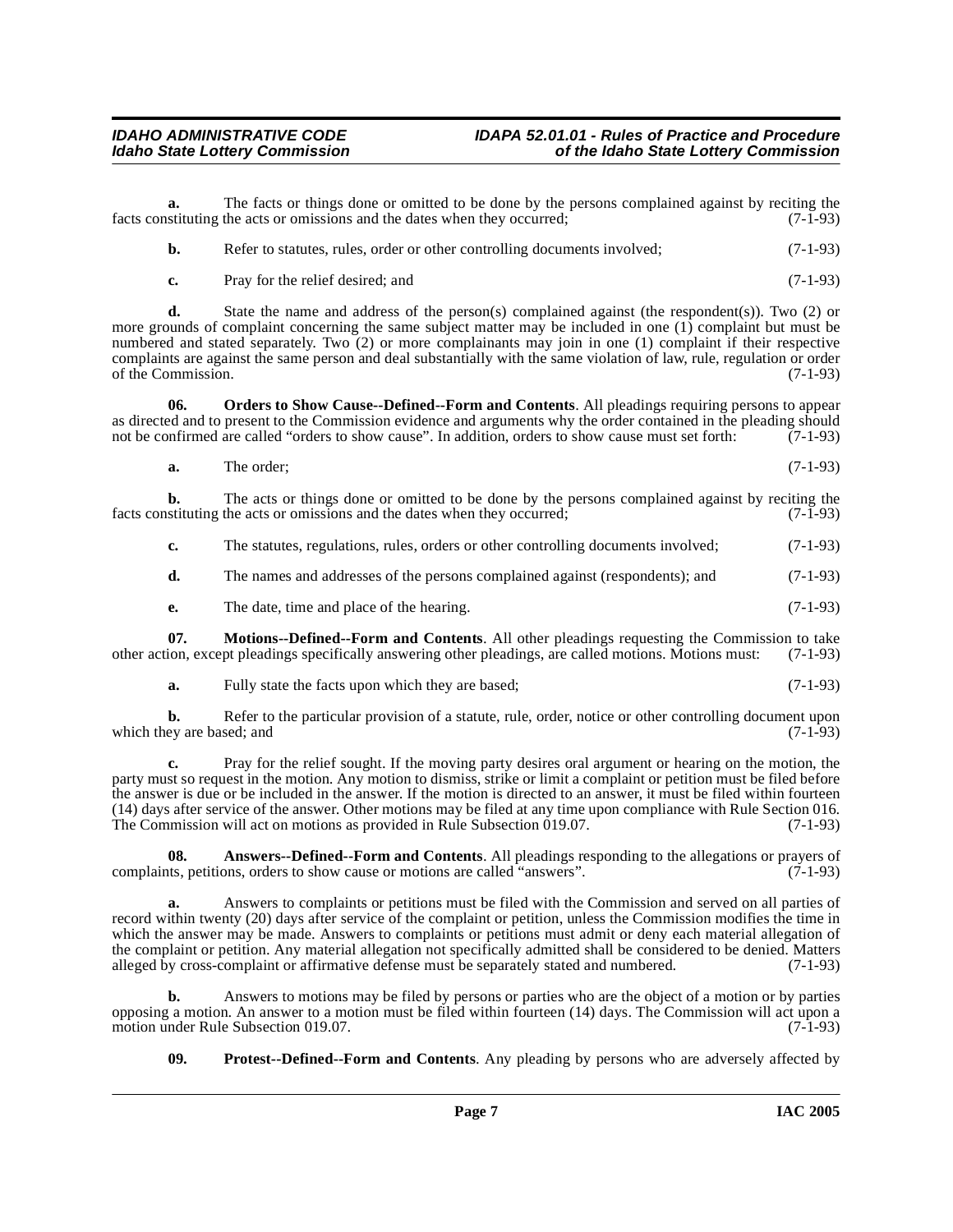#### **IDAHO ADMINISTRATIVE CODE IDAPA 52.01.01 - Rules of Practice and Procedure<br>Idaho State Lottery Commission** of the Idaho State Lottery Commission **Idaho State Lottery Commission of the Idaho State Lottery Commission**

the granting of an application or petition who are not intervenors in the proceeding is entitled "protest". Persons protesting an application or a petition shall have the right to file a written protest or, in the discretion of the Commission, be heard as a protestant without written pleadings. A protest must: (7-1-93) Commission, be heard as a protestant without written pleadings. A protest must:

**a.** Fully state the facts upon which it is based; (7-1-93)

**b.** Refer to the particular provision of statute, rule, order, notice or other controlling document upon is based: and (7-1-93) which it is based; and

<span id="page-7-9"></span><span id="page-7-4"></span>**c.** Pray for the relief sought. (7-1-93)

**10. Signing of Pleadings**. All pleadings must be signed by the party or representative submitting the sure oath as to the truth of the allegations contained in the pleadings. (4-18-89) pleadings under oath as to the truth of the allegations contained in the pleadings.

### <span id="page-7-5"></span><span id="page-7-0"></span>**016. FILING, SERVICE, AMENDMENT, AND WITHDRAWAL OF DOCUMENTS**

**01. Filing Documents With the Commission**. An original and five (5) legible copies of all pleadings must be filed with the Commission, except as otherwise provided in these rules. The Commission may require additional copies to be filed by order or notice. (7-1-93)

<span id="page-7-8"></span>**02. Service by the Commission**. All pleadings required to be served by the Commission may be served by mail and service shall be deemed complete when a true and correct copy of such pleading, properly addressed and stamped, is deposited in the United States mail. (7-1-93) addressed and stamped, is deposited in the United States mail.

<span id="page-7-7"></span>**03. Service by Parties**. In the case of a complaint, the party against whom the complaint is directed shall be served by the complainant. After any proceeding has been instituted, all pleadings filed by any party must be served on all other parties of record concurrently with the filing thereof with the Commission. (7-1-93 served on all other parties of record concurrently with the filing thereof with the Commission.

**Proof of Service**. The original of every pleading that is filed with the Commission must be attached to or accompanied by proof of service by the following or similar certificate: I hereby certify that I have this day of \_\_\_\_\_\_\_\_\_, served the foregoing documents upon all parties of record in this proceeding, by delivering a copy thereof in person to: (list names) by mailing a copy thereof, properly addressed, with postage prepaid, to: (list names).

Dated at \_\_\_\_\_\_\_\_\_\_\_, \_\_\_\_\_\_\_\_\_\_, this \_\_\_\_\_\_\_\_\_\_\_ day of \_\_\_\_\_\_\_\_\_\_\_\_\_, 20\_\_\_\_\_. \_\_\_\_\_\_\_\_\_\_\_\_\_\_\_\_\_\_\_\_\_\_\_\_\_\_\_\_

Signature

(7-1-93)

<span id="page-7-3"></span>**05. Defective, Insufficient, or Late Pleadings**. Defective, insufficient or late pleadings may be or dismissed. (7-1-93) returned or dismissed.

<span id="page-7-2"></span>**06. Amendments to Pleadings**. The Commission may allow any pleading to be amended or corrected or any omission to be supplied. Pleadings will be liberally construed, and defects that do not affect substantial rights of the parties will be disregarded.

<span id="page-7-10"></span>**07. Withdrawal of Pleadings**. A party desiring to withdraw a pleading must file a notice of withdrawal of the pleading with the Commission and serve all parties with the motion. Unless otherwise ordered by the Commission, the notice is effective fourteen (14) days after filing. (4-18-89)

### <span id="page-7-6"></span><span id="page-7-1"></span>**017. PRE-HEARING PROCEDURE AND RULES PRE-HEARING CONFERENCES.**

**01. Purposes of Pre-Hearing Conferences**. The Commission may, upon written notice to all interested parties, hold a conference for the purpose of formulating or simplifying the issues, obtaining admissions of fact and of documents which will avoid unnecessary proof, arranging for the exchange of proposed exhibits or prepared testimony, limiting the number of witnesses, consolidating examination of witnesses, determining procedure at any future hearing, and such other matters as may expedite orderly conduct and disposition of the proceedings or settlement. The parties may agree at such conference to a disposition of the matter by the Commission without further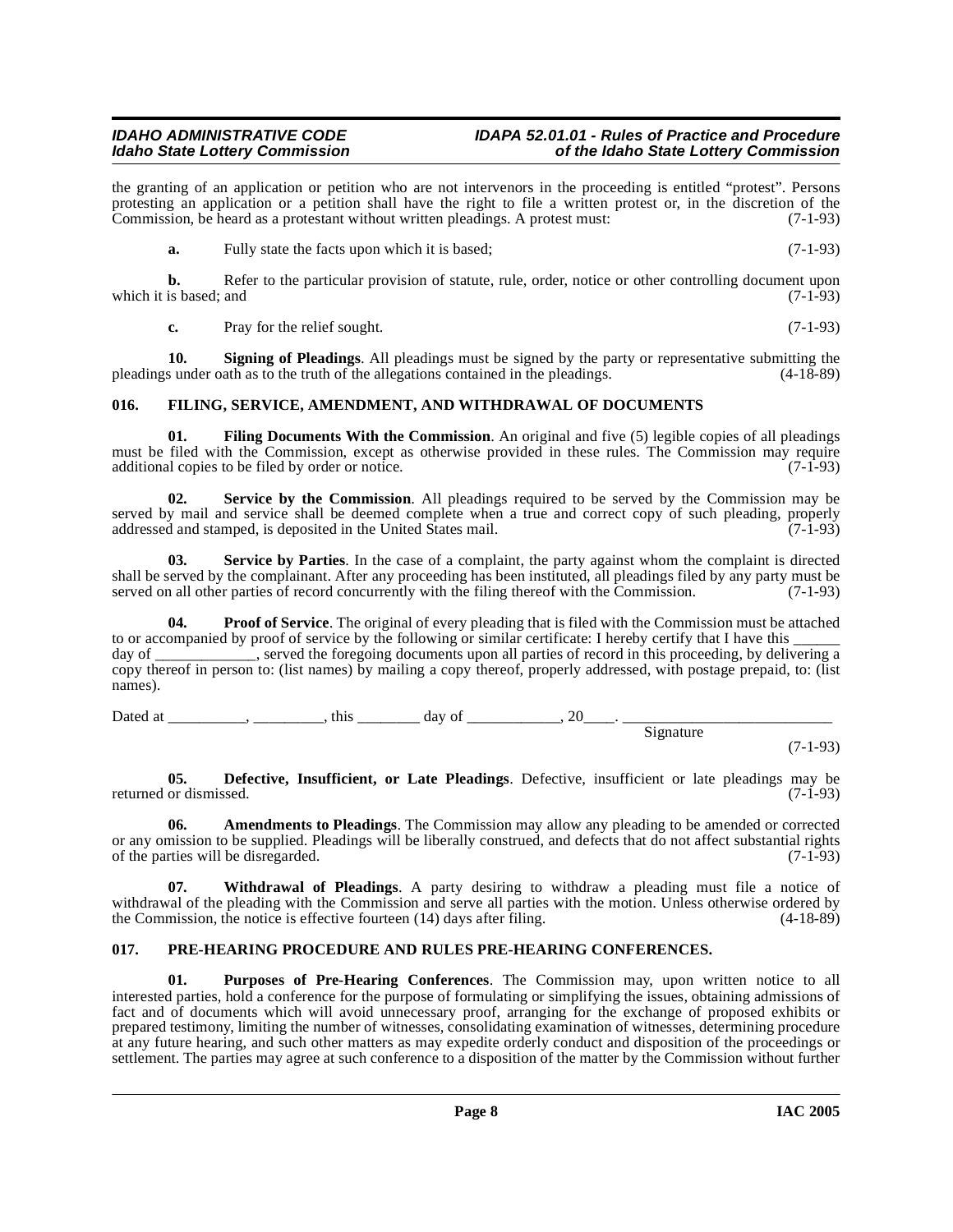proceedings pursuant to Section 67-5209(d), Idaho Code. In the event such action is taken the conference shall be deemed to satisfy the requirements of law regarding the holding of a hearing. (7-1-93) deemed to satisfy the requirements of law regarding the holding of a hearing.

#### <span id="page-8-7"></span>**02. Notice--Conduct of Conferences--Order and Notices Resulting From Conferences**. (7-1-93)

**a.** Notice of the place, date and hour of a pre-hearing conference will be served at least fourteen (14) days before the time set for the conference, unless the Commission finds, by order, that public necessity requires a conference be held earlier. (7-1-93)

**b.** The Commission may issue a pre-hearing order or notice based upon the results of the agreement reached at a pre-hearing conference. The order or notice will bind all persons who could have participated in the prehearing conference, but did not, and all those who later file untimely interventions. A pre-hearing order will control<br>the course of subsequent proceedings unless modified by the Commission for good cause. (7-1-93) the course of subsequent proceedings unless modified by the Commission for good cause.

<span id="page-8-3"></span>**03. Facts Disclosed Privileged**. Facts disclosed, offers made, and all other aspects of negotiation (except agreements reached) in pre-hearing conferences are privileged and are not part of the record. Except by agreement, they cannot be used against participating parties, before the Commission or elsewhere, unless proved by independent evidence. independent evidence.

### <span id="page-8-2"></span><span id="page-8-0"></span>**018. DISCOVERY.**

<span id="page-8-6"></span>

| are: | 01. | <b>Kinds and Scope of Discover Listed.</b> Kinds of discovery recognized and authorized by these rules | $(7-1-93)$ |
|------|-----|--------------------------------------------------------------------------------------------------------|------------|
|      | а.  | Depositions:                                                                                           | $(7-1-93)$ |
|      | b.  | Requests for production;                                                                               | $(7-1-93)$ |
|      | c.  | Requests for admissions; and                                                                           | $(7-1-93)$ |

**d.** Interrogatories. Unless otherwise provided by these rules, the scope and procedure of discovery is governed by the Idaho Rules of Civil Procedure. The Commission, and all parties to a proceeding have a right of discovery of all other parties to a proceeding. (7-1-93) discovery of all other parties to a proceeding.

**02. Discovery Procedure**. The scope of discovery and the schedule for conducting discovery shall be established at the pre-hearing conference or by order of the Commission upon motion by a party to the proceeding.

 $(7-1-93)$ 

<span id="page-8-4"></span>**03. Filing and Service of Discovery--Related Documents**. Three (3) legible copies of notices of deposition, requests for production, requests for admissions, written interrogatories, answers to requests for production of documents, answers to requests for admissions, answers to interrogatories and objections to discovery must be filed with the Commission and copies served on all parties according to Rule Section 016. (7-1-93)

<span id="page-8-8"></span>**04. Order Compelling Discovery**. Upon motion by a party, the Commission, upon finding that a party d to comply with discovery, may order the party to answer discovery. has failed to comply with discovery, may order the party to answer discovery.

**05. Sanctions for Failure to Obey Order Compelling Discover**. The Commission may impose all sanctions recognized by the Idaho Rules of Civil Procedure for failure to comply with an order compelling discovery. (4-18-89)

### <span id="page-8-1"></span>**019. HEARING PROCEDURES HEARING--MISCELLANEOUS PROCEDURE.**

#### <span id="page-8-5"></span>**01. Notice of Hearing**. (7-1-93)

**a.** Notice of the place, date and hour of hearing will be served at least fourteen (14) days, or in the case of a complaint, twenty-one (21) days, before the time set for hearing, unless the Commission finds, by order, that public necessity requires the hearing to be held earlier. Hearings will be held at the office of the Commission unless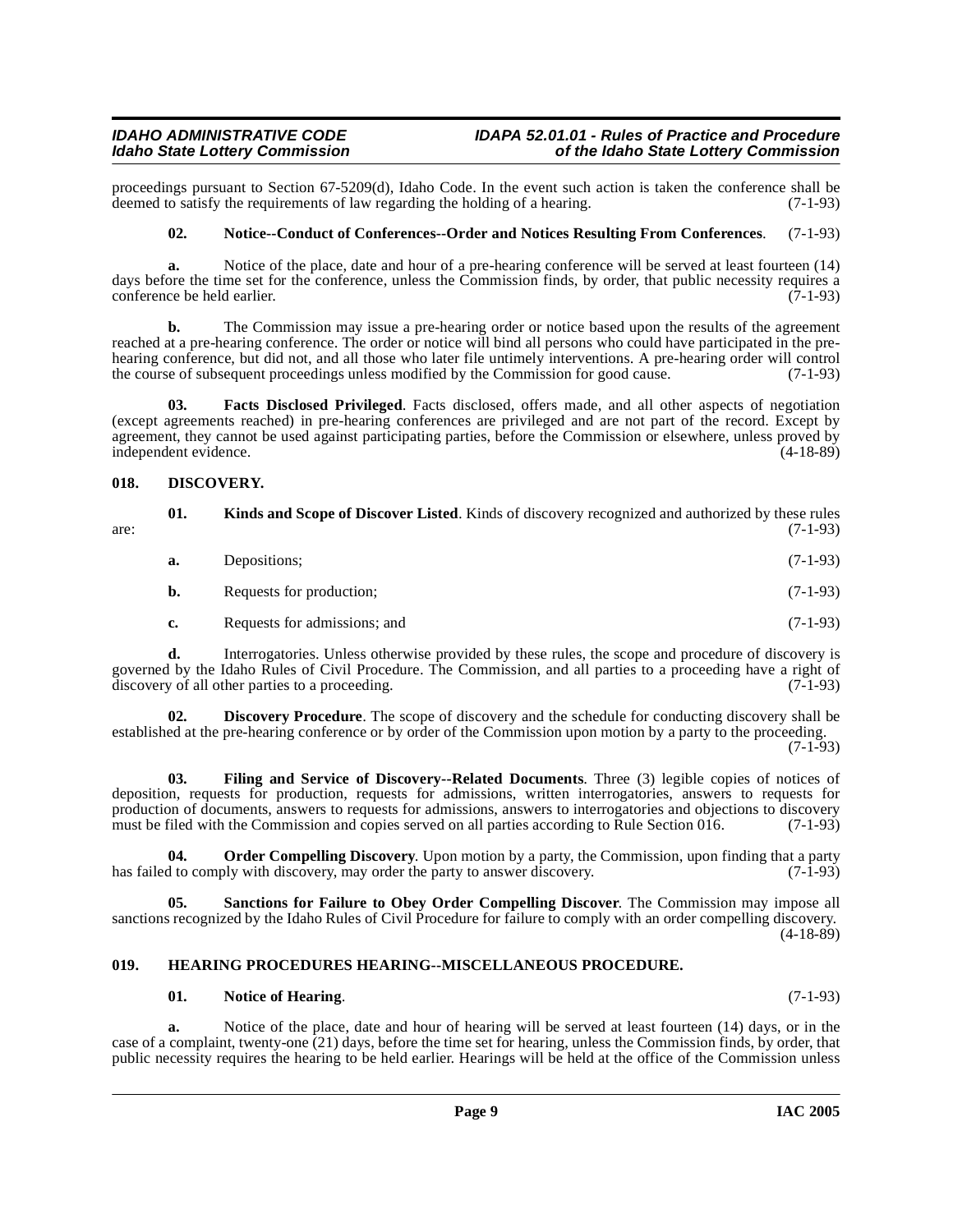otherwise designated by notice or order. (7-1-93)

<span id="page-9-0"></span>**b.** All hearings conducted by the Commission are open to the public. (7-1-93)

**02. Conduct of Hearing**. All persons attending a hearing must conduct themselves in a respectful manner. Smoking is not permitted at hearings. (7-1-93)

**03. Failure to Appear at Hearing**. At the time and place set for hearing, if any party fails to appear in person or through a designated representative, the Commission may, with prejudice, deny or dismiss the party's petition, application, complaint, claim, response, intervention or protest, or may, upon good cause shown or in the Commission's discretion, recess the hearing for a further period to enable said party to attend. Any and all costs incurred by the reason of the party's nonappearance may be assessed against the nonappearing party by the Commission. (7-1-93) Commission. (7-1-93)

<span id="page-9-1"></span>**04.** Opportunity for Hearing. Unless the right to a hearing before the Commission is otherwise provided by statute, any applicant for a permit, license, certificate, approval, registration or similar form of permission required by law to be issued by the Commission, who is aggrieved by a denial or conditional approval ordered by the Commission, and who has not previously been afforded an opportunity for a hearing on the matter, shall be entitled to a hearing before the Commission to contest a denial or conditional approval upon filing with the Commission, within fifteen (15) days after receipt of the denial or conditional approval, a written petition stating the grounds for contesting the action by the Commission and requesting a hearing.  $(7-1-93)$ grounds for contesting the action by the Commission and requesting a hearing.

**05. Preliminary Procedure**. Before taking evidence the presiding officer will call the hearing to order, take appearances of parties, and act upon any motions or petitions. If the Commission so directs, parties may then make opening statements if necessary to explain their position. (7-1-93)

**06.** Conference at Hearing. In any proceeding the presiding officer may convene the parties before hearing or recess the hearing to discuss formulation or simplification of the issues, admissions of fact or of documents to avoid unnecessary proof, exchange of documents, exhibits or prepared testimony, limitation of witnesses, establishment of order or procedure, and other matters that may expedite orderly conduct of the hearing. The presiding officer will state the results of the conference on the record. (7-1-93) presiding officer will state the results of the conference on the record.

### **07. Procedure on Motion**. (7-1-93)

**a.** The Commission may consider and decide motions with or without oral argument or hearing. If oral argument or hearing on a motion is requested and denied, the Commission must state its grounds for denying the request if asked to do so by any party. request if asked to do so by any party.

**b.** A motion requesting substantive relief on fewer than fourteen (14) days' notice will not be acted ess than fourteen (14) days unless it states: (7-1-93) upon in less than fourteen  $(14)$  days unless it states:

i. The facts supporting its request to act on shorter notice; and (7-1-93)

ii. That at least one (1) representative of all parties has received actual notice of the motion by e or personal delivery of the motion; or telephone or personal delivery of the motion; or

iii. Stating the efforts made to reach representatives of those parties not contacted and what efforts will continue to be made to contact them. Except as otherwise provided in this subsection, the Commission will allow at least two (2) days (including Saturdays, Sundays and legal holidays) after notification by telephone or actual receipt of the motion for parties to inform the Commission, either in writing personally delivered to the Commission, or by telephone, whether they support or oppose the motion and whether they desire to be heard on the motion in person, in writing or by telephone. Except in extraordinary circumstances in which the Commission states good cause for ruling on a motion without allowing two (2) days for parties to state their positions or to present their position on the motion either in person, in writing or by telephone, the Commission will not rule on a substantive motion. Whenever an order<br>is issued in such extraordinary circumstances, it will expire in no more than seven (7) days. (7-1-93) is issued in such extraordinary circumstances, it will expire in no more than seven  $(7)$  days.

**c.** A motion requesting procedural relief on fewer than fourteen (14) days' notice is properly filed if it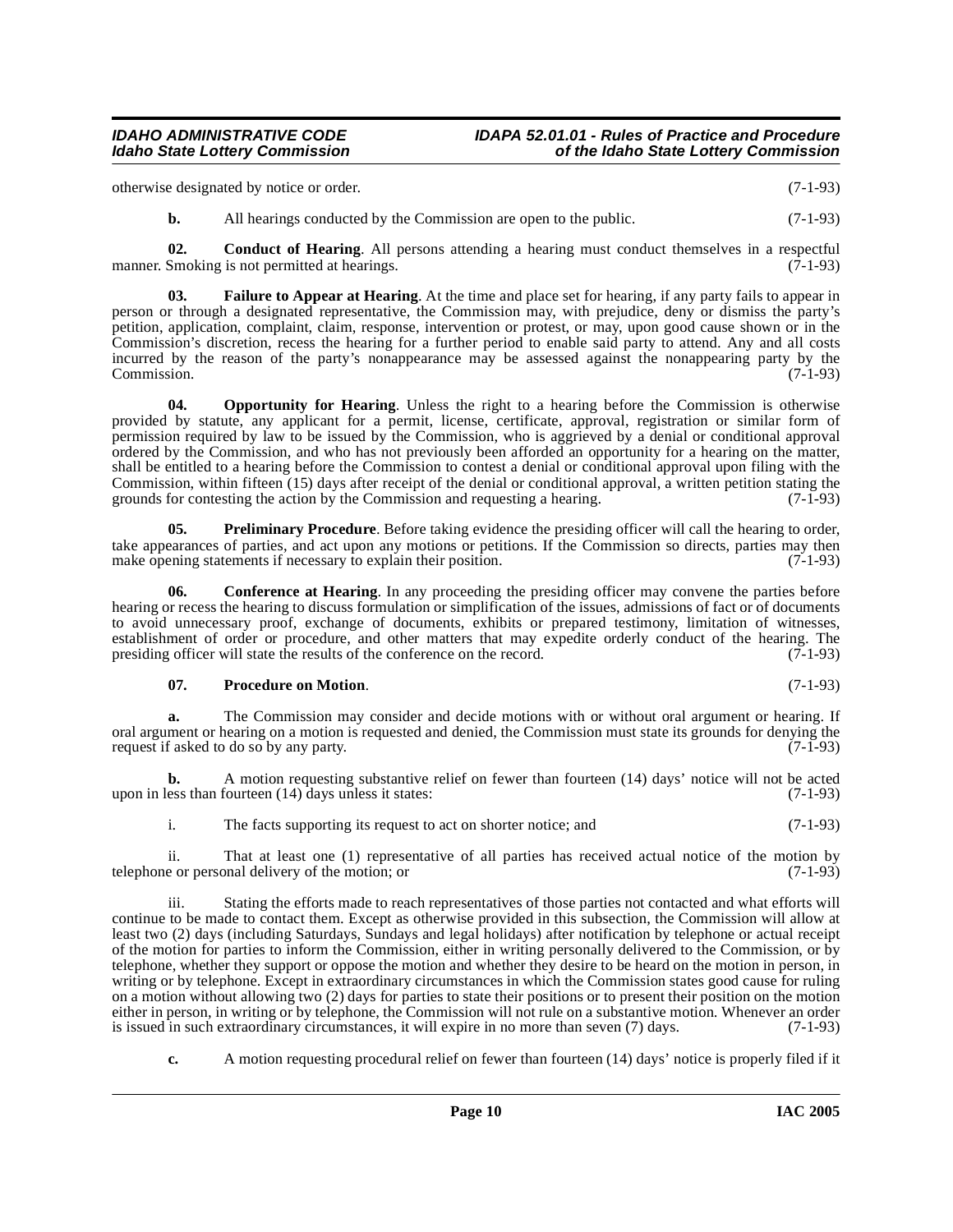complies with the provisions of Subsections 019.07.a. and 019.07.b. The Commission may act on such motion without waiting for responses of other parties. (7-1-93) without waiting for responses of other parties.

**08. Consolidation**. The Commission may consolidate two (2) or more proceedings in any one (1) conference or hearing where it appears that the issues are substantially the same and the rights of the parties will not be prejudiced by such procedure. Where two (2) or more proceedings are consolidated, the Commission shall determine the order in which all parties shall introduce their evidence and which party or parties shall open and close. (7-1-93)

<span id="page-10-1"></span>**09. Joint Hearing**. The Commission may participate in joint hearings with other state or federal agencies. Unless otherwise ordered by the Commission, the Rules for Practice and Procedure of the Commission shall control. (7-1-93) shall control. (7-1-93)

**10. Stipulations**. Parties may stipulate among themselves to any fact at issue by written statement filed with the Commission or presented at hearing or by oral statement on the record. A stipulation binds all parties agreeing to it only according to its terms. The Commission may regard a stipulation as evidence, but the Commission reserves the right to require proof of evidence of the facts stipulated. The Commission is not bound to adopt the stipulation of the parties, but may by order do so. If the Commission rejects a stipulation, it will do so before issuing a final order and it will provide an additional opportunity for the parties to present evidence and arguments on the subject matter of the rejected stipulation. (7-1-93)

#### **11. Order of Procedure**. (7-1-93)

**a.** Parties' evidence will ordinarily be introduced in the following order: (7-1-93)

i. Upon applications: (a) applicant, (b) intervenors, (c) Commission staff, and (d) rebuttal by applicant. (7-1-93) applicant. (7-1-93)

ii. Upon complaints or petitions (except when the Commission is complainant): (a) complainant or petitioner, (b) intervenors, (c) Commission staff, (d) respondents, and (e) rebuttal by complainant or petitioner.

(7-1-93)

Upon complaints by Commission: (a) Commission staff, (b) intervenors,  $(c)$  respondents, and  $(d)$ rebuttal by Commission staff. This order of presentation of evidence may be modified by the Commission or presiding officer. Additional evidence may be taken in the discretion of the Commission or presiding officer. The presiding officer may allow additional examination of witnesses or vary the order of examination of witnesses. The presiding officer may vary the order of examination of witnesses to allow parties with interest adverse to the witness to examine the witness after parties of interest similar to the witnesses. (7-1-93)

<span id="page-10-3"></span>**12. Testimony Under Oath**. All testimony presented in formal hearings will be given under oath. Before testifying, each witness must swear or affirm that the testimony he or she will give before the Commission is the truth, the whole truth and nothing but the truth. (7-1-93) the truth, the whole truth and nothing but the truth.

**13. Parties and Persons With Similar Interests**. Two (2) or more parties or persons having substantially like interests or positions: to expedite the proceeding and avoid duplication, the presiding officer may limit the number of those who testify, cross-examine witnesses or make and argue motions and objections. (7-1-93)

<span id="page-10-2"></span><span id="page-10-0"></span>**14. Continuance of Hearings**. The Commission may continue proceedings for further hearing.

(7-1-93)

**15. Prepared Testimony**. With the approval of the Commission, a witness may read into the record his testimony on direct examination. Before any prepared testimony is read, unless excused by the Commission, the witness shall deliver copies thereof to the Commission, the reporter and all parties. If the Commission deems that substantial savings in time will result, testimony may be copied into the record without reading. Copies shall have been served upon all parties and the Commission ten (10) days before the hearing unless such prior service is waived<br>in writing or orally at the hearing. in writing or orally at the hearing.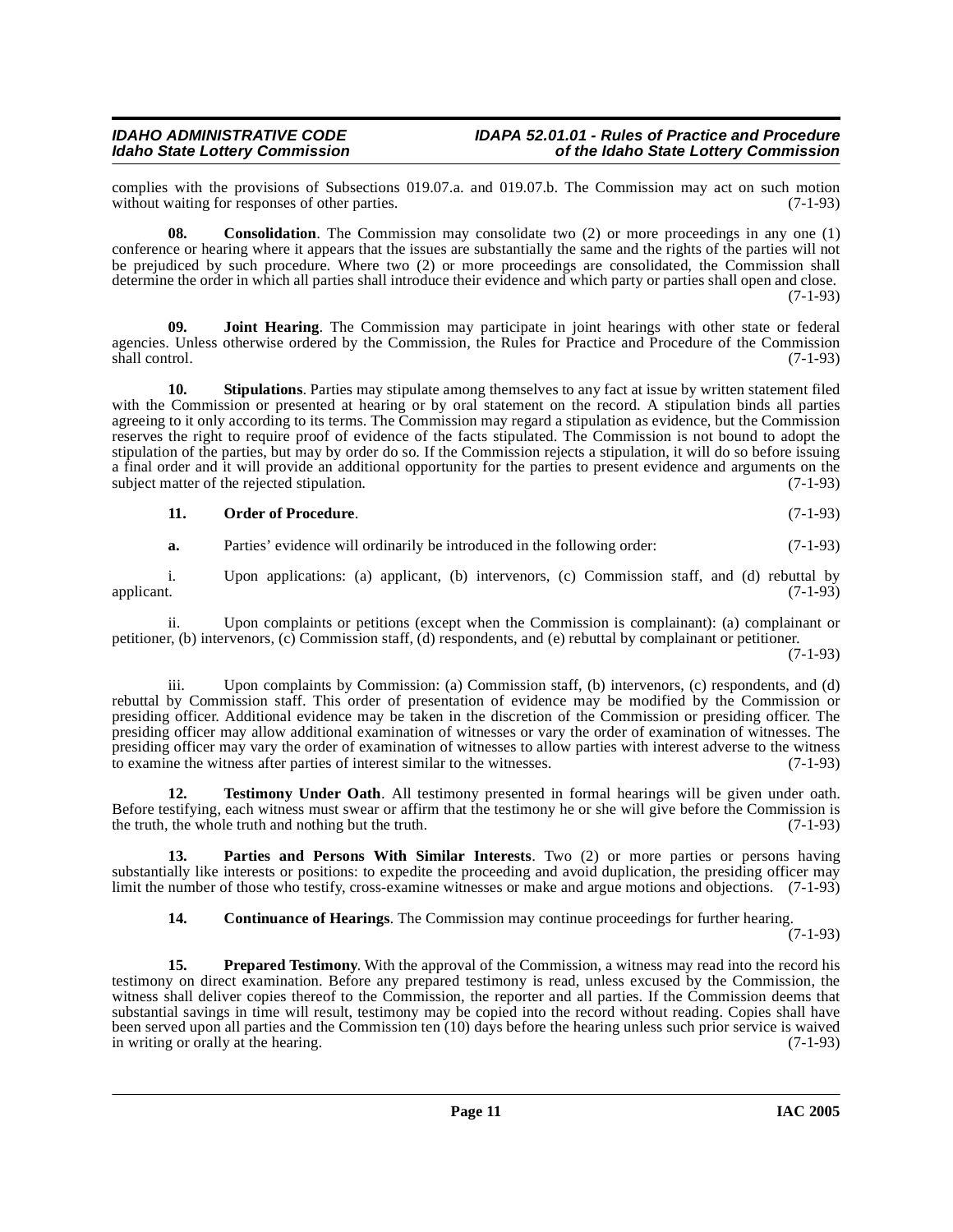<span id="page-11-1"></span>**16. Briefs--Proposed Orders--Statements of Position**. In any proceeding, any party may move to file briefs, proposed orders or statements of position. The Commission or presiding officer may request briefs, proposed orders or statements of position. (7-1-93) orders or statements of position.

<span id="page-11-5"></span>**17. Hearing Officers**. Hearings may be held before the Commission or before a designated hearing officer. When a hearing officer conducts a proceeding, he or she must prepare and file recommended findings of fact and conclusions of law with the Commission and serve copies of them on all parties of record within fourteen (14) days after receipt of the hearing record. Unless otherwise provided by order or notice, the Commission will issue its decision based upon its independent review of the record and of the hearing officer's recommended findings of fact and conclusions of law.  $(4-18-89)$ 

### <span id="page-11-3"></span><span id="page-11-0"></span>**020. EVIDENCE.**

<span id="page-11-7"></span>**01. Rules of Evidence--Rulings**. The admission of evidence before the Commission shall be governed by Idaho Code. 67-5210. When a party objects to the admission of evidence, the presiding officer will rule on the objection. The Commission, with or without objection, may exclude inadmissible, incompetent, cumulative or irrelevant evidence and order presentation of such evidence to stop. Objections to evidentiary rulings are governed by<br>Rule Subsection 020.05. Evidence submitted at hearings should be material and relevant to the issue. (7 Rule Subsection 020.05. Evidence submitted at hearings should be material and relevant to the issue.

### <span id="page-11-4"></span>**02. Exhibits**. (7-1-93)

**a.** Exhibit numbers shall consist of the letter of a party status and a preassigned set of numbers.<br>umbers are assigned by the Commission. (7-1-93) Exhibit numbers are assigned by the Commission.

**b.** Exhibits offered at hearing must ordinarily be typed or printed on eight and one-half by eleven (8 1/ 2 x 11) inch white paper. Exhibits may be made from maps, charts, photographs and nondocumentary exhibits. A copy of each documentary exhibit must be furnished to each party present, to the reporter and to each hearing officer, except of unusually bulky or voluminous exhibits that have previously been made available for the parties' inspection. Copies must be of good quality. Exhibits offered as part of a party's direct case, (except exhibits offered on redirect examination) must be timely filed. Exhibits filed pursuant to any order, notice or rule requiring their filing before hearing are timely filed. Otherwise, exhibits must be distributed or made available to all parties long enough before their introduction into evidence to allow the parties a reasonable opportunity to review them and to prepare to examine their substance, except those exhibits that update exhibits previously timely filed may be filed so long as opportunities are afforded other parties to examine the sponsoring witnesses about the changes. Exhibits identified at the hearing are subject to appropriate and timely objection before the close of proceedings. Exhibits to which no objection is made are automatically admitted into evidence without motion from the sponsoring party. (7-1-93 objection is made are automatically admitted into evidence without motion from the sponsoring party.

**c.** All exhibits accompanying prepared testimony, exhibits introduced during direct examination of a witness, and, to the extent practicable, all other exhibits introduced at the hearing must be labeled with the exhibit number, case number, witness, party and witness sponsoring the exhibit, and any subdivisions within the exhibit, such as separate schedules or charts. (7-1-93)

**d.** Exhibits prepared from data and work papers, answers to discovery, periodicals, reports or other documentable sources of information must contain a statement of sources. Exhibits especially prepared for introduction into evidence in the proceedings should be descriptively titled to show the contents and purpose.

(7-1-93)

<span id="page-11-2"></span>**03. Depositions**. Depositions may be offered into evidence as allowed by the Idaho Rules of Civil Procedure, except that a deposition may be offered into evidence even though the witness is available at hearing.

 $(7-1-93)$ 

**04. Official Notice**. The Commission may take official notice subject to provisions of Idaho Code, 67-  $5210(4)$  of the following matters: (7-1-93)

<span id="page-11-6"></span>**a.** Rules, regulations, official reports, decisions and orders of any regulatory agency, state or federal; (7-1-93)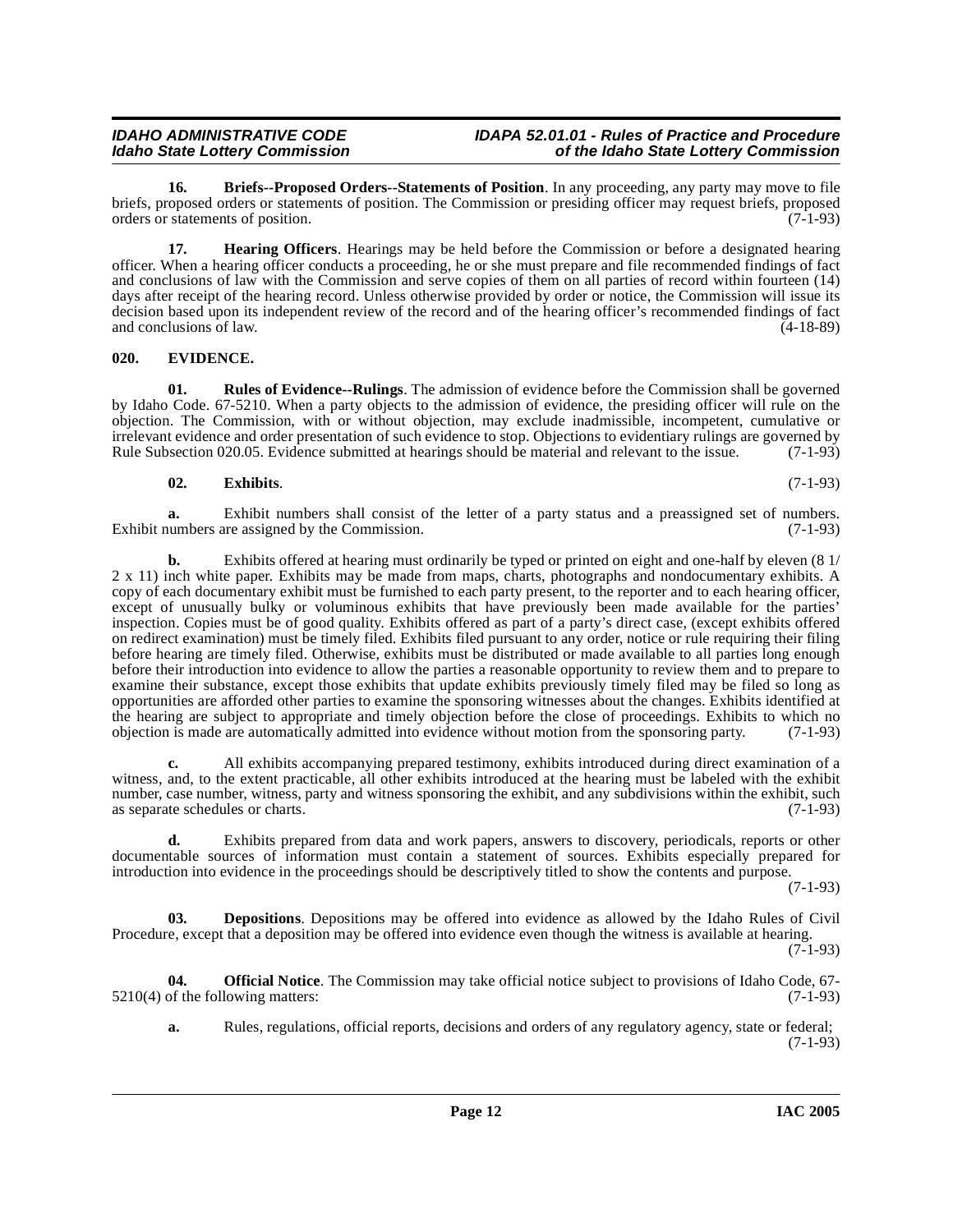**b.** Contents of decisions, orders, certificates and permits issued by the Commission and files, reports is documents of the Commission or matters filed with the Commission: (7-1-93) and official documents of the Commission or matters filed with the Commission;

**c.** Matters of common knowledge and technical or scientific facts of established character; and (7-1-93)

**d.** Official documents, if pertinent, when properly introduced into the record of formal proceedings by reference; provided, however, that proper and definite identification of such document shall be made by the party offering the same and the same is published and generally circulated so that an opportunity shall be given to all parties of interest in the hearing to examine the same and present rebuttal evidence. Opportunity to contest the matters noticed shall be afforded all parties. (7-1-93)

<span id="page-12-1"></span>**05. Objections--Offers of Proof**. The grounds for objection to the admission or exclusion of evidence must be stated briefly at the time the evidence is offered. Formal exceptions to rulings admitting or excluding evidence are unnecessary and need not be taken. An offer of proof for the record consists of a statement of the substance of the excluded evidence. (7-1-93) substance of the excluded evidence.

**06. Transcript**. The official transcript of the hearing will be by electronic recording. The recording shall be transcribed into typewritten form and certified upon request of a party to the proceeding and the prepayment of the estimated cost of transcribing. If a party desires stenographic notes of the hearing, then the party must file a written request with the Commission five (5) days before the hearing. Stenographic notes must be taken by a qualified court reporter. Further, the party requesting the reporter must pay all expenses of the reporter and must<br>furnish a copy of the transcript to the Commission free of charge. (7-1-93) furnish a copy of the transcript to the Commission free of charge.

**07. Transcript Copies**. Any person desiring a copy of the official transcript of proceedings when taken at any hearing, must inform the Commission at the time of the hearing. Upon prepayment of the estimated cost of transcription and completion of the record, the Commission shall notify the person requesting a copy of its completion and the additional fee, if any, for producing such record. Upon receipt of the amount of the fee the Commission will prepare and forward a copy of the record to the requesting party. (4-18-89)

### <span id="page-12-0"></span>**021. PROCEDURAL RULES FOR RULEMAKING.**

**Notice of Proposed Rules**. Prior to the adoption, amendment, or repeal of any rule, other than an emergency rule which shall be adopted in accordance with Idaho Code, 67-5203(b), the Idaho State Lottery<br>Commission shall give notice of the intended action: (7-1-93) Commission shall give notice of the intended action:

**a.** In accordance with the twenty (20) days notice of intended action requirement provided for in ode, 67-5203(a)(1); and (7-1-93) Idaho Code,  $67-5203(a)(1)$ ; and

**b.** Ten (10) days prior to the notice requirement specified in Subsection 021.01.a., transmit notice of intended action, accompanied by the full text of the rule under consideration prepared so as to indicate words added or deleted from the presently effective text, if any, as well as a statement of the substance of the intended action, to the director of the legislative council. The director of the legislative council shall analyze and refer the material under consideration to the germane joint subcommittee created in Section 67-454, Idaho Code, to afford the subcommittee opportunity to submit data, views or arguments in writing to the agency within twenty (20) days as specified in the notice. If a public hearing is held the record shall remain open for ten (10) days thereafter for further written comments from the germane joint subcommittee, and (7-1-93)

**c.** Afford all interested persons reasonable opportunity to submit data, views, or arguments, orally or in writing. In case of substantive rules, opportunity for oral hearing must be granted if requested in writing, within the comment period provided for in Subsection 021.01.a. of this section and as specified in the legal notice, by twentyfive (25) persons, by a governmental subdivision or agency, or by an association presenting a petition with signatures of not less than twenty-five (25) members of the organization. The Commission shall consider fully all written and oral submissions respecting the proposed rule. Upon adoption of a rule, the Commission, if requested in writing to do so by an interested person either prior to adoption or within thirty (30) days thereafter, shall issue a concise statement of the principal reasons for and against its adoption, incorporating therein its reasons for overruling the considerations urged against its adoption. (7-1-93) urged against its adoption.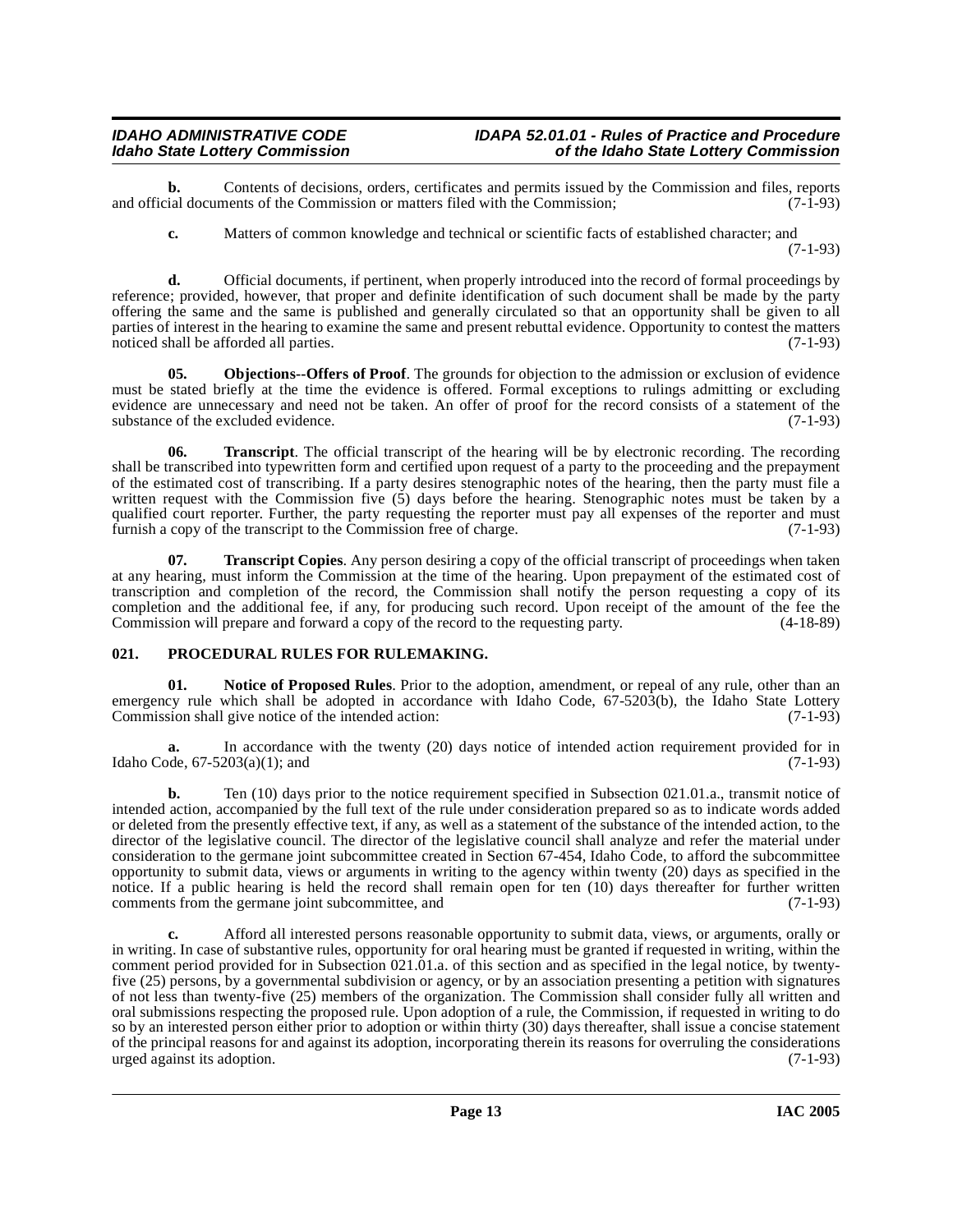### **IDAHO ADMINISTRATIVE CODE IDAPA 52.01.01 - Rules of Practice and Procedure<br>Idaho State Lottery Commission** of the Idaho State Lottery Commission **Idaho State Lottery Commission of the Idaho State Lottery Commission**

**d.** Compliance with the hearing requirements of Section 67-5203(a)(3), Idaho Code, is not required when the Commission has no discretion as to the substantive requirements of a proposed amendment to its rules which is designed solely to comply with a controlling judicial decision or court order, or with the provisions of a statute or federal regulation which has been amended since the adoption of the agency rule. (7-1-93)

**e.** Any person petitioning for initiation of rulemaking or for a declaratory ruling must substantially follow this form. The first paragraph of the Petition must identify the Petitioner and state the Petitioner's interest in the matter. The second paragraph must:  $(7-1-93)$ 

i. Describe the nature of the rule or amendment to the rule urged to be promulgated and the r's suggested rule or amendment; or (7-1-93) Petitioner's suggested rule or amendment; or

ii. State the declaratory ruling that the Petitioner seeks. Succeeding paragraphs should indicate the statute, order, rule, or other controlling documents, and the factual allegations upon which the Petitioner relies to support the Petition. Legal assertions in these paragraphs may be accompanied by citations of cases and/or statutory provisions. The newspapers in which Notice of Proposed Rulemaking will be published are: The Coeur d'Alene Press (Coeur d'Alene), The Idaho State Journal (Pocatello), The Idaho Statesman (Boise), The Lewiston Morning Tribune (Lewiston), The Post Register (Idaho Falls), and The Times-News (Twin Falls). (4-18-89)

### <span id="page-13-1"></span><span id="page-13-0"></span>**022. OFFICIAL RECORDS AND FILES.**

<span id="page-13-2"></span>**01. Records for Decision--Relationship to Official File**. The Commission bases its decisions and issues its Orders on the Hearing Record (excluding exhibits denied admission), the Commissioners' Record and items officially noted. The Hearing Record and the Commissioners' Record are part of the Commission's Official File.

(7-1-93)

<span id="page-13-4"></span>**02. The Commission's Official File**. The Commission's Official File for a proceeding is the public file maintained by the Commission. This file includes all documents filed with regard to a proceeding, whether filed by parties or other persons, and includes (but is not limited to) documents listed in Rules Subsections 015.01, 018.03, 019.16, and 023.02, correspondence concerning the proceeding directed to the Commission, or a Commissioner (whether by parties or persons not parties), prepared testimony and exhibits, working papers, transcripts, exhibits presented at hearing, orders, notices, press releases, and other matters pertaining to or related to a proceeding and included in the public files of that proceeding by the Commission. (7-1-93)

<span id="page-13-5"></span>**03. The Hearing Record**. The Hearing Record in a proceeding consists of all transcripts of hearings, conferences, arguments and other proceedings on the record and of all exhibits identified, offered, admitted or denied admission at hearing or prehearing conference. Workpapers, requests for discovery, answers to discovery and other documents filed with the Commission and served on the parties, whether or not discussed at hearing, are not part of the Hearing Record unless introduced as exhibits at hearing. The Commission or an individual Commissioner may add to the hearing record by reference to any document in the Commission's official file, but only after notifying the parties of that intention and giving them reasonable opportunity to object, review, examine, and rebut or contest the document. (7-1-93)

<span id="page-13-3"></span>**04. The Commissioners' Record**. The Commissioners' Record in a proceeding automatically includes all pleadings, orders, notices, briefs, proposed orders and position papers. The Commission may add documents officially noticed to the Commissioners' Record. The Commissioner(s) or Hearing Examiner conducting a hearing will have the Commissioners' Record and all prepared testimony and exhibits available at hearing. Parties desiring to refer to additional documents at hearing should notify the Commission Secretary and all other parties of their intention so that these other documents will be available to the Commissioner(s) or Hearing Examiner at hearing or should themselves provide copies at hearing to all other parties and to the Commissioner(s) or Hearing Examiner.

(7-1-93)

<span id="page-13-6"></span>**05.** The Reporter. The Reporter at all hearings, conferences, arguments and other proceedings on the record must transcribe all oral proceedings on the record and all exhibits identified at hearing. Except as otherwise directed by the Commission on the presiding officer at hearing, the Reporter must file the complete hearing record of transcripts and exhibits with the Commission within fourteen (14) days of the close of hearing. (7-1-93) transcripts and exhibits with the Commission within fourteen  $(14)$  days of the close of hearing.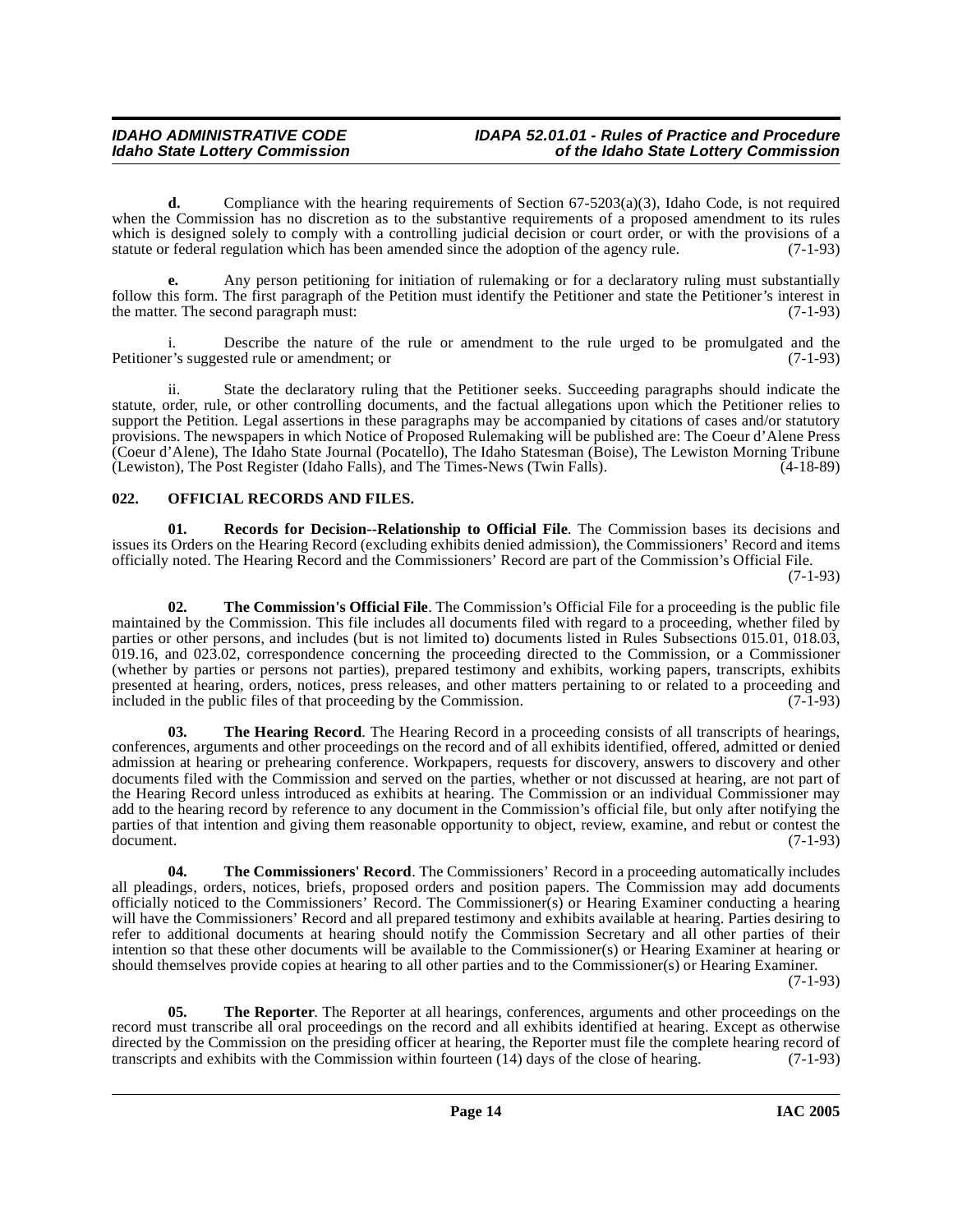#### **06. Transcripts**. (7-1-93)

**a.** Transcripts must be prepared on white eight and one-half by eleven (8-1/2 x 11) inch paper. The cover page of each volume of transcript must show the title of the proceeding, the case number, the presiding officer, the time and place of hearing, and other information as shown in the following example.

BEFORE THE IDAHO STATE LOTTERY COMMISSION

| (TITLE OF PROCEEDING                                                                                                       | Case No. XXXXX                    |            |
|----------------------------------------------------------------------------------------------------------------------------|-----------------------------------|------------|
| (COMMISSIONER<br>(HEARING OFFICER<br>(Date, e.g., $\_\_$<br>(Hearing Room, e.g. Commission Hearing Room)<br>(Address, e.g. | Presiding)<br>Presiding)<br>1993) | $(7-1-93)$ |

**b.** Each day of hearings must be transcribed in a volume or volumes separate from other days of hearings. Each volume of transcript must begin with a list of the parties who appeared that day and their representatives of hearing that day. This list must be followed with a list of all witnesses whose testimony is reported in that volume, showing the pages at which each witness's testimony begins, what party (if any) called the witness, the pages upon which each other party's examination begins, the pages upon which each Commissioner's or hearing examiner's examination begins, and the pages upon which redirect examination or any party's, Commissioner's or hearing examiner's re-examination begins. These lists must be followed with a list showing all exhibits identified in that volume of transcript (including exhibits accompanying prepared testimony), the pages upon which they are first identified, and, if any exhibits are denied admission, the pages upon which the exhibits are denied admission.

(7-1-93)

**c.** The transcript must contain all discussions on the record while the hearing is in order. Unless otherwise directed by the Commission, or the presiding officer prepared testimony must be included in the transcript without change or retyping. Witness's corrections to prepared testimony should be made by distributing replacement pages to the Reporter and describing those corrections on the record and/or distributing an errata sheet; unless otherwise directed, no corrections other than replacement pages will be made in the prepared testimony before it is incorporated in the transcript. Witnesses have seven (7) days after hearing to distribute replacement pages to all parties and to the Reporter, unless the Commission or the presiding officer otherwise directs. (7-1-93) parties and to the Reporter, unless the Commission or the presiding officer otherwise directs.

**d.** The testimony of all witnesses reported in the transcript must be designated in the lower right margin by the witness's surname and the party sponsoring the witness's testimony. Witnesses not sponsored by any party must be designated "public". The type of testimony must be shown following the witness's surname as "Di" (direct or redirect), "X" (examination by any part not sponsoring the witness), or "Com" (examination by any Commissioner or Hearing Examiner.) Examples of the designations required by this rule follow:

| Accountant, Di;    | Accountant, Com; | Retailer, X |
|--------------------|------------------|-------------|
| <b>ABC</b> Company | ABC Company      | ABC Company |

Discussions on the record that are not testimony or examination may be labeled "Argument," "Decision," "Colloquy," etc., to describe what is reported. (7-1-93) "Colloquy," etc., to describe what is reported.

**e.** Transcript volumes should not exceed two hundred fifty (250) pages. Transcript volumes and pages of all proceedings on the record, including prehearing conferences, hearing, arguments, and any other proceedings on the record, must be numbered consecutively. For example, if a prehearing conference on the record preceded a hearing, the transcript volume and page numbers of the hearing would be numbered consecutively with that of the prehearing conference. (4-18-89) prehearing conference.

#### <span id="page-14-1"></span><span id="page-14-0"></span>**023. ORDERS AND REVIEW OF ORDERS.**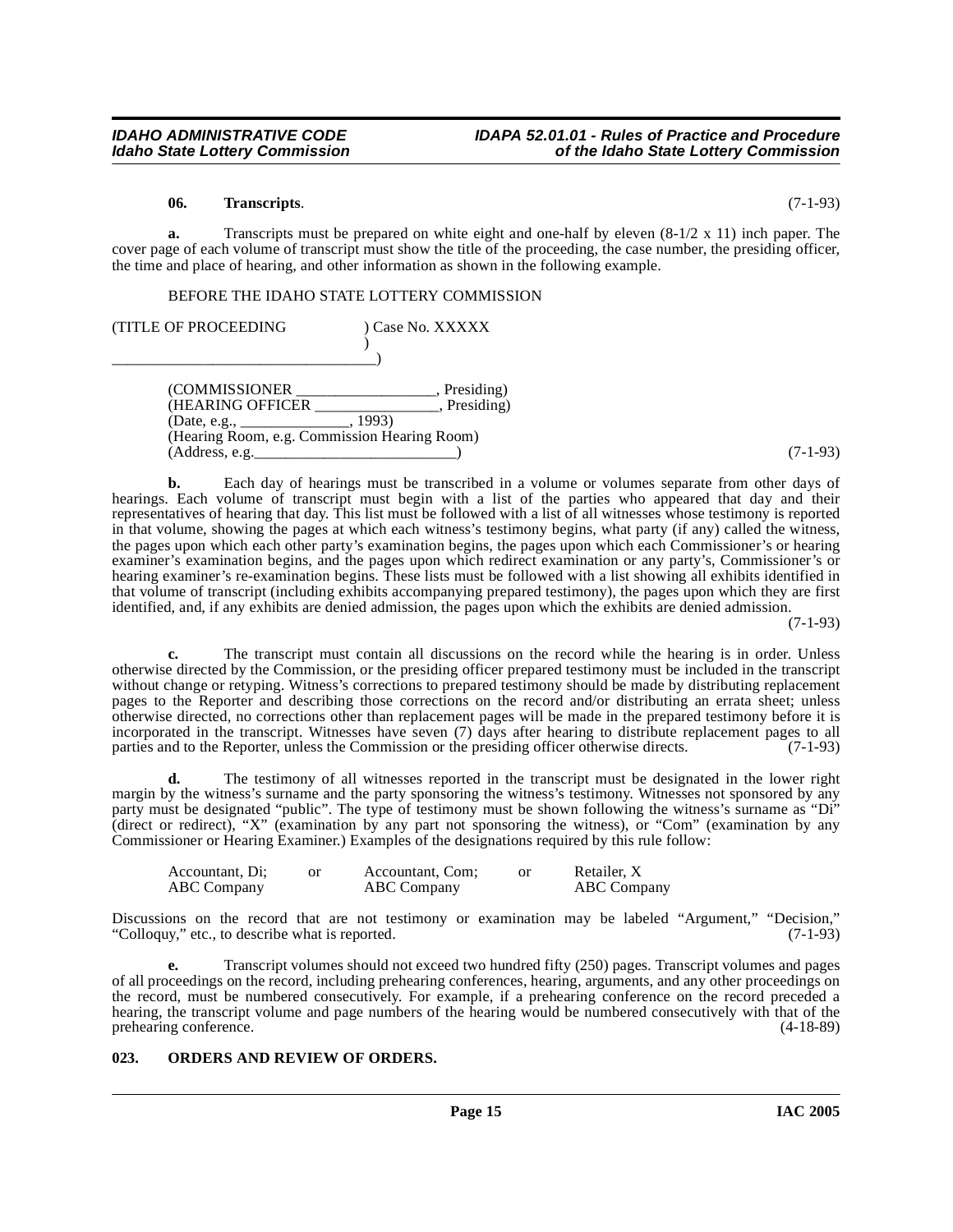<span id="page-15-3"></span>**01. Submission for Decisions**. A proceeding is submitted for decision no later than filing of the hearing record with the Commission (unless all Commissioners participating in the decision heard the proceeding), filing of timely briefs, filing of timely orders proposed by the parties and timely written comments or exceptions, oral argument, or receipt of recommended findings of fact of the Hearing Examiner, whichever is last, but not to exceed twenty-eight (28) days after the hearing is closed when a hearing is held. The Commission (or a Hearing Examiner presiding over a matter) may issue a final decision earlier or rule from the bench, but a bench ruling will be followed by written order.  $(7-1-93)$ 

<span id="page-15-2"></span>**02. Proposed Orders by Commission**. The Commission may issue a proposed order in any proceeding. Any party may file exceptions and briefs to a proposed order within twenty-one (21) days from its date of service, unless a different time is designated by the Commission. A party may file and serve answers and accompanying briefs to the exceptions within seven (7) days after service of the exceptions. The Commission may adopt or revise the proposed order in response and issue a final order accordingly. The proposed order is not an order of the Commission. The order of adoption is the final order for all purposes. (4-18-89)

### <span id="page-15-0"></span>**024. INTERLOCUTORY ORDERS--FINAL ORDERS--REVIEW OR STAY OF ORDERS.**

### <span id="page-15-1"></span>**01. Interlocutory Orders**. (7-1-93)

**a.** Interlocutory orders are orders that do not finally decide all previously undecided issues presented in a proceeding, except the Commission may by order decide some of the issues presented in a proceeding and provide in that order that its decision on those issues is final and subject to review by rehearing and appeal, but is not final on other issues. Unless an order contains one (1) of the paragraphs set forth in Rule Subsection 024.02 or a paragraph substantially similar, the order is interlocutory. (7-1-93)

**b.** The following orders are always interlocutory: orders initiating complaints or investigations; orders joining, consolidating or separating issues, proceedings or parties; orders granting or denying intervention; orders scheduling prehearing conferences, discovery, hearing, arguments or deadlines for written communications; orders proposing modified procedure; orders compelling or refusing to compel discovery. (7-1-93)

**c.** Interlocutory orders may be reviewed pursuant to Rule Subsections 024.03, 024.04, and 024.05.

(7-1-93)

### **02. Final Orders**. (7-1-93)

**a.** Final orders are all orders and only those orders containing one (1) of the following paragraphs or a paragraph substantially similar:

This is a final order. Any person interested in this order (or in issues finally decided by this order) or in interlocutory orders previously issued in this Case No. XXXXX may petition for reconsideration within twenty-one (21) days of the service date of this order with regard to any matter decided in this order or in interlocutory orders previously issued in this Case No. XXXXX. Within seven (7) days after any person has petitioned for reconsideration, any other person may cross-petition for reconsideration in response to issues raised in the petition for reconsideration.

or

This is a final order on reconsideration (or denying reconsideration). Any party aggrieved by this order or other final or interlocutory orders previously issued in this Case No. XXXXX may appeal to the District Court of Idaho pursuant to the Idaho Administrative Procedure Act and the Idaho Rules of Civil Procedure. Orders may be final on some issues and interlocutory on others. If so, they will explicitly designate the issues upon which they are final. (7-1-93)

**b.** The Commission must indicate on every order subject to petition for reconsideration the date upon which the order was served on the representatives of parties listed in Rule Subsection 013.01. The Commission must indicate on every order subject to appeal the date upon which the order was filed and the date upon which the order

**Idaho State Lottery Commission of the Idaho State Lottery Commission**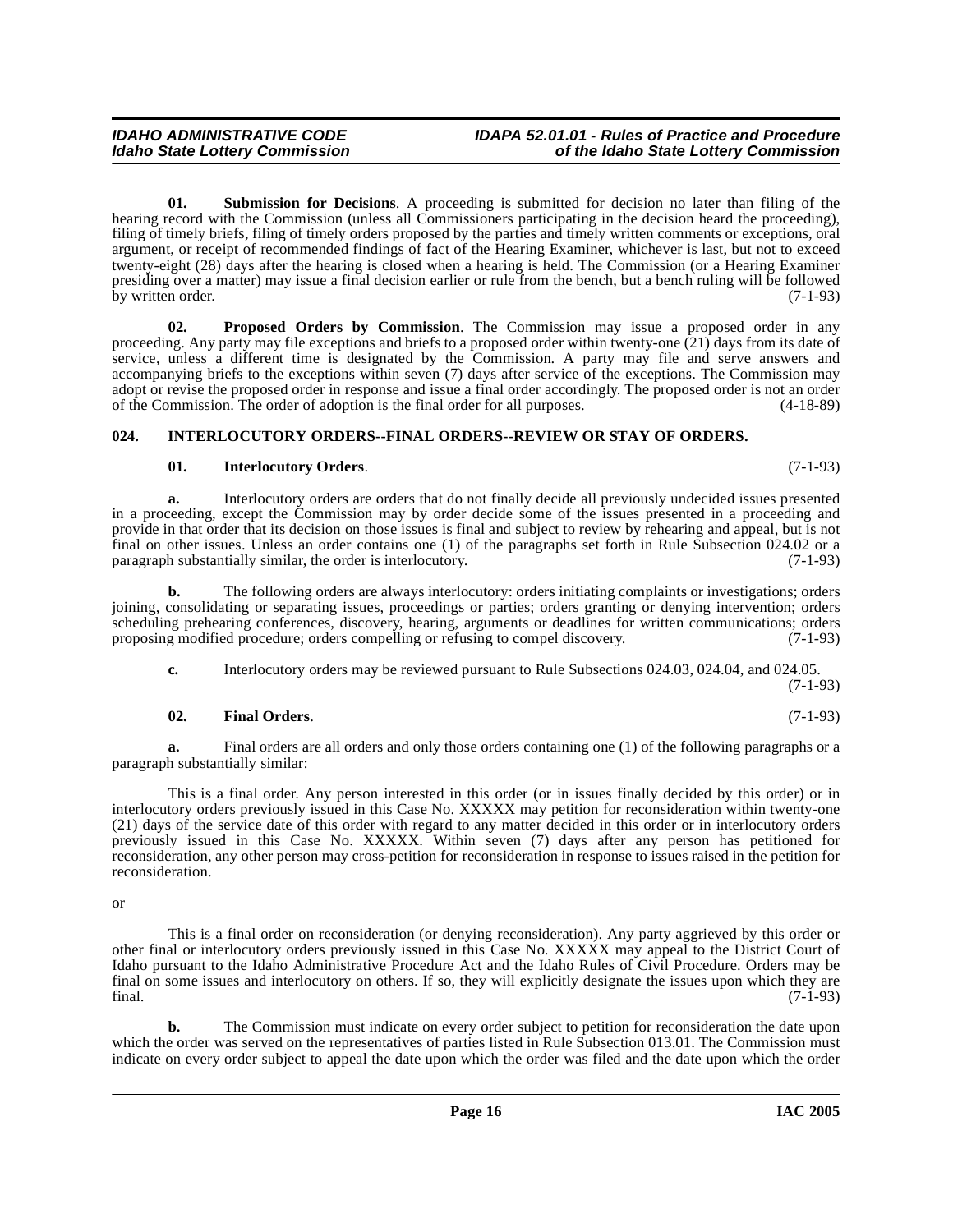#### **IDAHO ADMINISTRATIVE CODE IDAPA 52.01.01 - Rules of Practice and Procedure<br>Idaho State Lottery Commission in the Idaho State Lottery Commission Idaho State Lottery Commission of the Idaho State Lottery Commission**

was served on the representatives of parties listed in Rule Subsection 013.01. (7-1-93)

**c.** Whenever a party believes that an order not designated as a final order according to the terms of these rules should be a final order, the party may petition the Commission to designate the order as final. If an order is designated as final after its release, its effective date for purposes of reconsideration or appeal is the date of the order of designation. (7-1-93)

**d.** Final orders may be reviewed pursuant to Rules Subsections 024.03, 024.04, 024.06, 025.01, and (7-1-93)  $026.01.$  (7-1-93)

**03. Stay of Orders**. Any person may petition the Commission to stay any order, whether interlocutory or final. Orders may be stayed by the judiciary according to statute. The Commission may stay any order on its own<br>(7-1-93) motion.  $(7-1-93)$ 

**04. Clarification of Orders**. Any person may petition to clarify any order, whether interlocutory or final. Petitions for clarification from final orders do not suspend or toll the time to petition for reconsideration or to appeal a final order. A petition for clarification may be combined with a petition for reconsideration or stated in the alternative as a petition for clarification and/or reconsideration. The Commission may clarify any order on its own motion.  $(7-1-93)$ 

**05. Review of Interlocutory Orders**. Any person may petition to review any interlocutory order. The Commission may rescind, alter or amend any interlocutory order on its own motion, but will not on its own motion review any interlocutory order affecting any party's substantive rights without giving all parties notice and an opportunity for written comment. (7-1-93) opportunity for written comment.

### <span id="page-16-4"></span><span id="page-16-3"></span>**06. Rescission, Alteration or Amendment of Final Orders**. (7-1-93)

**a.** Any person may petition to rescind, alter or amend a final order pursuant to these rules and chapter 52, title 67, Idaho Code. The petition to rescind, petition to alter, or petition to amend must state: (7-1-93)

i. That it is filed pursuant to these rules after an order has been set aside or set aside in part on appeal; or  $(7-1-93)$ 

ii. That there have been changed circumstances or that new information has become available since the order was issued, or that there are other good and sufficient reasons for rescinding, altering, or amending the order. The Commission may dismiss as defective any such petition not complying with this rule and with Rule Subsection 015.03. (7-1-93)

**b.** The Commission on its own motion may propose to rescind, alter or amend any final order. The Commission will give all interested persons notice of its proposal to rescind, alter or amend the final order and appropriate opportunity to be heard by evidentiary hearing or written submission. (4-18-89)

### <span id="page-16-0"></span>**025. RECONSIDERATION.**

### <span id="page-16-2"></span><span id="page-16-1"></span>**01. Petitions for Reconsideration**. (7-1-93)

**a.** Any person interested in a final order or rule of the Commission may petition for reconsideration. Petitions for reconsideration must set forth specifically the ground or grounds why the petitioner contends that the order or rule is unreasonable, unlawful, erroneous or not in conformity with the law, and a statement of the nature and quantity of evidence or argument the petitioner will offer if reconsideration is granted. (7-1-93) quantity of evidence or argument the petitioner will offer if reconsideration is granted.

Within seven (7) days after any person has petitioned for reconsideration, any other person may cross-petition for reconsideration in response to any issues raised in the petition for reconsideration. Cross-petitions for reconsideration must set forth specifically the ground or grounds why the cross-petitioner contends that the order or rule is unreasonable, unlawful, erroneous or not in conformity with the law, and a statement of the nature and quantity of evidence or argument that the cross-petitioner will offer if reconsideration is granted. (7-1-93 quantity of evidence or argument that the cross-petitioner will offer if reconsideration is granted.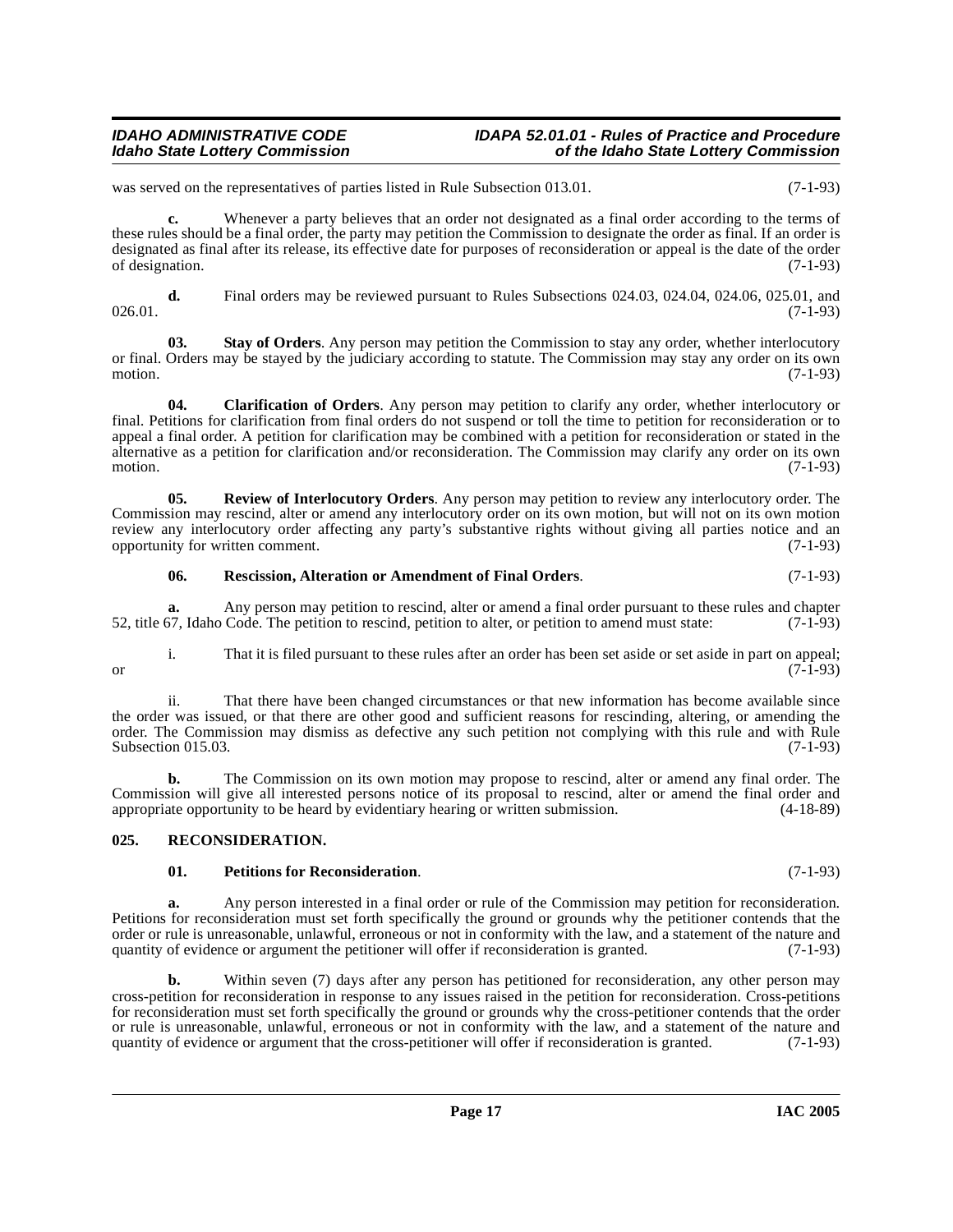**c.** The petition or cross-petition must state whether the petitioner or cross-petitioner requests reconsideration by evidentiary hearing, written briefs, comments or interrogatories. Grounds for reconsideration or issues on reconsideration that are not supported by specific explanation may be dismissed. (7-1-93)

**d.** A petition for reconsideration is timely within the meaning of Chapter 52, Title 67, Idaho Code, if it is filed with the Commission or postmarked no later than twenty-one (21) days after the date of service of the final order. Whenever a petition for reconsideration is not personally filed with the Commission within twenty-one (21) days of the date of service of the final order or is not mailed at least three (3) days before that date, on the day the petition for reconsideration is mailed, the petitioner should notify the Commission Secretary and all other parties by telephone that the petition for rehearing has been mailed. (7-1-93)

**e.** A cross-petition for reconsideration is timely filed within the meaning of Chapter 52, Title 67, Idaho Code, if it is filed with the Commission or postmarked no later than seven (7) days after the petition for reconsideration to which it responds is received in the office of the Commission. Whenever a cross-petition for reconsideration is not personally filed with the Commission within seven (7) days of the date of receipt of the petition for reconsideration by the Commission or is not mailed at least three (3) days before that date, on the day the crosspetition for reconsideration is mailed, the cross-petitioner should notify the Commission Secretary and all other<br>parties by telephone that the cross-petition for reconsideration has been mailed. (7-1-93) parties by telephone that the cross-petition for reconsideration has been mailed.

<span id="page-17-4"></span>**02. Procedure at Reconsideration**. The Commission may grant reconsideration upon petition of any interested person or upon its own motion. Prehearing conferences may be convened before reconsideration. Reconsiderations by rehearing are conducted in accordance with the procedure at other hearings, except that parties whose petitions are granted are treated as Complainants or Petitioners under Rule Subsection 019.11. When the order for reconsideration finds that the grounds upon which the petition is granted present only issues of law and not of fact or issues of fact not requiring hearings, the Commission may direct that these grounds be considered on reconsideration by submission of briefs, memoranda, written interrogatories or written statements and not by further submission of evidence at hearing. Rule Subsection 023.01 determines when a matter that is reconsidered is finally submitted. (7-1-93) submitted. (7-1-93)

<span id="page-17-2"></span>**03. Effect of Filing Petition for Reconsideration**. Filing a petition for reconsideration does not excuse compliance with any order nor stay the effectiveness of any order, unless otherwise ordered. Petitions to stay may accompany or precede petitions for reconsideration. (4-18-89)

### <span id="page-17-0"></span>**026. APPEALS.**

### <span id="page-17-3"></span><span id="page-17-1"></span>**01. Persons Who May Appeal**. (7-1-93)

**a.** After a petition for reconsideration is denied, or, if the petition is granted, then after the rendition of the decision on reconsideration, the State of Idaho or any party aggrieved may appeal from any such order of the Commission by filing with the Commission a notice of appeal conforming to the requirements of the Idaho Rules of Civil Procedure within the time provided by the Idaho Rules of Civil Procedure. (7-1-93)

No person is a party aggrieved by an order denying reconsideration unless the person is a party that petitioned for reconsideration and presented the ground(s) and issue(s) on which it contends it was aggrieved by earlier orders of the Commission as issue(s) on reconsideration pursuant to Rule Subsection 025.01 and the Commission denied reconsideration on some or all of those issues.  $(7-1-93)$ Commission denied reconsideration on some or all of those issues.

ii. No party is aggrieved by an order issued on reconsideration unless: (7-1-93)

(1) The party petitioned or cross-petitioned for reconsideration, its petition or cross-petition was granted, and the order issued on reconsideration did not grant the relief requested in the party's petition or crosspetition for reconsideration with regard to some or all of the grounds and issues on reconsideration presented in its petition or cross-petition; or (7-1-93)

(2) The party did not petition or cross-petition for reconsideration, but stated on the record, by motion, or by brief that it opposed any alteration or change in the Commission's earlier order(s) on some or all of the grounds associated with issue(s) on reconsideration, and the order issued on reconsideration altered or changed the earlier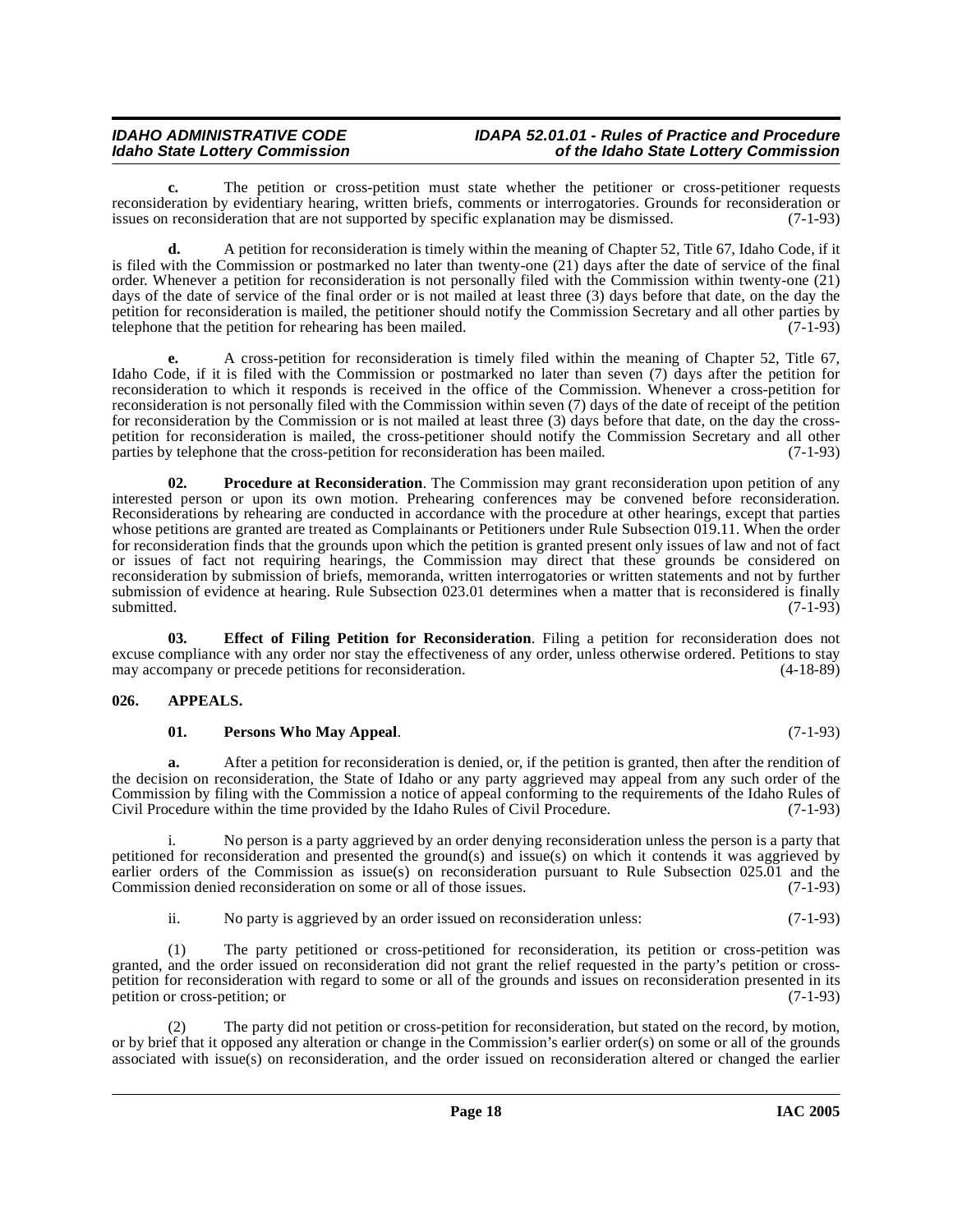#### **IDAHO ADMINISTRATIVE CODE IDAPA 52.01.01 - Rules of Practice and Procedure<br>Idaho State Lottery Commission** of the Idaho State Lottery Commission **Idaho State Lottery Commission of the Idaho State Lottery Commission**

order(s) with regard to some or all of the grounds or issues on reconsideration that the party opposed.  $(7-1-93)$ 

Notice of Appeal. The notice of appeal must be filed with the Commission as provided in the Idaho Rules of Civil Procedure. A notice of appeal is not considered filed for any purpose when it is mailed, but is only considered filed when it is received by the Commission Secretary. (7-1-93)

<span id="page-18-5"></span>**03. Preparation of Appellate Record**. The Commission by order may correct the title of an appeal to properly designate all parties as Appellants, Cross-Appellants, Respondents, or Cross-Respondents and to omit those designations for parties before the Commission who are not parties on appeal. All requests for a transcript on appeal must be served on the Reporter and on the Commission. Reporter's fees under the Idaho Rules of Civil Procedure should be paid directly to the Reporter, not to the Commission. The fee under the Idaho Rules of Civil Procedure for preparation of the Agency's record are the same fees provided in that rule for the clerk of the district court to charge<br>for preparation of the clerk's record. (4-18-89) for preparation of the clerk's record.

### <span id="page-18-2"></span><span id="page-18-0"></span>**027. DEFINITIONS.**

<span id="page-18-1"></span>**01. Benefit**. Anything, property or money, favorable consideration or advantage, profit, privileges, terest to which a person is not otherwise entitled. (7-1-93) gain or interest to which a person is not otherwise entitled.

**02. Commission or State Lottery Commission**. The five (5) member commission established and d as provided by Chapter 74, Title 67, Idaho Code. (7-1-93) appointed as provided by Chapter 74, Title 67, Idaho Code.

**03. Commissioner**. A member of the Idaho State Lottery Commission. (7-1-93)

**04. Control Person**. A person in a position that is primarily defined according to organizational type.<br>wing are control persons: (7-1-93) The following are control persons:

**a.** In a privately-owned corporation, the officers, directors, and stockholders of the parent company is five percent (5%) or more of the company's stock and, if applicable, each of its subsidiaries; (7-1-93) who own five percent  $(5%)$  or more of the company's stock and, if applicable, each of its subsidiaries;

**b.** In a publicly-owned corporation, the officers and directors of the parent company and each of its subsidiaries. Additionally, stockholders who own five percent (5%) or more of the corporation's stock are control persons; (7-1-93)  $p$ ersons;  $(7-1-93)$ 

**c.** In a trust, the trustee and all persons entitled to receive income or benefit from the trust; (7-1-93)

**d.** In an association, the members, officers, and directors: (7-1-93)

**e.** In a partnership or joint venture, the general partners, limited partners, or joint venturers. (7-1-93)

**f.** A member of the immediate family of any of the people listed above is a control person. (7-1-93)

**g.** A subcontractor of a Vendor is a control person if the subcontractor performs more than half of the contract with the Idaho State Lottery. (7-1-93) Vendor's contract with the Idaho State Lottery.

**05. Director**. The Chief Executive Officer of the Idaho State Lottery or any other person to whom the Director's authority has been delegated, in writing, by the Director prior to the action being delegated. (7-1-93)

<span id="page-18-4"></span><span id="page-18-3"></span>**06. Fiscal Year**. A period of twelve (12) months beginning on July 1 and ending on June 30. (7-1-93)

**07. Gift**. A transfer, exchange or delivery of anything, property or money, of any value whatsoever, with or without an expectation by the giver to receive anything, tangible or intangible, in return. (7-1-93)

**08. Immediate Family**. A natural person's spouse, children, brother, sister, or parent by blood, marriage, or adoption who resides as a member of the same household in the principal place of residence of any<br>contractor, vendor, retailer, member, or employee of the State Lottery. (7-1-93) contractor, vendor, retailer, member, or employee of the State Lottery.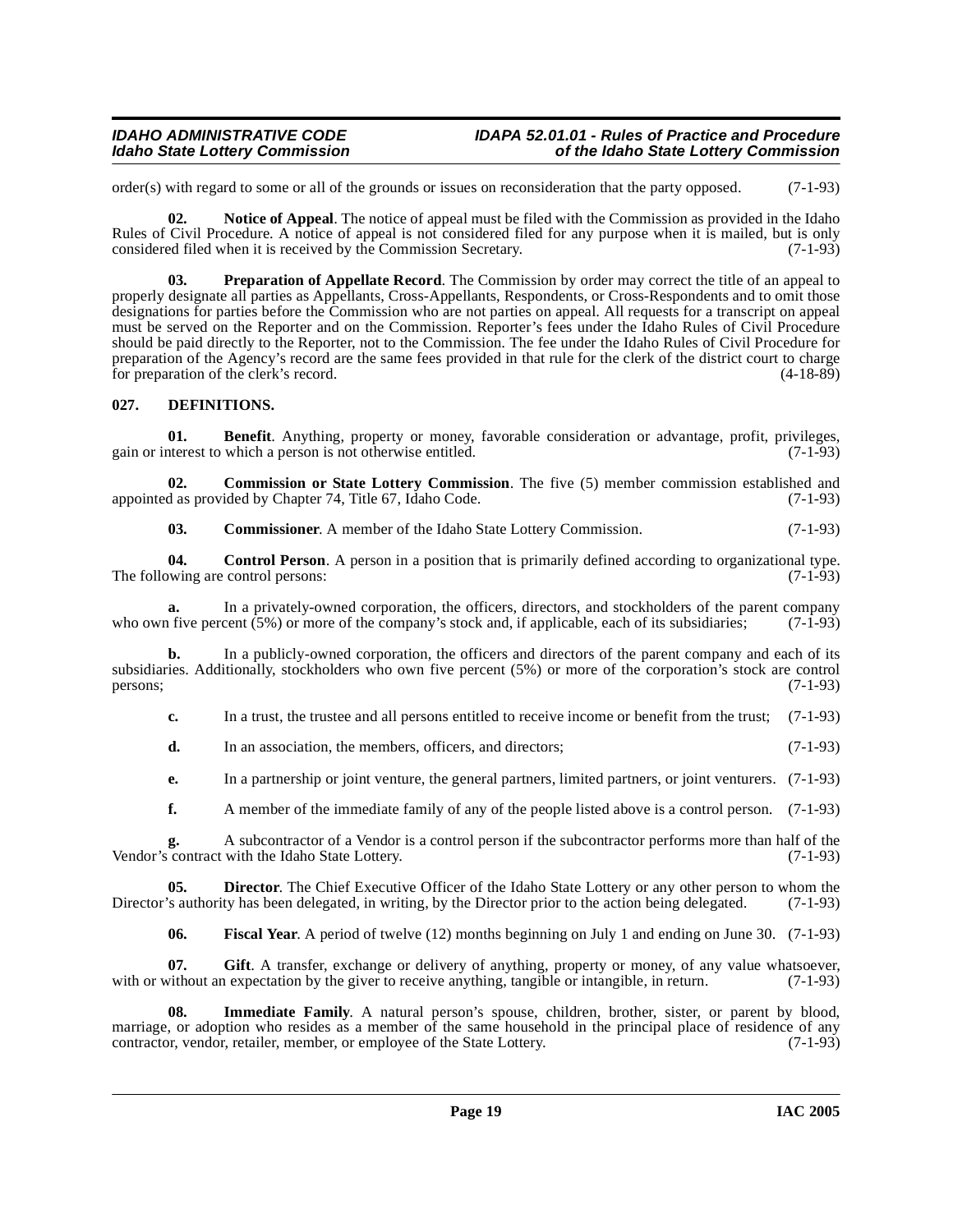<span id="page-19-0"></span>**09.** Instant Game. A game in which a ticket is purchased and upon removal of a latex or similar secure on the front of the ticket, the ticket bearer determines his or her winnings, if any. (7-1-93) covering on the front of the ticket, the ticket bearer determines his or her winnings, if any.

<span id="page-19-1"></span>**10. Invitation to Bid**. The solicitation of competitive offers in which specifications, price, and delivery (or project completion) will be the predominant award criteria. (7-1-93)

<span id="page-19-8"></span>**11.** Lottery or State Lottery. The Idaho State Lottery, established and operated pursuant to the ion and the Idaho State Lottery Act of 1988. constitution and the Idaho State Lottery Act of 1988.

<span id="page-19-2"></span>**12. Lottery Contract or Contract**. Any contract entered into either by the State Lottery or for the Lottery by another public agency, for the purchase, lease, or sale of goods or services. (7-1-93)

**13. Lottery Contractor or Contractor**. A person with whom the State Lottery has contracted for the purpose of providing goods and services for the State Lottery. (7-1-93)

<span id="page-19-6"></span><span id="page-19-4"></span><span id="page-19-3"></span>**14. Lottery Employee or Employee**. Any person who works full- or part-time for the State Lottery. (7-1-93)

**15. Lottery Game or Game**. Any procedure authorized by the Commission whereby prizes are distributed among persons who have paid, or unconditionally agreed to pay, for tickets or shares which provide the opportunity to win such prizes. Lottery game themes shall be approved by the Commission, shall be consonant with the dignity of the state. (7-1-93) the dignity of the state.

<span id="page-19-5"></span>**16. Lottery Game Retailer or Retailer**. A person with whom the State Lottery has issued a certificate to and contracted for the purpose of selling tickets or shares in Lottery games to the public. (7-1-93)

<span id="page-19-7"></span>**17.** Lottery Vendor or Vendor. Any person who submits a bid, proposal, or offer to provide goods or for the State Lottery for major procurement contracts. (7-1-93) services for the State Lottery for major procurement contracts.

<span id="page-19-9"></span>**18. Major Procurement**. Any contract with a vendor supplying lottery tickets or shares, data processing systems utilized to track, sell, distribute or validate lottery tickets or shares, any goods or services involving the determination or generation of winners in any lottery game or any auditing services. (7-1-93)

<span id="page-19-10"></span>**19. On-Line System**. The Lottery's on-line computer wagering system consisting of ticket issuing s. central processing equipment, and a communications network. terminals, central processing equipment, and a communications network.

**20. Person**. Shall be construed to mean and include an individual, association, corporation, club, trust, estate, society, company, joint stock company, receiver, trustee, assignee, referee or any other person acting in a fiduciary or representative capacity, whether appointed by a court or otherwise, and any combination of individuals. "Person" shall also be construed to mean and include departments, commissions, agencies and instrumentalities of the state of Idaho, including counties and municipalities and agencies or instrumentalities thereof. (7-1-93)

**21. Play Symbols**. The numbers or symbols appearing in the designated area under the removable on the front of the ticket. (7-1-93) covering on the front of the ticket.

<span id="page-19-13"></span><span id="page-19-12"></span><span id="page-19-11"></span>**22. Prize**. Any award, financial or otherwise, awarded by the Director. (7-1-93)

**Request for Proposal**. The solicitation of competitive proposals, or offers, to be used in part as a basis for making an acquisition, or entering into a contract, when specification and price will not necessarily be the predominant award criteria. (7-1-93) predominant award criteria.

**24. Retailer Validation Code**. The symbols found under the removable rub-off covering over the play symbols on the front of each ticket. (7-1-93)

<span id="page-19-14"></span>**25. Sensitive Procurement**. Those procurement actions or contracts, other than "major procurements", which may either directly or indirectly affect the integrity, security, honesty, and fairness of the operation and administration of the Lottery. A typical example of this class of procurement is the acquisition of security systems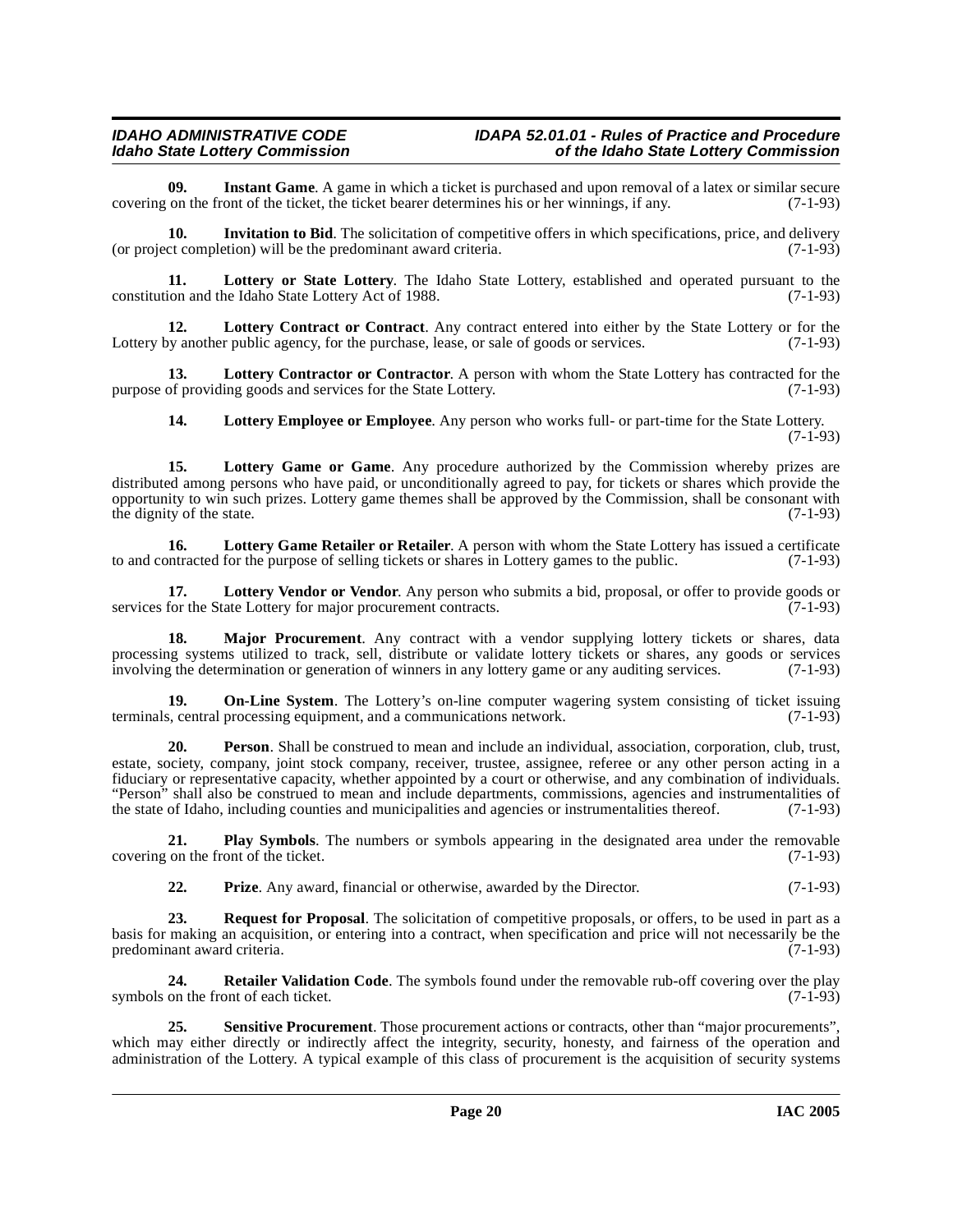required to protect the security and integrity of the Lottery. (7-1-93)

<span id="page-20-4"></span>**26. State Lottery Act of 1988 or Act**. The Act approved by the legislature creating the State Lottery, and which became effective November 23, 1988, and any amendments thereto, which Act is found at Chapter 74, Title 67, Idaho Code. (7-1-93)

**27. Subcontractor**. Any third party not in the employment of a Contractor, who is performing all or part of the work in the Contractor's Agreement with the State Lottery under a separate contract with the Contractor. The term "subcontractor" means subcontractor(s) of any tier. (7-1-93)

**28. Temporary Retailer**. A retailer under contract with the State Lottery for a temporary or seasonal period. A temporary contract may be made subject to such special conditions or limitations as the Director may deem<br>prudent. These limitations or conditions may include, but are not limited to: (7-1-93) prudent. These limitations or conditions may include, but are not limited to:

<span id="page-20-6"></span>

| a. | Length of ticket sale period; | $(7-1-93)$ |
|----|-------------------------------|------------|
|    | Hours or days of sale;        | $(7-1-93)$ |

- **c.** Location of sale; (7-1-93)
- **d.** Specific persons who may sell lottery tickets; (7-1-93)
- <span id="page-20-3"></span>**e.** Specific sporting, charitable, social, or other special events where lottery tickets may be sold. (7-1-93)

**29. Provisional Retailer**. A retailer granted a provisional certificate in accordance with these rules. A provisional certificate shall contain all of the restrictions as a temporary retailer, and may contain additional restrictions deemed necessary by the director. (7-1-93) restrictions deemed necessary by the director.

**30. Ticket**. A lottery ticket or share issued by the State Lottery for sale to the general public. (7-1-93)

<span id="page-20-9"></span><span id="page-20-8"></span><span id="page-20-7"></span>**31. Ticket Bearer**. The person who has signed the ticket or has possession of the unsigned ticket. (7-1-93)

**32. Ticket Validation Number or Validation Number**. The multidigit number found on the front of the front of the front of the "Do Not Remove" area on the ticket or any stub. (7-1-93) the ticket. It is either uncovered or found underneath the "Do Not Remove" area on the ticket or any stub.

**33. Total Annual Revenue or Annual Revenue**. The sum of all proceeds and accrued interest earned and recognized from the sale of tickets in a fiscal year. Total annual revenue does not include any income which is characterized as a reduction or recovery of expenses. (7-1-93) characterized as a reduction or recovery of expenses.

**34. Unclaimed Prize**. Any award, financial or otherwise, of more than twenty-five dollars (\$25) for which exists physical, tangible evidence of eligibility but for which the prize has not been paid within one (1) year.  $(7-1-93)$ 

<span id="page-20-10"></span><span id="page-20-1"></span>**35. Executive Staff**. The director of security and the deputy directors appointed by the director.

(7-1-93)

**36.** Certificate. The signed document issued by the director authorizing a retailer to sell lottery products. (7-1-93)  $p_{\text{p}}$  products.  $(7-1-93)$ 

### <span id="page-20-2"></span><span id="page-20-0"></span>**028. GENERAL PROVISIONS.**

**01. Purpose**. These rules are established by the Idaho State Lottery Commission to define and regulate tion and administration of the Idaho State Lottery and the Idaho State Lottery Commission. (7-1-93) the operation and administration of the Idaho State Lottery and the Idaho State Lottery Commission.

<span id="page-20-5"></span>**02. State Lottery Commission**. The Idaho State Lottery Commission hereinafter called "the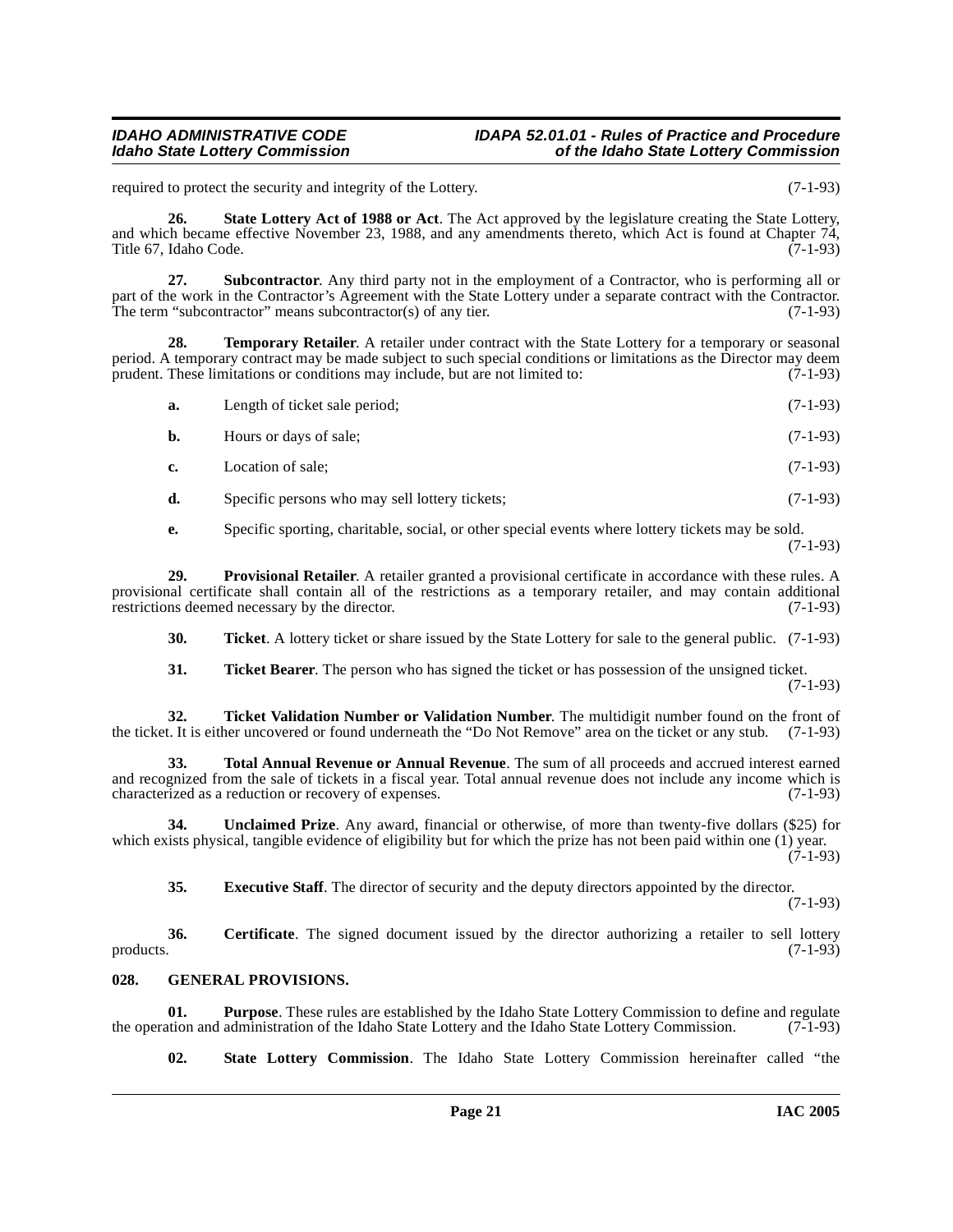#### **IDAHO ADMINISTRATIVE CODE IDAPA 52.01.01 - Rules of Practice and Procedure<br>Idaho State Lottery Commission** of the Idaho State Lottery Commission **Idaho State Lottery Commission of the Idaho State Lottery Commission**

Commission," is the Commission appointed by the Governor pursuant to Subsection a, Section 20, Article 3, of the Idaho Constitution. The Commission is charged with the authority and duty to regulate lottery activities in the state of Idaho, consistent with the Constitution and the enabling legislation. The headquarters of the Commission and the State Lottery shall be in Boise. (7-1-93)

<span id="page-21-2"></span>

| 03. | <b>Powers and Duties of the Commission.</b> | $(7-1-93)$ |
|-----|---------------------------------------------|------------|
|-----|---------------------------------------------|------------|

**a.** Rules. The Commission shall promulgate rules and conditions under which a statewide lottery may cted. Subjects covered in such rules shall include but need not be limited to: (7-1-93) be conducted. Subjects covered in such rules shall include but need not be limited to:

i. The type of lottery to be conducted; (7-1-93)

ii. The price of tickets in the lottery; (7-1-93)

iii. In general the number and size of prize disbursements, the manner and frequency of prize<br>s, and the manner in which payment shall be made to holders of winning tickets; (7-1-93) drawings, and the manner in which payment shall be made to holders of winning tickets;

iv. The locations at which lottery tickets may be sold, the manner in which they are to be sold, and contracting with lottery vendors, retailers and contractors; (7-1-93)

v. The manner in which lottery sales revenues are to be collected; (7-1-93)

vi. The amount of compensation to be paid to retailers; (7-1-93)

vii. All other areas relating to the efficient and economical operation and administration of a statewide onsonant with the public interest. lottery consonant with the public interest.

**b.** Delegation to Director. In addition to those duties assigned to the Director in the Lottery Act, the Commission may, insofar as is consistent with the Constitution and the Lottery Act, delegate the performance of executive or administrative functions to the Director. (7-1-93) executive or administrative functions to the Director.

**04.** Authority of the Commission. The rules of the Commission are adopted and promulgated under ority of Chapters 52 and 74, Title 67, Idaho Code. (7-1-93) the authority of Chapters 52 and 74, Title 67, Idaho Code.

#### <span id="page-21-0"></span>**05. Time and Place of Meetings**. (7-1-93)

**a.** Regular meetings of the Commission which are open to the public shall be held at least quarterly; date, time, and place to be set by the Commission and if possible with at least two (2) weeks' advance notice. The Commission shall meet with the Director to make recommendations and set policy, to approve or reject reports of the Director, to adopt rules, and to transact other business. (7-1-93) Director, to adopt rules, and to transact other business.

**b.** Additional meetings which are open to the public necessary to discharge the business of the Commission may be called from time to time by the chairman or by a quorum of the Commission. (7-1-93)

<span id="page-21-3"></span>**06. Public Meeting Law**. All meetings of the Idaho State Lottery Commission shall be held in accordance with Idaho's Open Meeting Law, Section 67-2340 et seq., Idaho Code, and Section 67-7442, Idaho Code.  $(7-1-93)$ 

**07. Director of the Idaho State Lottery**. The Director of the Idaho State Lottery, hereinafter called "the Director," is the Director appointed by the Governor pursuant to Section 67-7407, Idaho Code. The Director is responsible for the operation of the Idaho State Lottery and for managing the affairs of the Commission. The Deputy Director for Administration shall act for the Director in the absence of the Director. (7-1-93)

#### <span id="page-21-1"></span>**08. Powers and Duties of the Director**. (7-1-93)

The Director shall have the authority to implement and execute such procedures as he or she may deem appropriate for the efficient administration of the Lottery. Furthermore, the Director shall recommend rules and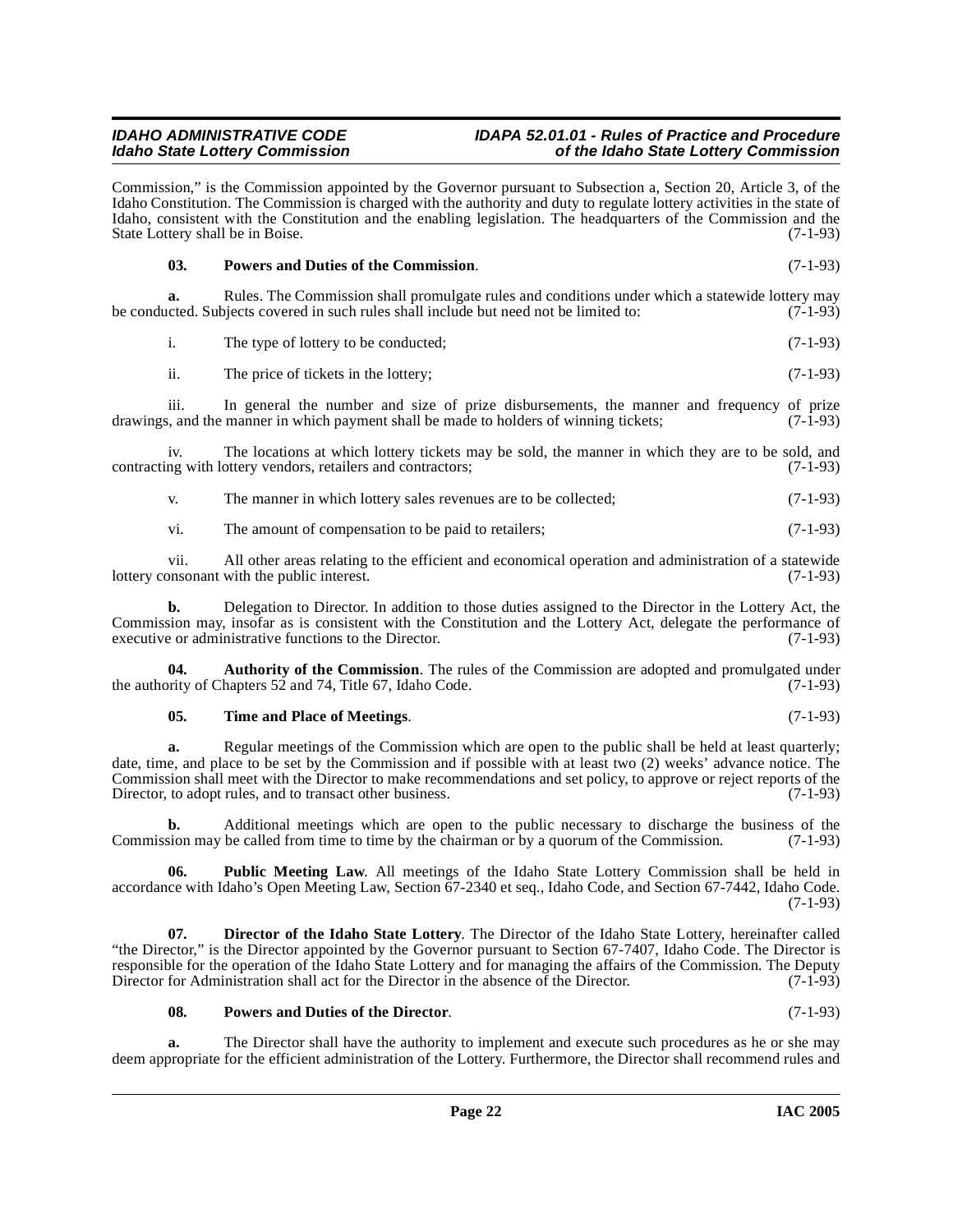regulations governing the establishment, administration, and operation of the Lottery to the Commission for its approval; (7-1-93) approval; (7-1-93)

**b.** The Director shall employ such staff as may be required to carry out the functions of the Commission and the Lottery; (7-1-93)

**c.** The Director shall contract with retailers for the sale of lottery games and suspend or terminate any in accordance with the provisions of the Act and the rules of the Commission: (7-1-93) contract in accordance with the provisions of the Act and the rules of the Commission;

**d.** The Director shall continuously study and investigate all matters pertinent to the efficient operation of the Lottery; and  $(7-1-93)$ 

**e.** The Director shall maintain full and complete records of the operation of the Lottery. The Director shall report on at least a monthly basis to the Commission and to the Governor on the status of the Lottery. (7-1-93)

**f.** The duties and responsibilities of the Director which are not otherwise specified in Idaho law or the rules adopted by the Commission will be maintained as a policy of the Commission for the purpose of establishing a working relationship between the Director and the Commission. (7-1-93) working relationship between the Director and the Commission.

#### <span id="page-22-2"></span>**09. Lottery Offices**. (7-1-93)

**a.** The principal office of the Lottery is located at 1199 Shoreline Lane, Suite 100, Boise, Idaho 83702. (7-1-93)

**b.** The State Lottery may also operate such other offices and facilities throughout the State as deemed ate to fulfill its responsibilities under law. (7-1-93) appropriate to fulfill its responsibilities under law.

### <span id="page-22-1"></span>**10. Lottery Budgets and Financial Statements**. The Director shall: (7-1-93)

**a.** Submit quarterly financial statements to the Commission, the governor, the state treasurer, and the legislature. Such financial statements shall be prepared in accordance with generally accepted accounting principles and shall include a balance sheet, a statement of operations, a statement of changes in financial position, and related footnotes. Such financial statements are to be provided within forty-five (45) days of the last day of each quarter.

(7-1-93)

**b.** Submit annual financial statements to the Commission, the governor, the state treasurer, and each member of the legislature. Such financial statements shall be prepared in accordance with generally accepted accounting principles and shall include a balance sheet, a statement of operations, a statement of changes in financial position, and related footnotes. Such financial statements shall have been examined by the state auditor or a firm of independent certified public accountants in accordance with generally accepted auditing standards and shall be provided within ninety (90) days of the last day of the lottery's fiscal year. (7-1-93)

#### <span id="page-22-0"></span>**11. Contingency Reserve**. (7-1-93)

**a.** The Director may, with the approval of the Commission allot from moneys available to pay administrative expenses an amount to be transferred to a contingency reserve established by the Commission. The money allotted can include amounts retained to fund specific future expenses or can be undesignated as to purpose.

(7-1-93)

**b.** The Commission shall determine the amount necessary for a reasonable contingency reserve. (7-1-93)

**c.** Upon approval of the Commission, money in the contingency reserve may be authorized to be used for specific purposes of the Idaho State Lottery or to be used to fund general administrative expenses in the event of a revenue shortfall. Expenses funded from the contingency reserve shall not be included with other administrative expenses for purposes of determining compliance with current administrative expenditure limitations. (7-1-93) expenses for purposes of determining compliance with current administrative expenditure limitations.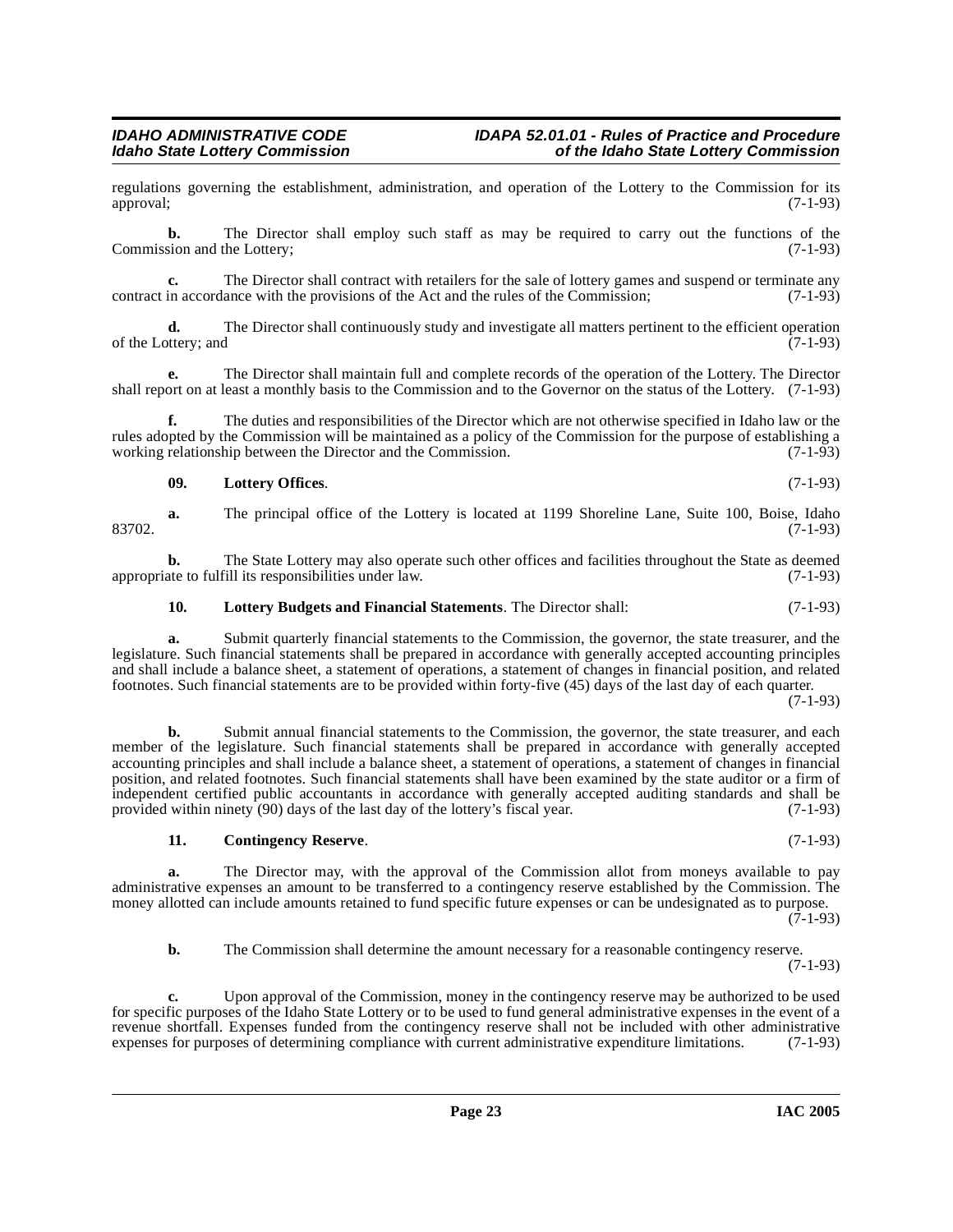### <span id="page-23-3"></span><span id="page-23-2"></span>**14. Retail Ticket Price Discounts**. (7-1-93)

**a.** Notwithstanding the price adopted for the retail sale of a ticket in the rules for a specific lottery game, the Commission may offer discounts for the retail sale of lottery tickets. (7-1-93)

i. Discounts for the retail sale of lottery tickets may be offered to the public through the use of approved by the Director (7-1-93) coupons approved by the Director or by any other method approved by the Director.

ii. Coupons which offer a discount on the retail price of lottery tickets shall be distributed using methods designed to reach the public. These methods may include, but are not limited to, the use of direct mail, newspaper advertising, or by having coupons available at State Lottery offices and retailer locations. (7-1-9 newspaper advertising, or by having coupons available at State Lottery offices and retailer locations.

**b.** Rules for a promotion conducted by the State Lottery using retail ticket discounts shall be announced by the Director and made available at the State Lottery's offices and retailer locations. (7-1-93)

#### <span id="page-23-0"></span>**15. Allocation of Revenues for Prizes**. (7-1-93)

**a.** Purpose: The primary objective of the Idaho State Lottery is to produce the maximum amount of net revenues to benefit the public purpose of raising revenue consonant with the dignity of the state and the sensibilities of its citizens. In accomplishing this objective, at least forty-five percent (45%) of the total annual revenues shall be returned in the form of prizes. The State Lottery may design and conduct games which return more than forty-five percent (45%) of the revenues received from the sale of tickets in the form of prizes as an incentive to increase the total amount of game sales over the level of sales which otherwise would have been reasonably expected using a lower prize percentage. Games may also be authorized that return less than forty-five percent (45%) of that game's revenues so long as forty-five percent (45%) of the total annual revenues is returned as prizes. (7-1-93)

**b.** Prize payments: In addition to cash prize payments, money set aside by the lottery and restricted for the payment of prizes shall be considered in satisfying the requirement of returning at least forty-five percent (45%) of total revenues to the public in the form of prizes. (7-1-93) of total revenues to the public in the form of prizes.

**c.** Averaging game prize payments: Notwithstanding the prize structure adopted for a lottery game, the amount of revenue returned for prizes among all the games offered by the State Lottery may be reallocated so long as at least forty-five percent (45%) of the total revenue earned from all games is returned to the public in the form of prizes on an annual basis. The Director will report to the Commission on any reallocations made pursuant to this rule.  $(7-1-93)$ 

## <span id="page-23-1"></span>**16. Ownership of Lottery Tickets**. (7-1-93)

**a.** The Director may authorize special drawings to award prizes, such as vacation trips, automobiles, or other tangible items in addition to, or in lieu of, cash awards. The nature and number of awards will be determined by the Director for each special drawing. Special drawings for promotional awards may be held independently of the lottery's regular prize drawings or may be incorporated therein. The promotional drawings may be cosponsored and conducted in conjunction with lottery retailers or other independent businesses. In view of the temporary nature and indeterminate frequency of the promotional awards drawings, a press announcement and normal advertising media will be used to inform the public of the rules and prizes for each special drawing. (7-1-93)

<span id="page-23-4"></span>**12. Special Drawings**. (7-1-93)

**b.** Notwithstanding the provisions of Subsection 028.12.a. of this rule, the Director may, at his or her discretion, award in lieu equivalent cash awards to the winners of tangible items, in those instances where deemed appropriate. The value of noncash items shall be estimated by using either the cost of the item or its fair-market value. (7-1-93)

**13. Retail Drawings**. The Director and his designee may authorize Retailers to conduct drawings using non-winning Idaho Lottery tickets in conjunction with a particular lottery game. Such authorization must be in writing, shall specify the type of drawing to be conducted and set forth the methodology to be used in conducting the drawing. (7-1-93)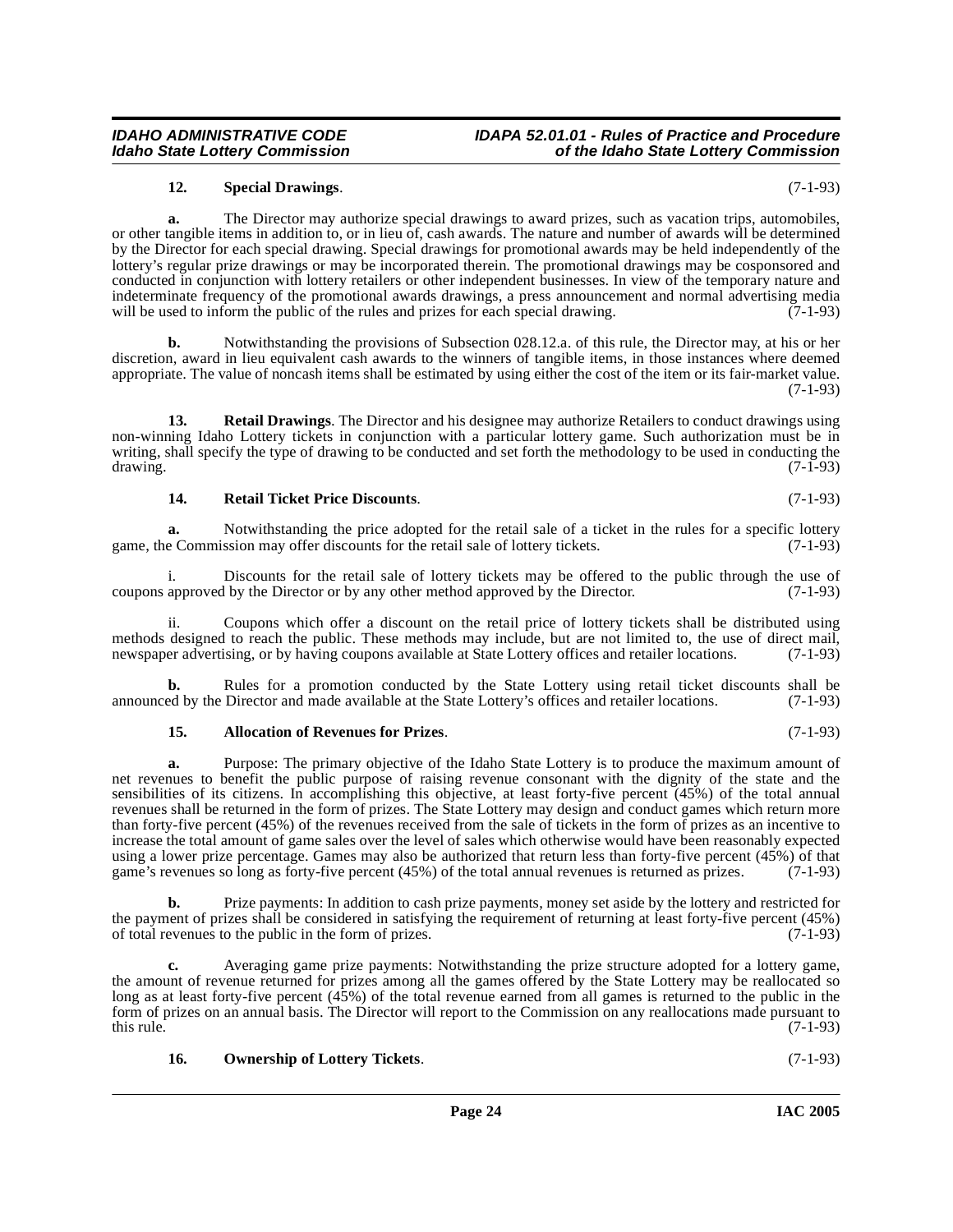**a.** Except for tickets claimed jointly in accordance with the provisions of Subsection 028.16.d., until such time as a name is imprinted or placed upon a lottery ticket in the area designated for "name," the ticket shall be owned by the bearer of said instant ticket. When a name is placed on the ticket in the place designated therefor, the person whose name appears in that area shall be the owner of said ticket and shall be entitled to any prize attributable thereto.  $(7-1-93)$ 

**b.** If more than one (1) name appears on a ticket, the ticket must be claimed in accordance with the nership procedures listed in Subsection 028.16.d. (7-1-93) joint ownership procedures listed in Subsection 028.16.d.

**c.** Groups, family units, clubs, or other organizations may claim a winning ticket if the organization possesses a Federal Employer Identification Number (FEIN) issued by the Internal Revenue Service and such number<br>is shown on the claim form. is shown on the claim form.

**d.** If a ticket is claimed to be owned by two (2) or more people, the following steps shall be taken for payment of the prize:  $(7-1-93)$ 

i. All people claiming ownership shall complete and sign a request and release form. (7-1-93)

ii. At least one (1) of the people claiming ownership of the ticket must sign the ticket; that person's signature must also appear on the request and release form.

iii. The State Lottery reserves the right to issue a single prize check instead of multiple prize checks to res of a ticket if the value of each individual prize check would be less than fifty dollars (\$50). (7-1-93) the owners of a ticket if the value of each individual prize check would be less than fifty dollars  $(\$50)$ .

iv. Multiple winners of a lottery prize shall be paid only through the Boise Lottery office. Lottery shall not be required to pay more than one (1) winner of a single prize. (7-1-93) retailers shall not be required to pay more than one  $(1)$  winner of a single prize.

### <span id="page-24-0"></span>**17. Claims**. (7-1-93)

**a.** By submitting a claim, the player agrees that the state, the Lottery Commission, the State Lottery and the officials, officers, and employees of each shall be discharged from all further liability upon payment of the prize. (7-1-93) prize.  $(7-1-93)$ 

**b.** By submitting a claim, the player also agrees that the prize winner's name and photograph may be publicity purposes by the lottery. (7-1-93) used for publicity purposes by the lottery.

**c.** Claim period. Prizes may be claimed for a period of one hundred eighty (180) days after the drawing in which the prize was won or from the last day tickets from the specific instant game were sold. Prizes won through an electronic terminal shall be payable in accordance with rules and regulations of the State Lottery. If a claim is not made for the prize within the applicable period, the prize money shall be added to future prize pools, to be used in addition to prize allotments already allocated, except as provided in Section 67-7433, Idaho Code.

(7-1-93)

**d.** Invalid tickets not entitled to prize payment. If a ticket presented to the lottery is invalid pursuant to so f these rules or the specific game rules, the ticket is not entitled to prize payment. (7-1-93) the terms of these rules or the specific game rules, the ticket is not entitled to prize payment.

**e.** Ticket is a bearer instrument. A ticket is a bearer instrument until signed in the space designated on the ticket for signature, if a signature space is provided. The person who signs the ticket is thereafter considered the owner of the ticket. Payment of any prize may be made to the physical possessor of an unsigned ticket or to the person whose signature appears on the ticket. All liability of the state, the lottery Commission, the lottery, the director, and the employees of the lottery, terminates upon payment. (7-1-93)

**f.** Time of prize payment. All prizes shall be paid within a reasonable time after a claim is verified by the State Lottery and a winner is determined. The date of the first installment payment of any prize to be paid in installment payments shall be the date the claim is validated and processed unless a different date is specified for a particular game in these rules or the specific game rules. Subsequent installment payments shall be made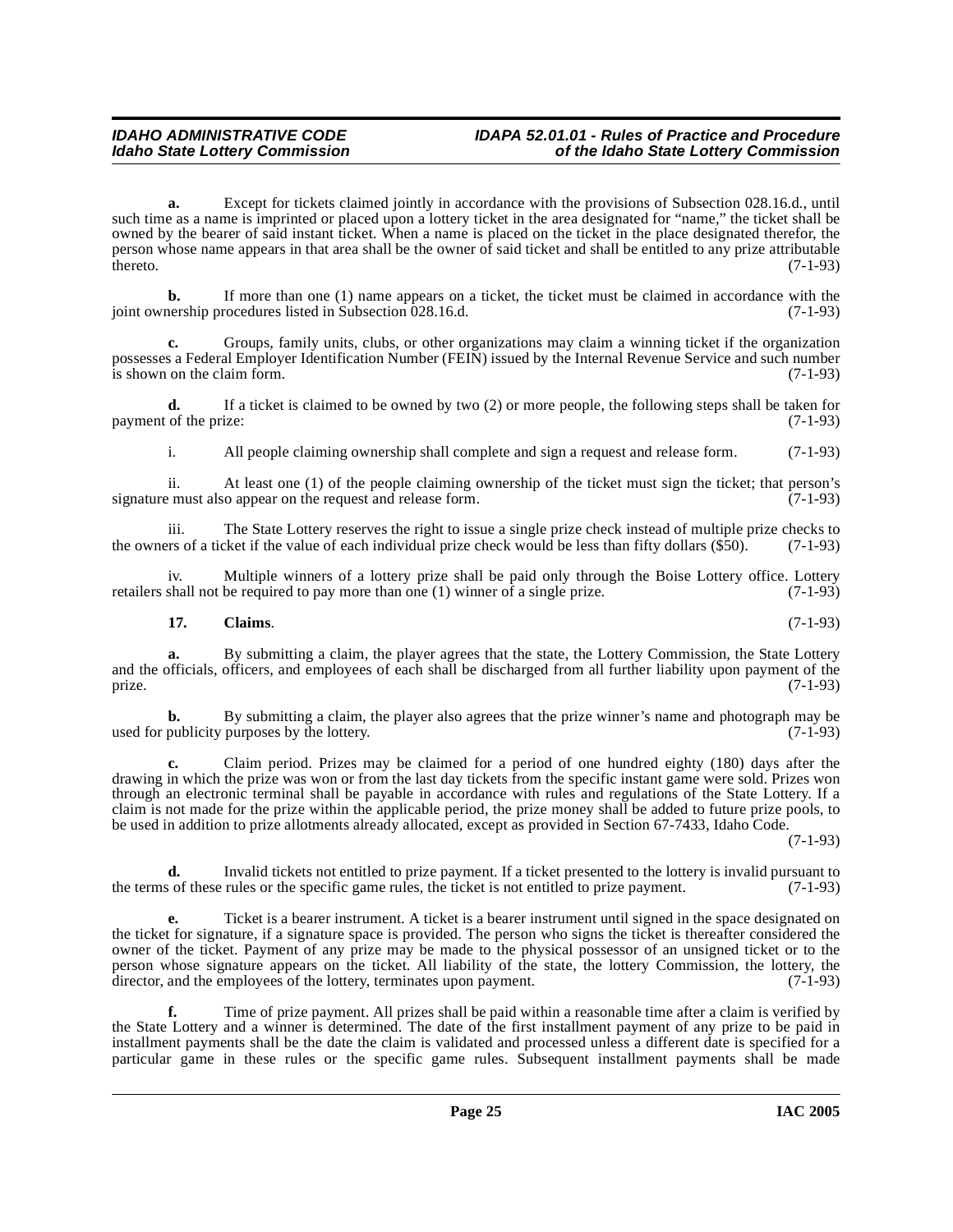approximately weekly, monthly, or annually, from the date the claim is processed and validated in accordance with the type of prize won and the rules applicable to the prize. The State Lottery may, at any time, delay any prize payment in order to review a change in circumstances relative to the prize awarded, the payee, or the claim. (7-1-93)

**g.** Prizes payable for the life of the winner. If any prize is for the life of the winner, only an individual may claim and receive the prize for life. If a group, corporation, or other organization is the winner, the life of the winner shall be deemed to be twenty (20) years. (7-1-93) winner shall be deemed to be twenty  $(20)$  years.

<span id="page-25-6"></span>**18. Prizes Payable After Death of Winner**. All prizes, and portions of prizes, which remain unpaid at the time of the prize winner's death shall be payable to the court appointed representative of the prize winner's estate once satisfactory evidence of the representative's appointment has been made, and the State Lottery is satisfied that payment to the representative is lawful and proper. The State Lottery may rely wholly on the presentation of a certified copy of a court order appointing an administrator, executor, or other representative of the prize winner's estate or may petition the court to determine the proper payee. Payment to the representative of the estate of the deceased owner of any prize winnings shall absolve the State Lottery and employees of the State Lottery of any further liability for payment of prize winnings. (7-1-93) further liability for payment of prize winnings.

<span id="page-25-2"></span>**19. Disability of Prize Winner**. The State Lottery may petition any court of competent jurisdiction for a determination of the rightful payee for the payment of any prize winnings which are or may become due a person under a disability because of, but not limited to, under age, mental deficiency, or physical or mental incapacity.

(7-1-93)

<span id="page-25-8"></span>**20. Stolen or Lost Tickets**. The State Lottery has no responsibility for paying prizes attributable to lost tickets. (7-1-93) stolen or lost tickets.

<span id="page-25-4"></span>**21. Effect of Game Rules**. In purchasing a ticket the player agrees to comply with Chapters 52 and 74, Title 67, Idaho Code, these rules, the specific game rules, State Lottery instructions and procedures, and the final decisions of the State Lottery. The State Lottery's decisions and judgments in respect to the determination of winning tickets or any other dispute arising from the payment or awarding of prizes shall be final and binding upon all participants in the lottery. If a dispute between the State Lottery and a player occurs as to whether a ticket is a winning ticket and the prize is not paid, the State Lottery may, solely at the State Lottery's option, replace the ticket with an unplayed ticket of an equivalent price from any game or refund the price of the ticket. This shall be the sole and exclusive remedy of the player. (7-1-93)

<span id="page-25-3"></span>**22. Disputed Prizes**. If there is a dispute, or it appears that a dispute may occur relative to the payment of any prize, the State Lottery may refrain from making payment of the prize pending a final determination by the State Lottery or by a court of competent iurisdiction as to the proper payment of the prize. (7-1-93) State Lottery or by a court of competent jurisdiction as to the proper payment of the prize.

### <span id="page-25-1"></span><span id="page-25-0"></span>**029. CONFLICT OF INTEREST POLICY.**

**01.** Public Officials. A commissioner, director, deputy director, or lottery employee is considered a "public official". If a statutory provision, rule, or policy applicable to the Idaho State Lottery conflicts with Section  $67-7443$ , Idaho Code, the more stringent provision applies. (7-1-93)

<span id="page-25-7"></span>**02. Statements for Economic Interest**. Members of the Commission, the director, and the employees of the lottery shall not directly or indirectly, individually, or as a member of a partnership, or as a shareholder of a corporation, or as a participant in a joint venture or association with any other person, have an interest in dealing in a lottery or in the ownership or leasing of property used by or for a lottery. (7-1-93)

**03. Persons Ineligible for Prizes**. The following individuals shall not, except as provided in Section Idaho Code, purchase a lottery ticket or share, and shall not receive a lottery prize: (7-1-93) 67-7440, Idaho Code, purchase a lottery ticket or share, and shall not receive a lottery prize:

<span id="page-25-5"></span>**a.** Any commissioner or lottery employee; (7-1-93)

**b.** Any officer, director, or employee of any vendor of lottery tickets or manufacturer of equipment used to determine winners in computerized lottery games, or any of their subcontractors who may affect the security, integrity, or honesty of the Lottery; (7-1-93) integrity, or honesty of the Lottery;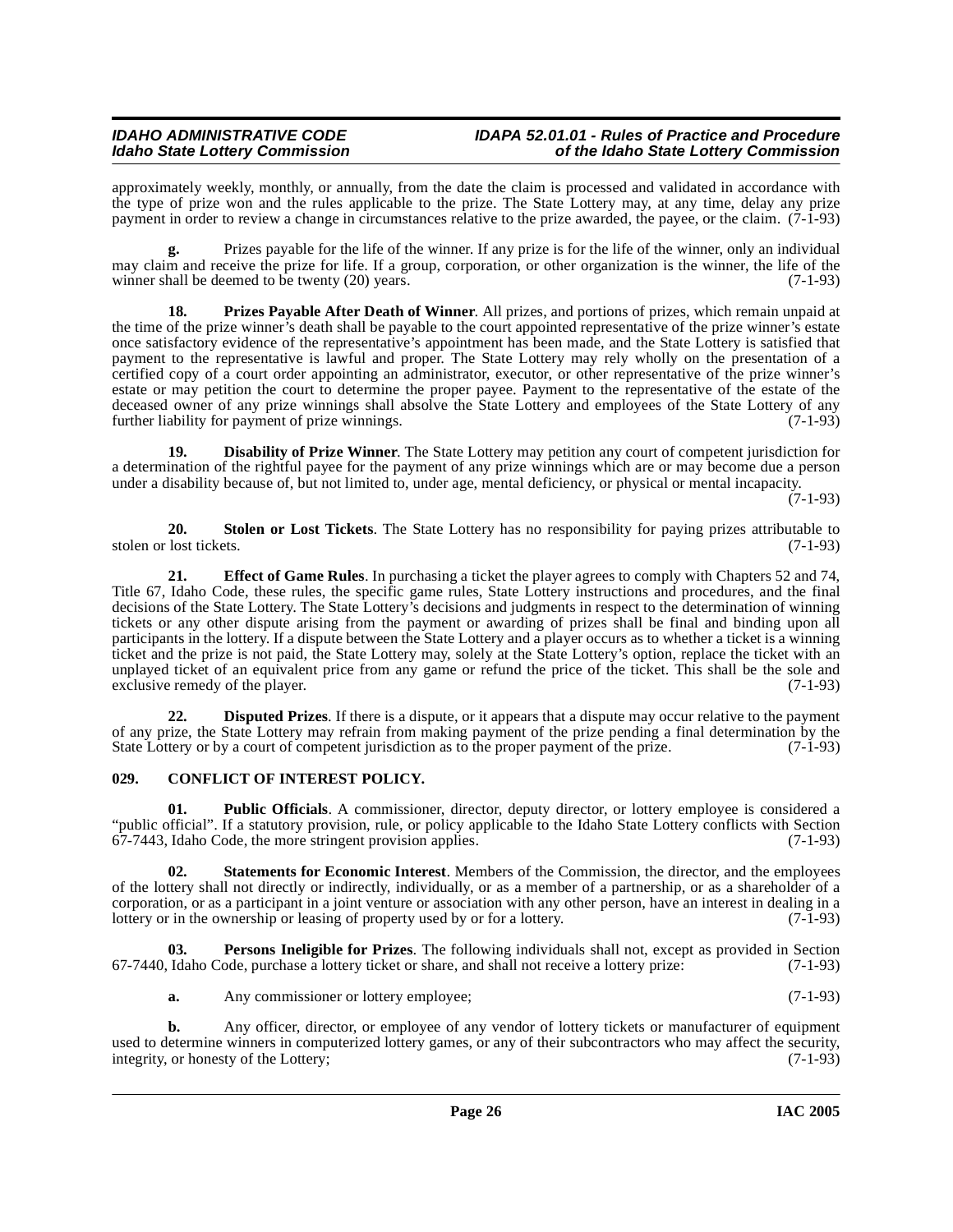**c.** Any lottery contractor or consultant under agreement with the Lottery to review the Lottery's security procedures. Any other contractor or consultant may be deemed ineligible by the Director if the Director reasonably determines that the security, honesty, and integrity of the Lottery may be adversely affected; (7-1-93)

**d.** An immediate family member of any individual described in Subsections 029.03.a., 029.03.b., and and who is a member of the same household. (7-1-93)  $029.03.c.$  and who is a member of the same household.

#### <span id="page-26-0"></span>**04. Gift Prohibitions**. (7-1-93)

**a.** Except as provided in Subsection 029.03.b. of this rule, Lottery Commissioners and all Lottery employees, including members of their immediate family, are prohibited from soliciting or receiving, directly or indirectly, a gift in excess of one hundred dollars (\$100) from any person who might reasonably be expected to receive a benefit from the Idaho State Lottery. (7-1-93)

**b.** In appearances before civic groups and other organizations it is permissible to accept a meal or vel reimbursement if it is offered and it is the established practice of that group or organization. (7-1-93) other travel reimbursement if it is offered and it is the established practice of that group or organization.

**05. Persons Prohibited From Providing Services**. The following individuals and entities shall not be a lottery game retailer, lottery vendor, or lottery contractor, and shall not provide audits or study services as specified<br>by Chapter 74, Title 67, Idaho Code: (7-1-93) by Chapter 74, Title 67, Idaho Code:

<span id="page-26-2"></span>**a.** A commissioner, director, deputy director, or lottery employee; (7-1-93)

**b.** A member of the immediate family and who is a member of the same household of any individual d in Subsection 029.04.a. of this rule: described in Subsection 029.04.a. of this rule;

**c.** Other than a lottery game retailer any entity which has a control person who is an immediate family member of and who is a member of the same household of any individual described in Subsection 029.05.a. of this rule; (7-1-93) rule; (7-1-93)

| A Commissioner: or | $(7-1-93)$ |
|--------------------|------------|
|                    |            |

ii. A person on the State Lottery's Executive Staff; or (7-1-93)

iii. Any Lottery employee in a position designated by the Director that affects the security, integrity, and honesty of the State Lottery. Such designation shall be kept on file at the Office of the Idaho State Lottery. (7-1-93)

### <span id="page-26-1"></span>**06. Outside Activities Restricted**. (7-1-93)

**a.** The director, deputy directors, and full-time lottery employees shall render full-time service to the duties of their office. Part-time, temporary, or seasonal employees of the Lottery shall render full service to the extent of their employment with the Lottery and shall not accept other employment which may conflict with the integrity of the Idaho State Lottery. (7-1-93) the Idaho State Lottery.

**b.** Except when requested to assist another state lottery, no commissioner, director, deputy director or lottery employee shall provide consulting or contractual services, or accept an honorarium related to his or her state<br>(7-1-93) lottery expertise.

**c.** When assisting another state lottery, it is permissible for the other state to reimburse normal travel costs to the individual providing the service, but no honorarium or pay to the individual will be accepted. If the other state has a policy of paying for the time of another state's employee while providing assistance, the payment shall be made to the State Lottery. (7-1-93)

**d.** Nothing contained in Subsections 029.06.a. through 029.06.d. of this rule shall be construed to prevent a commissioner, director, deputy director or other employee of the Idaho State Lottery from participating in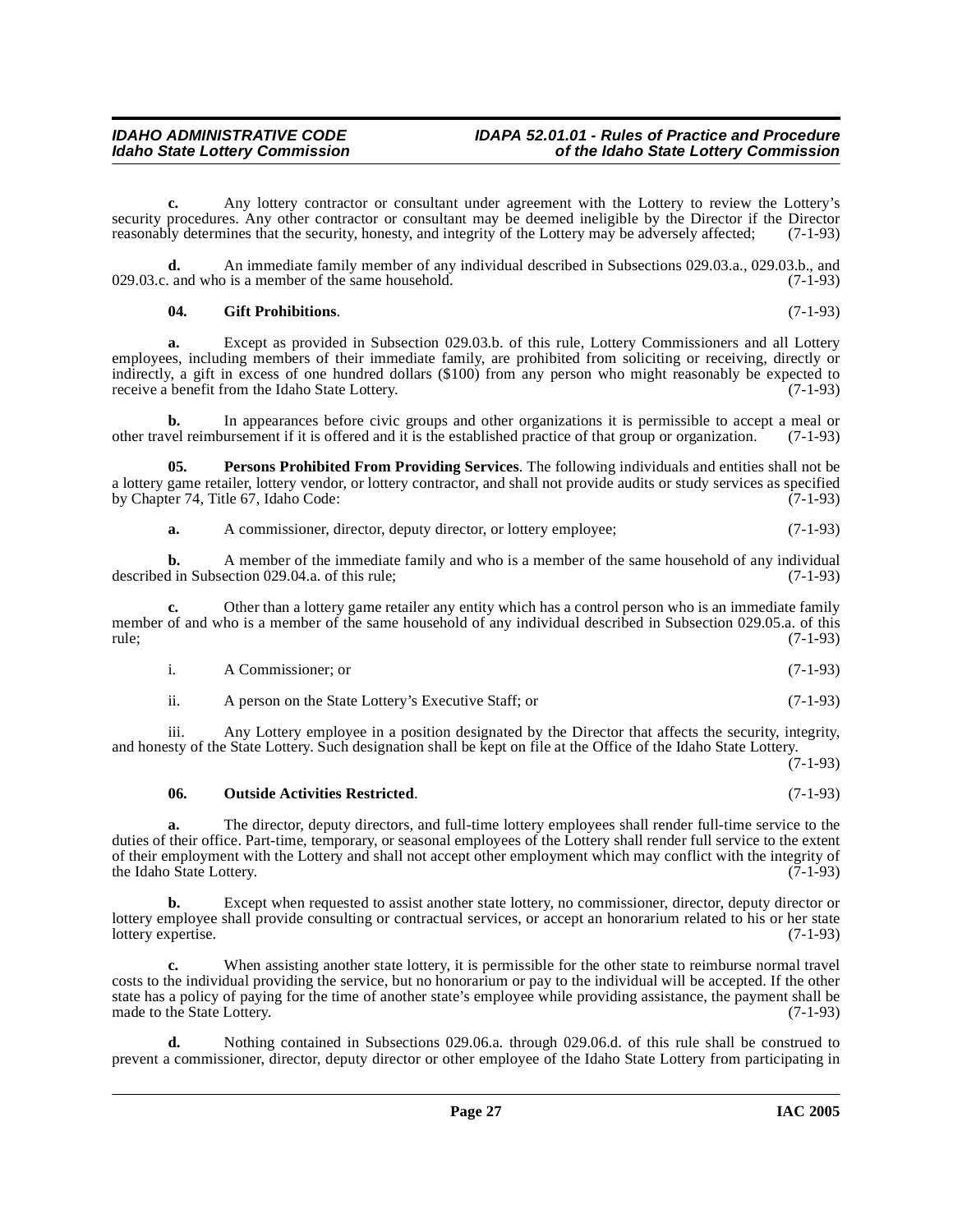and traveling to educational or industry related programs. Actual expenses incurred may be reimbursed by a sponsoring entity if the integrity of the Idaho State Lottery is not adversely impacted. (7-1-93) sponsoring entity if the integrity of the Idaho State Lottery is not adversely impacted.

<span id="page-27-2"></span>**07. Conduct of Commission Business**. Business transactions conducted by the Lottery Commission, the director, deputy directors, or lottery employees with lottery vendors shall be conducted in the offices of the Idaho State Lottery to the maximum extent possible. (7-1-93)

**Personal Conduct**. Personal conduct that is illegal or generally considered improper and brings laho State Lottery may be subject to appropriate disciplinary action by the Director. (7-1-93) discredit on the Idaho State Lottery may be subject to appropriate disciplinary action by the Director.

<span id="page-27-5"></span>**09.** Use of Lottery Property. No Commissioner or employee of the Idaho State Lottery shall use any chicle or other property for personal use. (7-1-93) lottery vehicle or other property for personal use.

<span id="page-27-4"></span>**Signature of Conflict Policy Required.** Employees of the State Lottery shall be required to sign the foregoing conflict of interest policy as a condition of employment. "I have read and understand the pertinent Sections of Idaho Constitution Article 7, Section 10, and Chapter 7, Title 59, Idaho Code, and these conflict of interest policies."

Signature

Typed Name

Date

#### <span id="page-27-0"></span>**030. LOTTERY CONTRACTING RULES.**

#### <span id="page-27-3"></span><span id="page-27-1"></span>**01. Classification of Lottery Contracts**. (7-1-93)

**a.** State Lottery contracts for the acquisition of materials, supplies, services and personal and professional services are classified according to relative sensitivity, which in turn determines the level of review, procurement method and the extent of disclosure required by State Lottery Vendors or if no disclosure is required as in the case of lottery contractors. The three (3) levels of procurement are as follows: (7-1-93)

i. General procurements: These procurements are the least sensitive and are for materials, supplies, equipment, services and personal and professional services required to satisfy the day-to-day administrative, ministerial and operating needs of the State Lottery. Disclosure filings by State Lottery vendors are not normally required for this class of procurements. State Lottery contractors may supply general procurement items. The State Lottery may use formal invitations to bid, informal competitive quotes and requests for proposals to solicit contracts for these acquisitions, as may be determined by the Director to be the most appropriate process for a specific acquisition. (7-1-93)

ii. Sensitive procurements: These procurements are of intermediate sensitivity and are for materials, supplies, equipment, services and personal and professional services which may have direct or indirect impact upon the security, credibility and integrity of the State Lottery. Also included are special studies and services required by statute (demographic, communications and performance studies). The normal procedure for acquiring the materials and services is by request for proposal; however, the Director may authorize the use of competitive quotes when the cost of the acquisition is less than fifteen thousand dollars (\$15,000). The Director may prescribe special disclosure requirements governing State Lottery contractors or vendors for this class of contracts. (7-1-93)

iii. Major procurements: This class is the most sensitive of State Lottery contracts. The Lottery Act requires these procurements to be let by the Commission and the filing of comprehensive disclosure statements by State Lottery vendors. (7-1-93)

**b.** The procedures for announcing or soliciting various classes of State Lottery contracts outlined in Subsection 030.01.a. of this rule are intended to be advisory only and shall not in any way limit the Commission or the Director in the selection of the most appropriate process to acquire a given product or service. (7-1the Director in the selection of the most appropriate process to acquire a given product or service.

(4-18-89)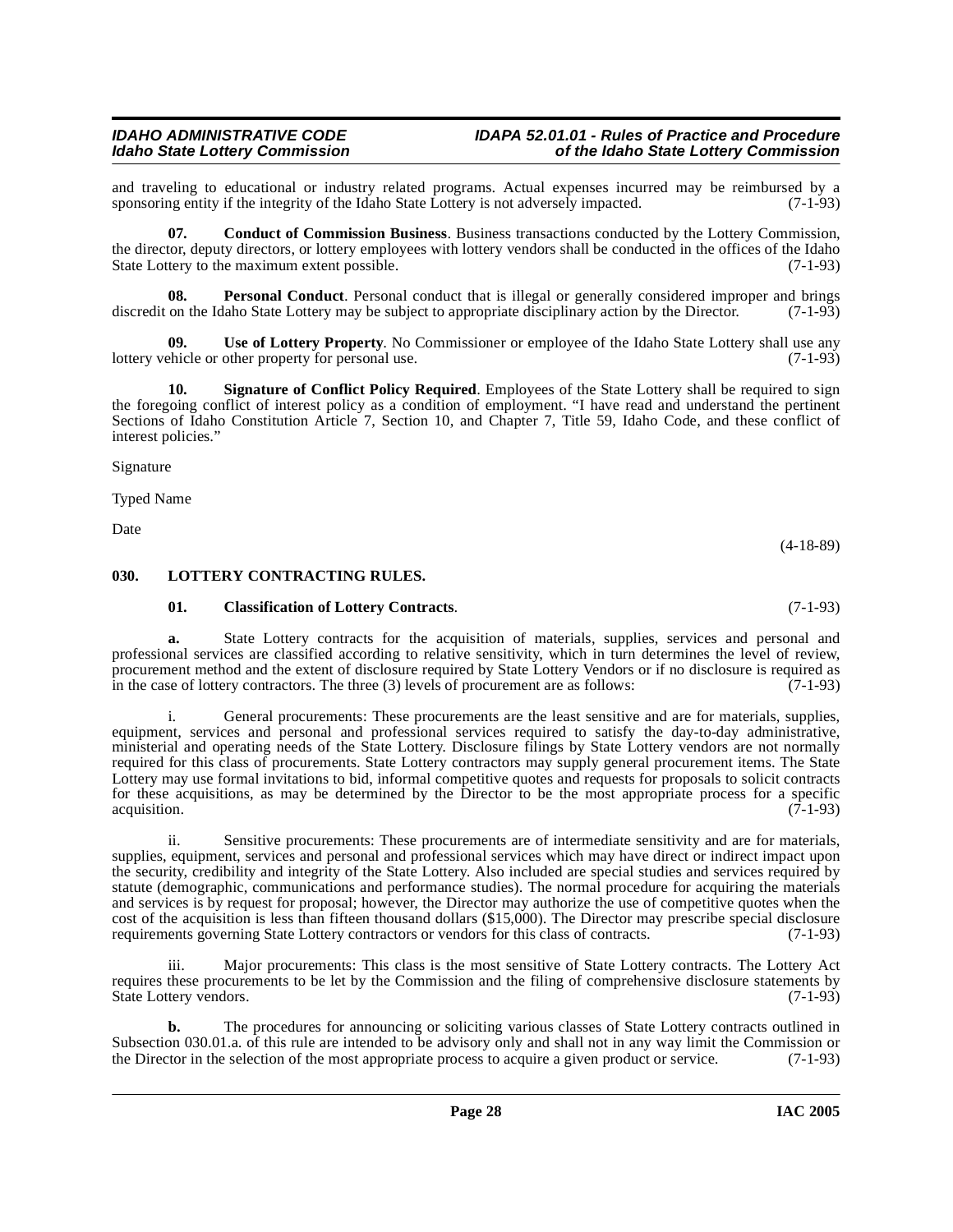#### **02. General Policy**. (7-1-93)

**a.** In all decisions affecting the State Lottery, the Commission and Director are specifically directed by statute to take into consideration the particularly sensitive nature of the State Lottery and to act in a manner to promote and insure the integrity, security, honesty and fairness of the State Lottery. Additionally, the Director, in awarding contracts in response to solicitations for proposals, shall award such contracts to the responsible contractor or vendor submitting the lowest and best proposal which provides maximum benefits to the state in relation to cost in the areas of security, competence, experience, timely performance, and maximization of net revenues to benefit the public purpose of the State Lottery. Consistent with these statutory directives, it shall be the policy of the State Lottery, to the extent possible, to conduct its contracting affairs in an open, competitive manner. However, the security and integrity of the State Lottery shall be fundamental and overriding considerations in all decisions.

(7-1-93)

**b.** Although the State Lottery is exempt from the provisions of Section 67-5715, Idaho Code, it shall be the policy of the State Lottery to conduct its contracting affairs generally in accordance with the state's competitive bidding principles contained in Section 67-5715 et seq., Idaho Code, and consistent with the specific directives contained in Subsection 030.02.a. of this rule. In implementing this policy, the State Lottery reserves the right to use the procedures developed by the department of administration as guidelines to govern its procurement actions. Notwithstanding this reservation, the State Lottery equally reserves the right to use alternate contracting and purchasing practices that take account of market realities and modern or innovative contracting and purchasing methods which are also consistent with the public policy of encouraging competition. Such methods may include, but not be limited to, specialized vendor prequalifications, competitive negotiations, performance incentives and disincentives, life cycle costing and solicitations emphasizing the request for proposal process. (7-1-93)

**c.** When the State Lottery uses a Request for Proposal (RFP) for a planned acquisition, the major considerations in determining the contract award shall be the quality of the product or service, the likelihood of timely performance, and price. Qualitative factors shall normally address such issues as the Vendor's demonstrated experience in performing comparable projects, performance credibility, availability of qualified personnel and equipment, and such other special factors as may be applicable to a particular contract. The RFP shall normally specify the criteria which will be used in the evaluation of offers and the award of the contract. (7-1-93) specify the criteria which will be used in the evaluation of offers and the award of the contract.

**d.** Because of the specialized character of State Lottery contracts, the State Lottery will not normally advertise bid proposals. Rather, the State Lottery shall circulate bid and proposal requests for materials, equipment and services to vendors known to specialize in the required procurement or to those the State Lottery may reasonably expect to have an interest in providing such services. The State Lottery will develop such mailing lists as the service need arises. (7-1-93)

**e.** The Director shall prepare standard terms and conditions to govern the acquisition of materials, supplies and services by the State Lottery. To the extent possible, the standard terms and conditions shall be as uniform as possible with the standard terms and conditions governing contracts entered into by other state agencies. (7-1-93)

**f.** All major departures from the contracting guidelines referenced in Subsection 030.02.b. of this rule shall be approved by the Commission. In the event of conflict between the referenced guidelines and the State<br>Lottery's adopted rules, the State Lottery rules shall take precedence. (7-1-93) Lottery's adopted rules, the State Lottery rules shall take precedence.

#### <span id="page-28-0"></span>**03. Delegation of Purchasing Authority**. (7-1-93)

**a.** Authority is granted to the Director to initiate all purchase actions and enter into and execute contracts for materials, supplies and services, on behalf of the Commission and the Idaho State Lottery, except as follows: (7-1-93)

i. General contracts having an estimated one-time or annual cost in excess of fifty thousand dollars (\$50,000); (7-1-93)  $(550,000);$  (950,000);

ii. Contracts defined as Sensitive Procurements having a one-time or annual cost of more than fifty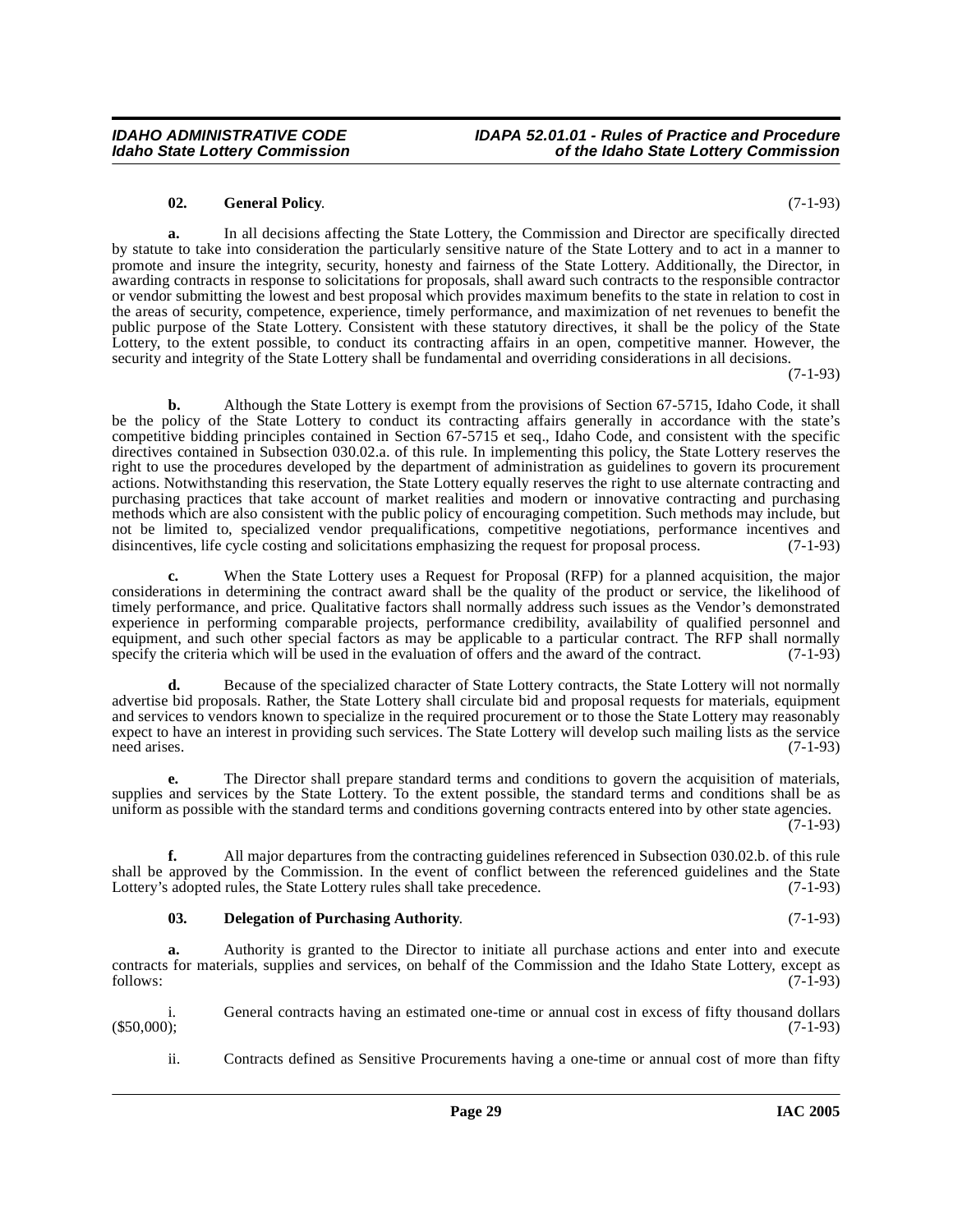| thousand dollars (\$50,000); | $(7-1-93)$ |
|------------------------------|------------|
|                              |            |

iii. Contracts defined as Major Procurements; (7-1-93)

iv. All personal service contracts other than major or sensitive procurements having a one-time or annual cost in excess of fifteen thousand  $(\text{$}15,000)$ ; and  $(\text{$}7-1-93)$ 

v. Procurement actions which are executed in a manner other than as provided in the contract exemption guidelines. (7-1-93)

**b.** Notwithstanding the provisions of Subsection 030.03.a.i. of this rule, the Commission, having once approved a planned procurement action involving a general contract acquisition, grants authority to the Director to execute a contract or contracts for the purchase or service without further action by the Commission. (7-1 execute a contract or contracts for the purchase or service without further action by the Commission.

**c.** The Commission, having once approved a particular contract, delegates authority to the Director to make all disbursements and payments as provided in the contract, without further, specific approval action by the Commission. (7-1-93) Commission. (7-1-93)

**d.** The Commission grants authority to the Director to enter into emergency contracts when immediate and decisive action is required to protect the security, credibility or integrity of the State Lottery or a lottery game. All emergency contracts let by the Director in which the cost exceeds the delegated authority, contained in Subsection 030.03.a. of this rule, shall be reported to the Commission within five (5) days of the contract award date, or at the next scheduled Commission meeting, whichever is sooner. Such procurement actions may be taken without competitive bid. The dollar value of a contract awarded by the Director under the provisions of this section may not exceed fifty thousand dollars (\$50,000). Any emergency contract for a major procurement in which the cost exceeds fifty thousand dollars (\$50,000), if not acted upon at a regularly scheduled Commission meeting, shall be subject to Commission action by telephonic or electronic vote. (7-1-93) subject to Commission action by telephonic or electronic vote.

<span id="page-29-2"></span>**04. State Central Services Agenda**. As provided in Section 67-7408, Idaho Code, the State Lottery may contract with other state agencies for the performance of such contracting responsibilities as may be required by the State Lottery. Such services may include, but are not limited to, the acquisition of Fidelity and Faithful Performance Bonds covering the Commissioners, officers, and employees of the State Lottery; bonding of retailers, annuity contracts; general equipment and supplies; equipment financing agreements; and disposal of surplus State Lottery property. The State Lottery will be bound by all statutes and rules governing the actions of the state agency when the State Lottery uses such services. when the State Lottery uses such services.

### **05. Idaho Preference**. (7-1-93)

**a.** In all contracts, the State Lottery shall prefer goods or services that have been manufactured or l in this state if price, fitness, availability and quality are otherwise equal. (7-1-93) produced in this state if price, fitness, availability and quality are otherwise equal.

**b.** Where a State Lottery contract is awarded to a foreign contractor and the contract price exceeds ten thousand dollars (\$10,000), the contractor shall promptly report to the tax commission on forms to be provided by the tax commission the total contract price, terms of payment, length of contract and such other information as the tax commission may require before final payment can be received on the State Lottery contract. The State Lottery shall satisfy itself that the requirement of this subsection has been complied with before it issues a final payment on a State Lottery contract. For the purposes of this subsection, a foreign contractor is one who is not domiciled in or registered to do business in the state of Idaho. (7-1-93)

**Affirmative Action Contracts**. The State Lottery is an equal opportunity employer and shall also on-going state affirmative action programs. (7-1-93) participate in all on-going state affirmative action programs.

### <span id="page-29-1"></span><span id="page-29-0"></span>**07. Personal Services Contract**. (7-1-93)

**a.** Contracts between the State Lottery and persons or firms such as advertising agencies, security consultants, auditors, other consultants required to conduct or prepare special studies and reports and such other personal services contracts as may be required to fulfill the State Lottery's responsibilities, shall be awarded as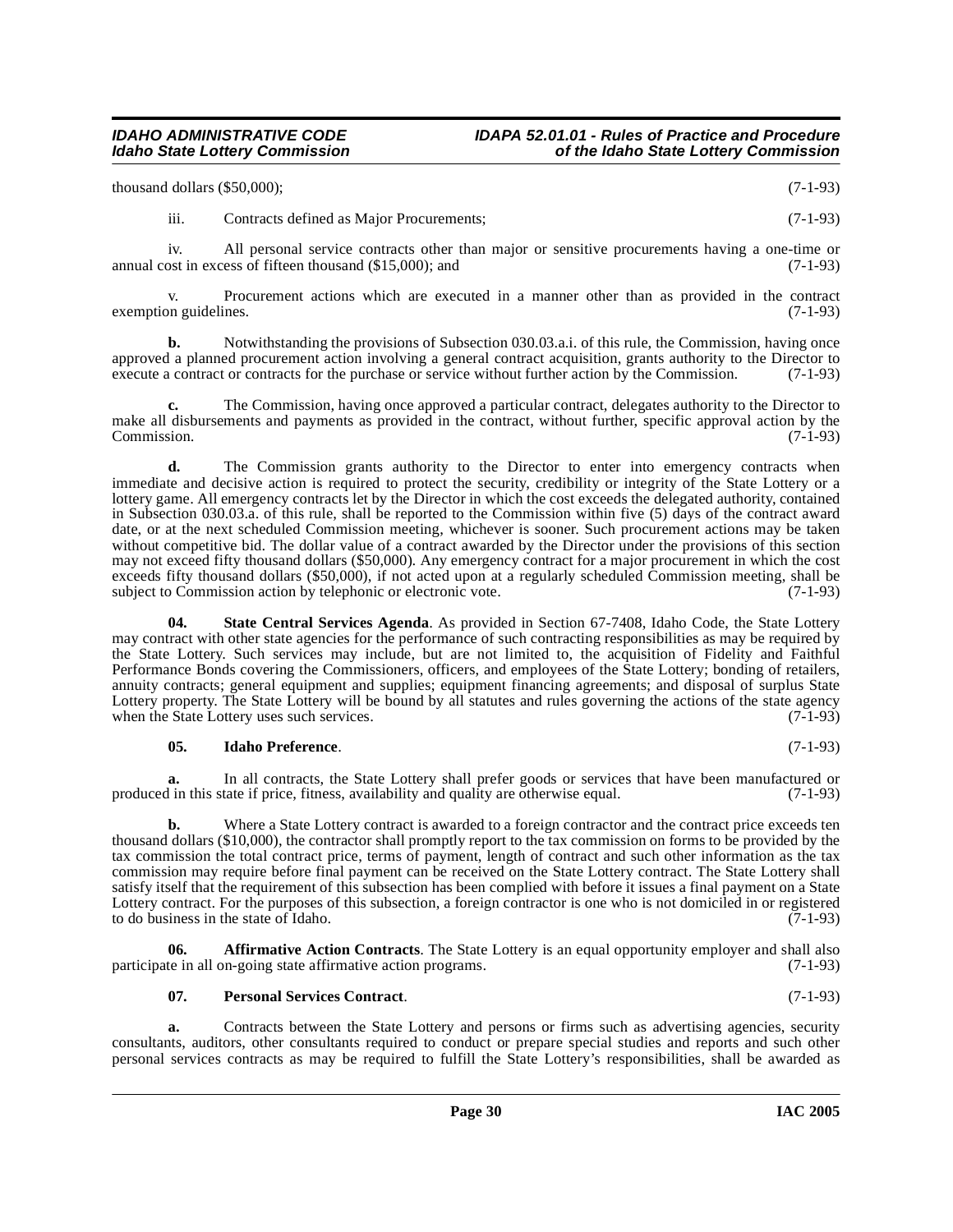outlined in the following subsections. The award of contracts shall be either direct, informal or formal depending upon the sensitivity and estimated dollar value of the contract. In awarding personal services contracts the State Lottery shall consider the firm's qualifications in such areas as demonstrated competency, availability, experience in successfully performing comparable projects, availability of qualified personnel, likelihood of timely performance, history of cost containment, compensation requirements and such other special factors as may be applicable to a particular contract. (7-1-93)

**b.** Direct Award Procedures. (7-1-93)

i. Any personal services contract having an estimated one-time or annual value of ten thousand dollars (\$10,000) or less may be awarded directly by the Director if the Director believes reasonable steps have been taken to obtain competitive quotes, if feasible, and the award will not negatively affect the security, credibility or integrity of the State Lottery.

ii. The Director, with the approval of the Commission, may directly award personal services contracts in any appropriate or reasonable amount, without competitive solicitations, when the project consists of work which has been substantially described, planned or otherwise studied in an earlier State Lottery contract and the new contract would be a continuation of the earlier project, provided that the earlier contract was awarded by a formal selection procedure. In awarding contracts under this provision the Commission and Director shall take into account the impact of such action on the security, credibility and integrity of the State Lottery; and further, ensure that such contract awards will not encourage favoritism or substantially diminish competition and will result in substantial cost savings to the State Lottery.

iii. The Director, with the approval of the Commission, may directly award personal service contracts without competitive solicitation when an emergency or other condition exists which requires prompt and decisive action. The Commission and Director shall exercise the provisions of this subsection only when immediate action is required to correct a situation which would threaten integrity, security, honesty, and fairness in the operation and administration of the State Lottery and the objective of raising net revenues for the benefit of the public purpose described in The Idaho State Lottery Act. (7-1-93)

**c.** Informal Award Procedure: The Director may award any personal services contract having an estimated one-time annual value of more than ten thousand dollars  $(\$10,000)$ , but not more than twenty-five thousand dollars  $(\$25,000)$ , if the following informal award procedure is followed:  $(7-1-93)$ dollars  $(\$25,000)$ , if the following informal award procedure is followed:

i. An attempt shall be made to obtain a minimum of three (3) competitive quotes. If three (3) quotes are not available, a lesser number will suffice provided a written record is made of the effort to obtain three  $(3)$  quotes.  $(7-1-93)$ quotes.  $(7-1-93)$ 

ii. A written record shall be maintained of the source and amount of quotes received. (7-1-93)

iii. Contract award shall be made to the lowest priced vendor who best meets the contract award criteria entered in Subsection 030.07.a. of this rule. (7-1-93)

iv. The Director shall maintain work papers documenting the basis of award to ensure that the award negatively affect the security, credibility and integrity of the State Lottery. (7-1-93) will not negatively affect the security, credibility and integrity of the State Lottery.

**d.** Formal Award Procedures: Unless otherwise awarded under the provisions of Subsections 030.07.b.ii. or 030.07.b.iii. of this rule, all personal services contracts having an estimated one-time or annual cost of more than twenty-five thousand dollars (\$25,000) shall be awarded according to the formal award procedure, as follows:  $(7-1-93)$  $f_{\text{follows}}:$  (7-1-93)

i. The State Lottery shall distribute copies of the proposal (usually a Request for Proposal) to State Lottery vendors or to appropriate contractors who have indicated an interest, or are anticipated to have an interest, in providing the required service to the State Lottery. Request for Proposal shall include a response deadline date. All responses received by the State Lottery after the deadline may be rejected. (7-1-93) responses received by the State Lottery after the deadline may be rejected.

ii. The Director shall appoint an evaluation panel consisting of at least four (4) persons, at least two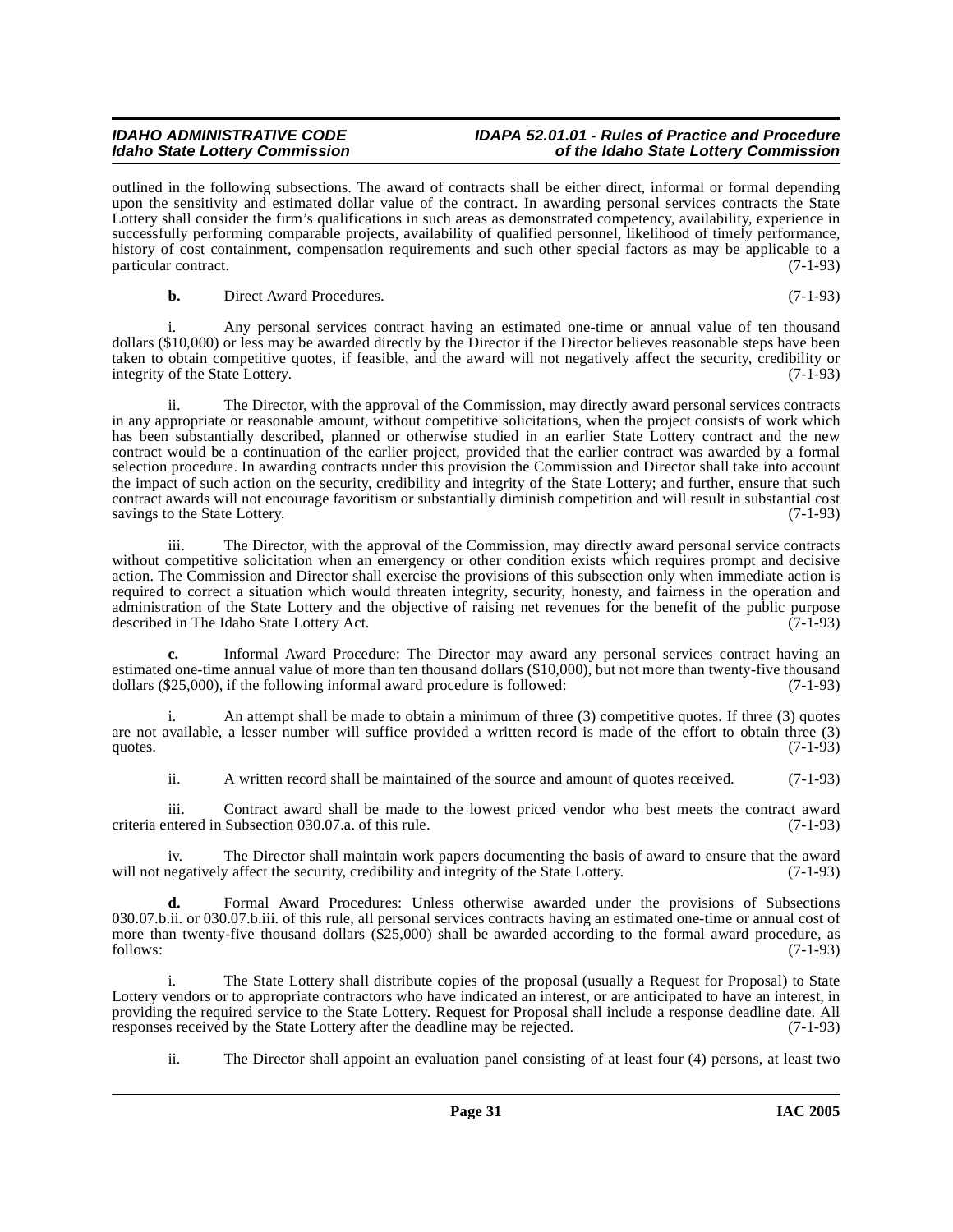(2) of whom shall be members of the executive staff. The Director of Security will normally be one of the appointees to evaluate the responses for any project involving the security of the State Lottery.  $(7-1-93)$ to evaluate the responses for any project involving the security of the State Lottery.

iii. The evaluation panel shall develop a system to evaluate the vendor responses and shall score each vendor's response. Based upon this evaluation, the evaluation panel shall rank the three best responses and develop an award recommendation. (7-1-93) an award recommendation.

iv. The contract shall be awarded to the vendor who best meets the award criteria. (7-1-93)

**e.** No contract or other agreement for the purpose of providing services to the State Lottery shall be entered into, renewed, or extended with any person, unless the person certifies in writing, under penalty of perjury, that the person is not in violation of any Idaho state tax laws on a form prescribed by the Commission. A copy of the certification form may be obtained from the State Lottery or the tax commission. The original certification shall be retained in the State Lottery's contract file. (7-1-93)

#### <span id="page-31-0"></span>**08. Major Procurements**. (7-1-93)

**a.** All bid announcements, invitations, or proposals covering major procurements shall identify that the planned acquisition is classified as a major procurement. (7-1-93)

**b.** All contracts or procurement actions classified as major procurements shall be subject to the disclosure requirements specified in Section 67-7421, Idaho Code. Commission Subsection 030.01 defines the term "control person" which relates to the disclosure requirements. The State Lottery shall enclose a copy of the disclosure requirements with each bid announcement or proposed request for such procurement. All disclosure filings are subject to the review and approval of the Director of Security. Failure of any State Lottery vendor to properly execute<br>or timely submit the disclosure requirement shall be grounds for rejection of the bid or proposal. (7or timely submit the disclosure requirement shall be grounds for rejection of the bid or proposal.

No contract for a major procurement with any State Lottery vendor shall be entered into if any control person of that State Lottery vendor has been convicted of a crime, other than traffic infractions. Background checks shall be made by the Director of Security to rigorously enforce this requirement. (7-1-93) checks shall be made by the Director of Security to rigorously enforce this requirement.

**d.** The State Lottery may prequalify State Lottery vendors as having met the disclosure filing requirements for major procurements. Such disclosure prequalifications shall be renewed by July 1 of each year. The prequalifications will satisfy the disclosure requirement of the State Lottery Act, providing a certification is received from the State Lottery vendor, at the time of submitting any subsequent bid, proposal or offer, that no changes have occurred in the vendor's status, or that of its control persons, since the last filing of the complete disclosure statement. (7-1-93)

**e.** Each State Lottery vendor for a major procurement shall maintain its disclosure filing in a current status during the tenure of the contract. Unless otherwise provided in the contract document, any changes in the status of the vendor, any of its listed control persons or additional control persons, shall be reported to the Director within fourteen (14) days of the known change, and will require written submission of the same disclosure information to the Commission. (7-1-93)

**f.** Each State Lottery vendor for a major procurement shall post a performance bond with the Commission as provided in Section 67-7427, Idaho Code. The performance bond shall be issued by a surety licensed to do business in this state and shall be for the duration specified in the procurement announcement. (7-1-93)

#### <span id="page-31-1"></span>**09. Sensitive Procurements**. (7-1-93)

**a.** All bid announcements, invitations, or Requests for Proposal covering sensitive procurements as defined in Rule Section 030 shall identify that the planned acquisition is a sensitive procurement and shall be subject to the provisions of this rule. to the provisions of this rule.

**b.** The Director may establish special disclosure requirements governing State Lottery contracts for sensitive procurements which shall be included in the procurement announcement. Failure of any State Lottery vendor or contractor to properly execute or timely submit the disclosure requirement shall be grounds for rejection of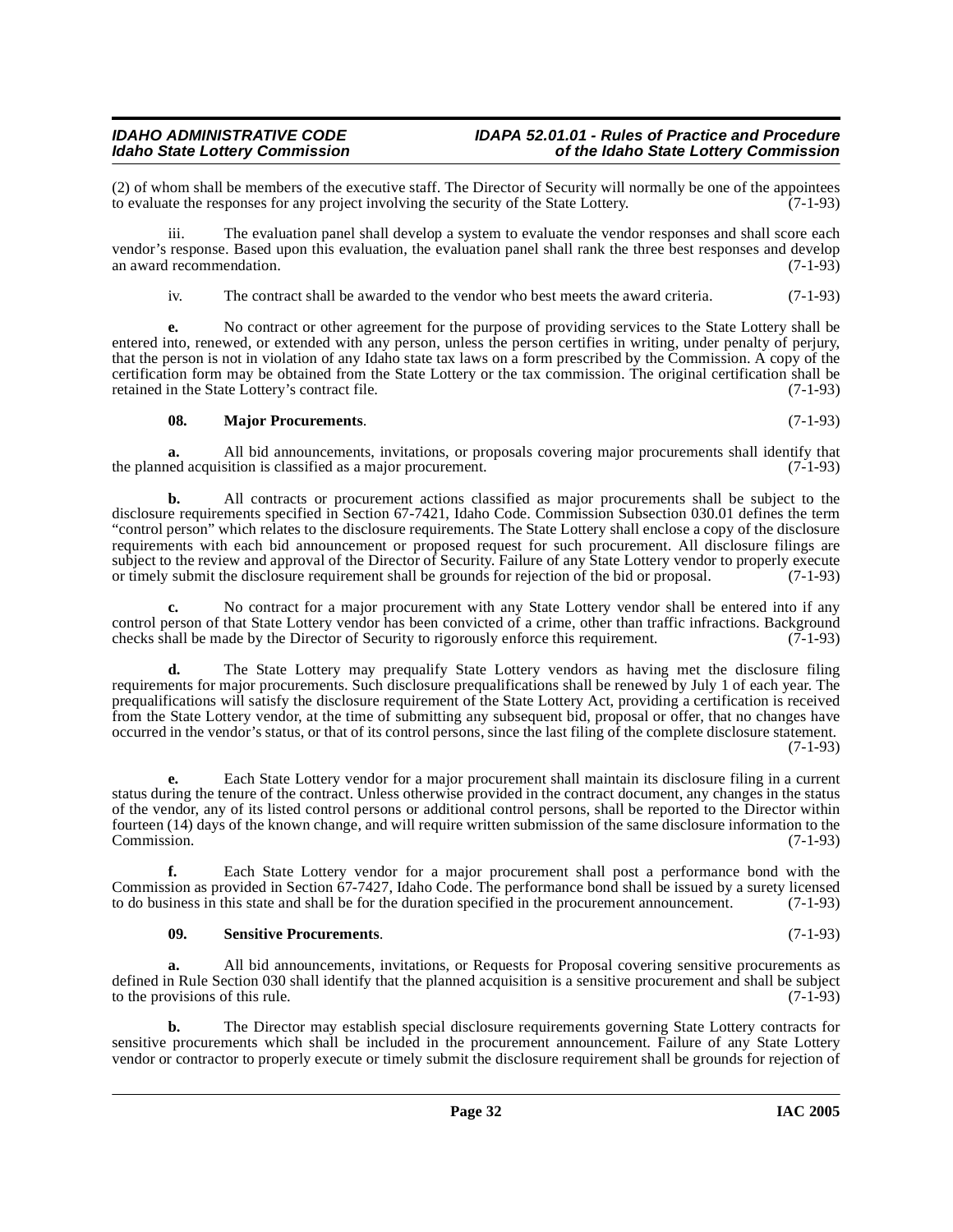the bid or proposal. All disclosure filings are subject to the review and approval of the Director of Security. (7-1-93)

**c.** No contract for a major procurement with any State Lottery vendor shall be entered into if any control person of that State Lottery vendor has been convicted of a crime, other than traffic infractions. Background checks shall be made by the Director of Security to rigorously enforce this requirement.  $(7-1-93)$ 

**d.** The State Lottery may prequalify State Lottery vendors as having met the disclosure requirements of this rule. The prequalification will satisfy the disclosure filing requirement providing a certification is received from the State Lottery vendor, at the time of submitting any subsequent bid, proposal or offer, that no changes have occurred in the vendor's status or any of its principals since the last filing of the full disclosure statement. (7-1-93)

**e.** Each State Lottery vendor for a sensitive procurement shall maintain its disclosure filing in a current status during the tenure of the contract. Unless otherwise provided in the contract document, any changes in the vendor's status or any of its principals, shall be reported to the Director within fourteen (14) days of the known change, and will require written submission of the same disclosure information to the Commission. (7-1-93)

**f.** Each State Lottery contractor for a sensitive procurement may be required to post a performance bond with the State Lottery. The performance bond shall be issued by a surety licensed to do business in this state and be for the amount and duration specified in the procurement announcement. (7-1-93)

<span id="page-32-0"></span>**10. Advertising and Promotional Contract**. Because advertising and promotional contracts involve unique marketing strategies for State Lottery games, the acquisition of such services and purchases may be made directly without using competitive procurement procedures. The prudent person rule shall apply in the award of such contracts or the acquisition of such services. This exemption applies to all advertising and promotional contracts, whether placed through the State Lottery's advertising agency or directly by the Commission or the Director. For the purpose of this rule, advertising and promotional contracts include but are not limited to: agreements with radio and television stations, acquisition of prizes, media selection, placement of advertising contracts, promotional printing, art work and development and placement of all forms of commercials and display presentations. (7-1-93)

**11. Investment Contracts**. The State Lottery may enter into contracts for the acquisition of structured settlements, place investments or acquire annuities related to the pay-off of major prize winners without following competitive bidding procedures. The State Lottery will follow the prudent person rule in the placement of such<br>investments. (7-1-93) investments. (7-1-93)

#### <span id="page-32-2"></span><span id="page-32-1"></span>**12. Prequalification of Annuity Vendors**. (7-1-93)

**a.** For the purpose of acquiring annuities related to the pay-off of major prize winners, the State Lottery maintains an ongoing prequalification list of annuity vendors. A vendor must first be prequalified by the State Lottery before submitting a bid to the State Lottery for the award of an annuity contract. Vendors may submit their qualifications to the State Lottery for evaluation any time in the year. (7-1-93) qualifications to the State Lottery for evaluation any time in the year.

**b.** The following criteria must be met by each vendor before being placed on the prequalification list: (7-1-93)

i. Each bidder must be an insurance company licensed to do business in the State of Idaho and have business for a period of two (2) years immediately prior to submitting its bid. (7-1-93) been in business for a period of two (2) years immediately prior to submitting its bid.

ii. An insurance company must be a Best's "A+" rated company and must have at least a Best's Class VII financial size classification. (7-1-93)

iii. Each bidder's request for qualification must contain: (7-1-93)

(1) The name, address, telephone number and contact person for the bidder. (7-1-93)

(2) The current financial statement of the bidder certified by an independent Certified Public Accountant. (7-1-93)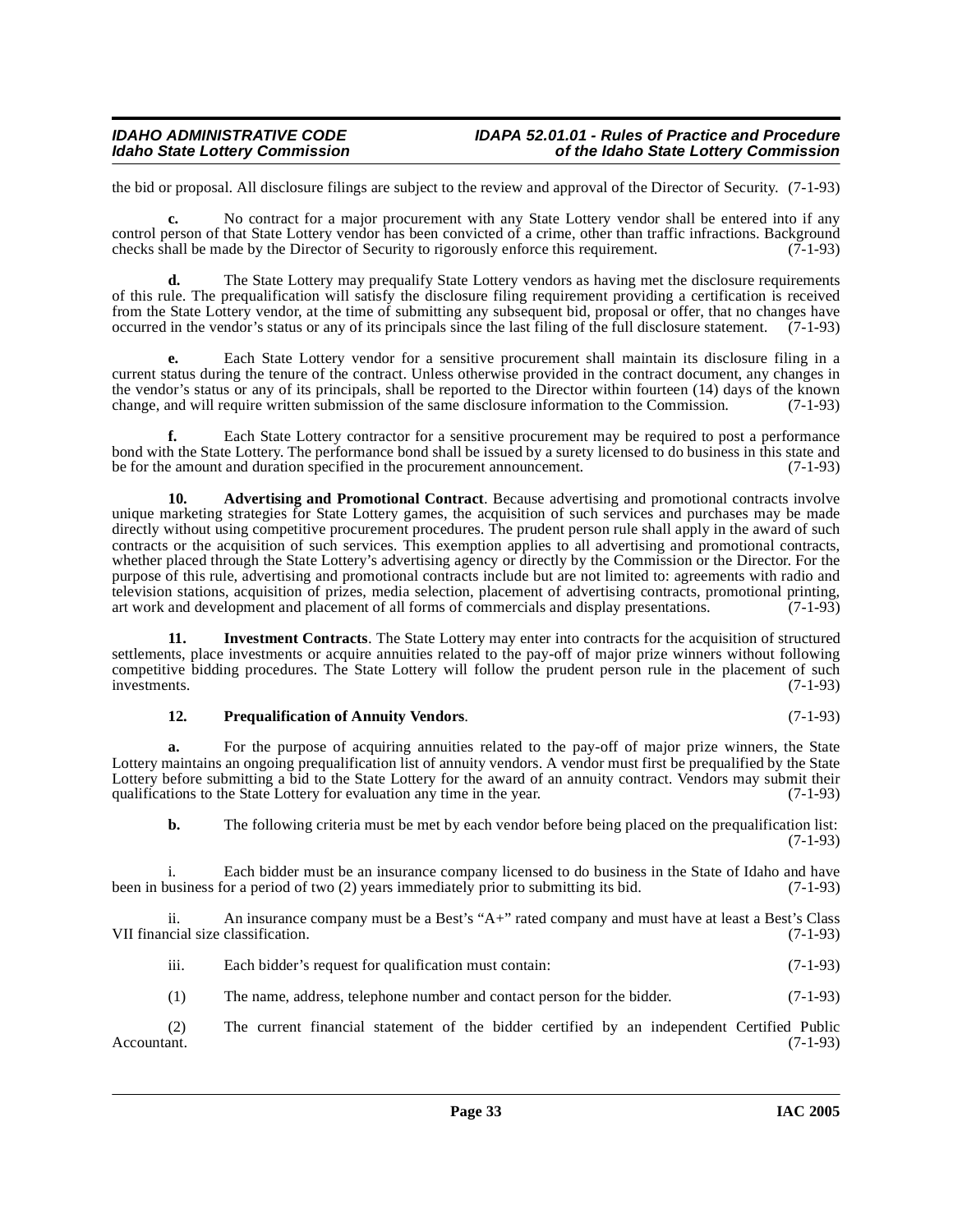(3) The names, addresses and phone numbers of three current or past annuity client references whom Lottery may contact. (7-1-93) the State Lottery may contact.

**c.** After a vendor has been prequalified, the vendor may submit bids to the State Lottery in accordance with the procedures established by the Director. Furthermore, a vendor shall keep its qualifications current by promptly reporting any changes in their status to the State Lottery. (7-1-93) promptly reporting any changes in their status to the State Lottery.

**d.** The total amount of annuities awarded to an insurance company shall not exceed five percent (5%) of its stated surplus.  $(7-1-93)$ 

**e.** Nothing contained herein shall preclude a brokerage company from representing or submitting a chalf of a qualified bidder. (4-18-89) bid on behalf of a qualified bidder.

### <span id="page-33-1"></span><span id="page-33-0"></span>**031. CRITERIA FOR REVIEW OF RETAILER APPLICATIONS AND CONDUCT OF OPERATIONS.**

**01.** Retailers Application. Any person interested in obtaining a contract for a certificate to sell lottery tickets must first file an application on forms provided by the Director. The forms shall include, but are not limited to, an applicant's personal, financial, and criminal history, and an authorization to investigate the applicant's criminal and credit history. (7-1-93)

#### <span id="page-33-2"></span>**02. Fees, Procedure, and Criteria Precluding Issuing Contract**. (7-1-93)

**a.** All certificate applications must be accompanied by a minimum, nonrefundable, fee of twenty-five dollars (\$25). If a certificate is awarded, an additional, nonrefundable, certificate fee of one hundred dollars (\$100) must be paid. (7-1-93)

**b.** Certified retailers may apply for a certificate modification to allow the sale of additional lottery products. A current retailer may be required to complete an additional application or application supplements. If a current retailer requests that the existing certificate be modified to allow the sale of additional lottery products, no additional application fee will be charged. (7-1-93) additional application fee will be charged.

**c.** The State Lottery may waive the payment of any certificate fee to facilitate an experimental or a research project. (7-1-93) program or a research project.

#### <span id="page-33-3"></span>**03. Provisional Certifications**. (7-1-93)

**a.** The State Lottery may issue a provisional certificate to an applicant for a lottery certificate after receipt of a fully completed certificate application, the authorization of a complete personal background check, completion of a credit check, and completion of a preliminary background check. The provisional certificate shall expire at the time of issuance of the requested certificate or ninety (90) days from the date the provisional certificate was issued, whichever occurs first, unless the provisional certificate is extended by the lottery. (7-1-93)

**b.** The following criteria shall preclude the Director from entering into a contract with an applicant. (7-1-93)  $(7-1-93)$ No contract shall be made with an applicant:

| Who is under eighteen (18) years of age; | $(7-1-93)$ |
|------------------------------------------|------------|
|------------------------------------------|------------|

ii. Who will be engaged exclusively in the business of selling tickets; (7-1-93)

iii. Who is an employee of the State Lottery; (7-1-93)

iv. Who is, or is owned or controlled or affiliated with, a supplier of instant tickets or a manufacturer equipment used to operate instant and/or on-line games; (7-1-93) of computer equipment used to operate instant and/or on-line games;

v. Who is not a resident of this state, or a corporation that is not incorporated in this state or d to do business in this state; (7-1-93) authorized to do business in this state;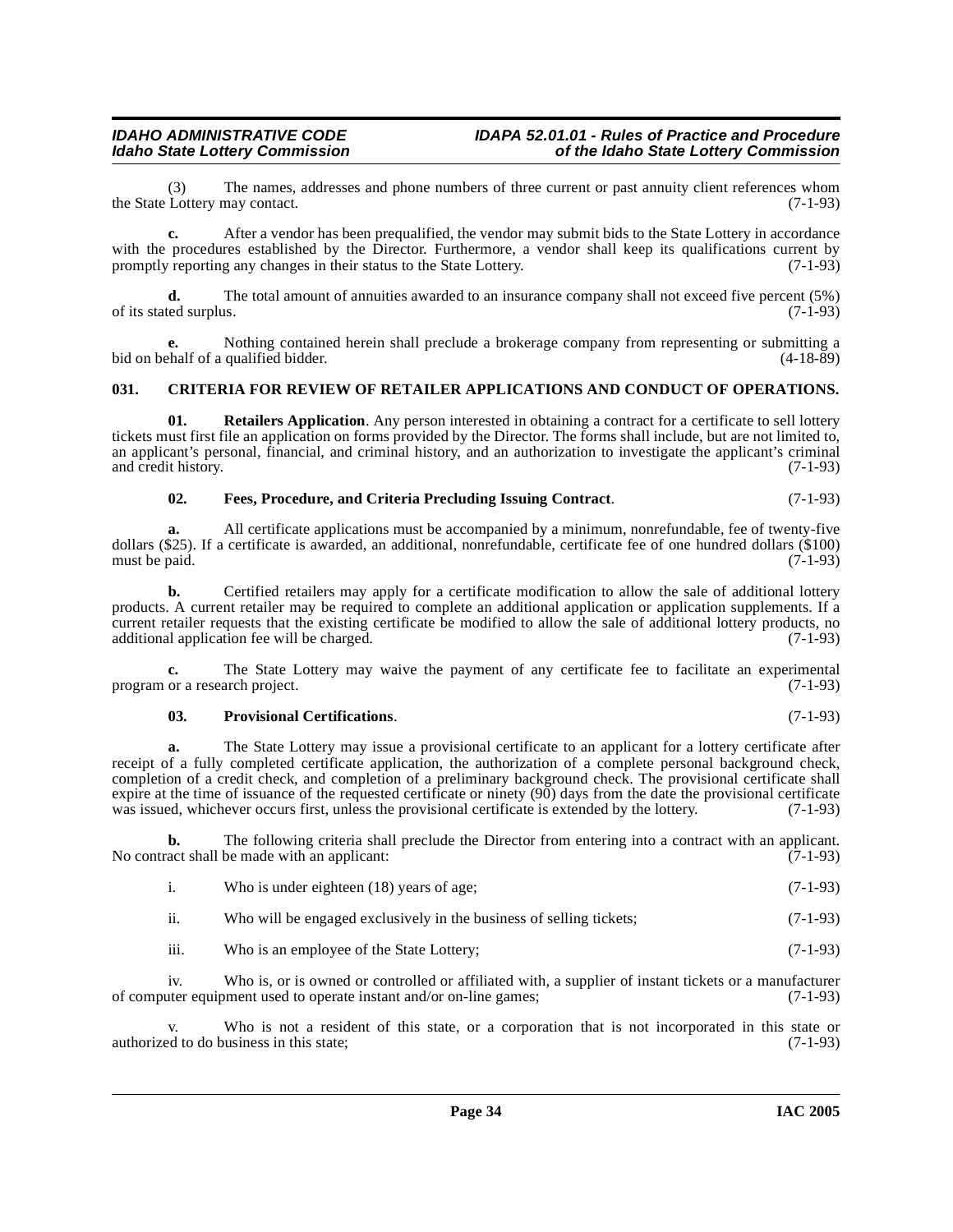vi. Who has been found to have violated any rule, regulation, or order of the Commission or the Director: (7-1-93) Director; (7-1-93)

vii. When any person, firm, association, or corporation other than the applicant will participate in the management of the affairs of the applicant. (7-1-93)

<span id="page-34-0"></span>**04. Criteria Which May be Grounds for Refusal**. Before contracting with an applicant, the Director shall consider the factors set out below. In considering these factors, the Director shall seek to determine which applicants will best serve the economical and efficient operation of a statewide lottery through their ticket sales. If the facts in respect of a particular applicant which are relevant to any of these factors lead the Director to determine that contracting with the applicant would not so promote the economical and efficient operation of a statewide lottery consonant with the public interest, or would not serve the public interest, convenience, or trust, the Director may deny the application.

**a.** The Director shall consider the financial responsibility and security of the person and the person's business or activity. The Director shall consider the person's credit worthiness and integrity in past financial transactions. In this connection, the State Lottery may conduct an investigation into the credit worthiness of the applicant by utilizing the services of a commercial credit reporting agency. The Director shall also consider the physical security of the applicant's place of business to determine that tickets which are sold to the applicant, and the proceeds from ticket sales, will be kept safe. (7-1-93)

**b.** The Director shall consider the accessibility to the public of an applicant's place of business or activity. The Director's purpose shall be to contract with applicants who have regular contact with significant numbers of persons at the applicant's place of business. Before contracting with any organization that has restricted membership policies, the Director shall determine whether such restrictions are generally acceptable to the public and whether contracting with such groups or organizations would best serve the interests of the State Lotte whether contracting with such groups or organizations would best serve the interests of the State Lottery.

**c.** The Director shall consider the sufficiency of existing retailers to serve the public interest. The Director shall seek to maximize total ticket sales by encouraging retailers with the highest potential volume in a particular area or neighborhood.

**d.** The Director shall consider the volume of expected sales by the applicant. In determining the anticipated actual sales volume of the applicant, the Director may rely upon the experience and knowledge of the State Lottery's staff as well as any other available professional expertise. The Director should determine that the volume of an applicant's sales will be such that contracting with the applicant will be economically feasible. (7-1-93)

**e.** The Director shall consider the types of products, services, or entertainment offered at the applicant's place of business. The Director shall determine whether the aforementioned products, services, or entertainment are generally acceptable to the public and whether they bear adversely upon the general credibility, integrity, and reputation of the State Lottery. (7-1-93) integrity, and reputation of the State Lottery.

**f.** The Director shall consider the experience, character, or general fitness of the applicant. Entering into a contract with the applicant must be consistent with the public interest, convenience, and trust. (7-1-93)

**g.** The Director shall consider the veracity and completeness of the information submitted with the retailer's application. The Director shall consider the criminal history of the applicant and any person whose name is required to be disclosed under Section 67-7412, Idaho Code, of the Idaho State Lottery Act and may refuse to enter into a contract with any applicant when the applicant or such person has been convicted of violating any of the gambling laws of this state, general or local, or has been convicted at any time of any crime other than traffic infraction.  $(7-1-93)$ 

<span id="page-34-1"></span>**Duplicate Certificate**. Upon the loss, mutilation, or destruction of any certificate issued by the lottery, application for a duplicate shall be made. A statement signed by the retailer which details the circumstances under which the certificate was lost, mutilated, or destroved may be required by the State Lottery. (7under which the certificate was lost, mutilated, or destroyed may be required by the State Lottery.

<span id="page-34-2"></span>**06. Reporting Changes in Circumstances of the Retailer**. Every change of business structure of a certificated business, such as from a sole proprietorship to a corporation, and every change in the name of a business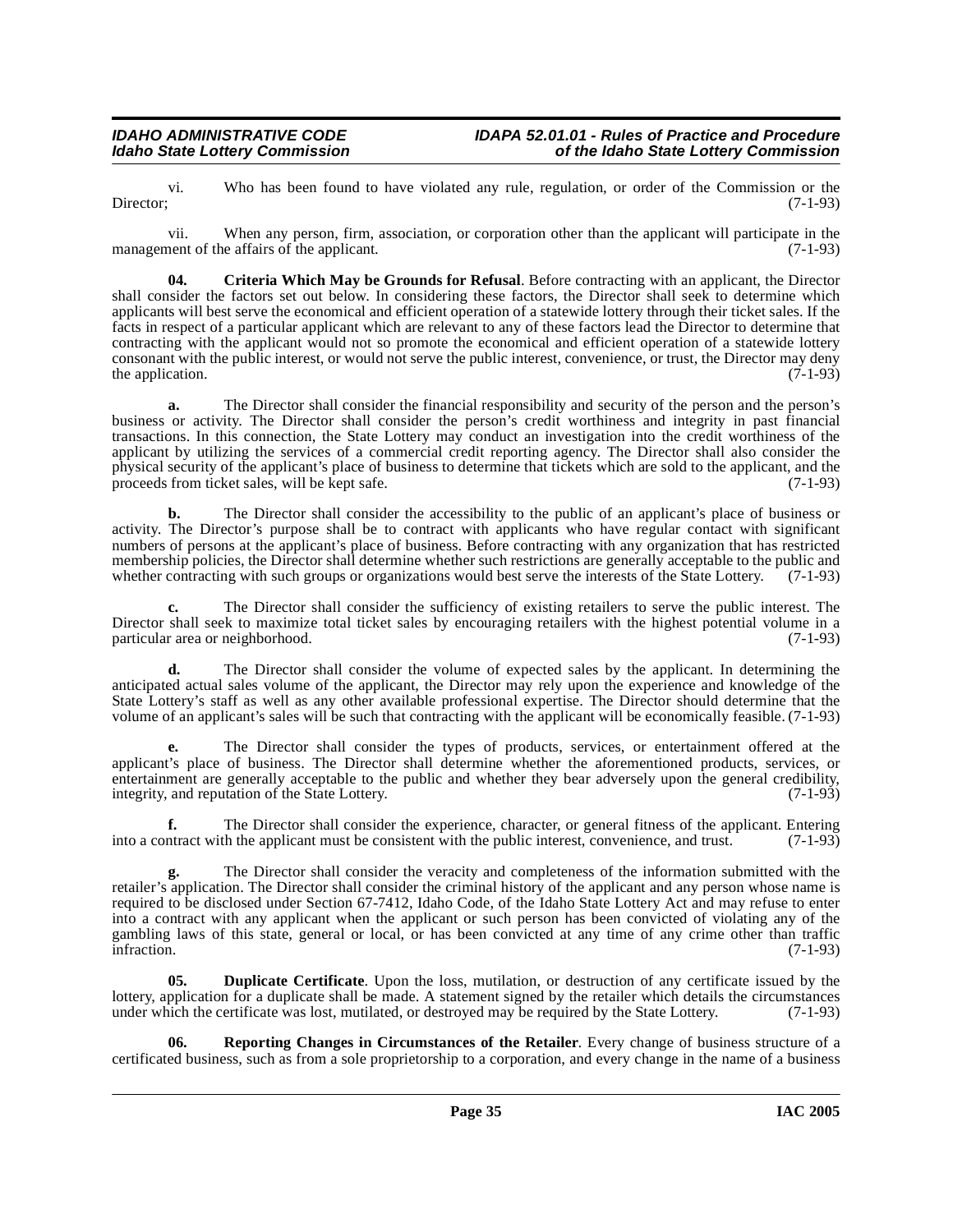must be reported to the lottery prior to the change. Substantial changes in the ownership of a certificated business must also be reported to the lottery prior to the change. A substantial change of ownership is defined as the transfer of ten percent (10%) or more equity in the certificated business from or to another single individual or legal entity. If a change involves the addition or deletion of one or more existing owners or officers, the certificate holder shall submit a certificate application reflecting the change and any other documentation the State Lottery may require. All changes will be reviewed by the lottery to determine if the existing certificate should be continued.  $(7-1-93)$ 

<span id="page-35-0"></span>**07. Certificate Not a Vested Right**. The possession of a certificate issued by the State Lottery to any person to act as a retailer in any capacity is a privilege personal to that person and is not a legal right. The possession of a certificate issued by the State Lottery to any person to act as a retailer in any capacity does not automatically entitle that person to sell tickets or obtain materials for any particular game. (7-1-93) entitle that person to sell tickets or obtain materials for any particular game.

<span id="page-35-1"></span>**08. Suspension or Revocation of a Certificate**. The State Lottery may suspend or revoke any certificate issued pursuant to these rules for one or more of the following reasons: (7-1-93)

Failure to meet or maintain the eligibility criteria for certificate application and issuance apter 74, Title 67, Idaho Code, or these rules; (7-1-93) established by Chapter 74, Title 67, Idaho Code, or these rules;

**b.** Violation of any of the provisions of Chapter 74, Title 67, Idaho Code, these rules, or the certificate terms and conditions; (7-1-93)

**c.** Failure to file any return or report or to keep records required by the State Lottery; (7-1-93)

**d.** Failing to maintain an acceptable level of financial responsibility as evidenced by the financial condition of the business, incidents of failure to pay taxes or other debts, or by the giving of financial instruments which are dishonored: (7-1-93) which are dishonored:

**e.** Fraud, deceit, misrepresentation, or other conduct prejudicial to the public confidence in the lottery;  $(7-1-93)$ 

**f.** If the public convenience is adequately served by other certificate holders, failing to sell a m number of tickets as established by the State Lottery; (7-1-93) minimum number of tickets as established by the State Lottery;

**g.** A history of thefts or other forms of losses of tickets or revenue from the business; (7-1-93)

**h.** Violating federal, state, or local law or allowing the violation of any of these laws on premises by or controlled by any person over whom the retailer has substantial control: (7-1-93) occupied by or controlled by any person over whom the retailer has substantial control;

**i.** Obtaining a certificate by fraud, misrepresentation, concealment or through inadvertence or (7-1-93) mistake; (7-1-93)

**j.** Making a misrepresentation of fact to the Commission or State Lottery on any report, record, application form, or questionnaire required to be submitted to the Commission or State Lottery; (7-1-93)

**k.** Denying the State Lottery or its authorized representative, including authorized local law nent agencies, access to any place where a certificate activity is conducted: (7-1-93) enforcement agencies, access to any place where a certificate activity is conducted;

**l.** Failing to promptly produce for inspection or audit any book, record, document, or other item required to be produced by law, these rules, or the terms of the certificate; (7-1-93)

**m.** Systemically pursuing economic gain in an occupational manner or context which is in violation of the criminal or civil public policy of this state if such pursuit creates cause to believe that the participation of such person in these activities is inimical to the proper operation of the authorized State Lottery; (7-1-93)

**n.** Failing to follow the instructions of the State Lottery for the conduct of any particular game or special event; (7-1-93) special event; (7-1-93)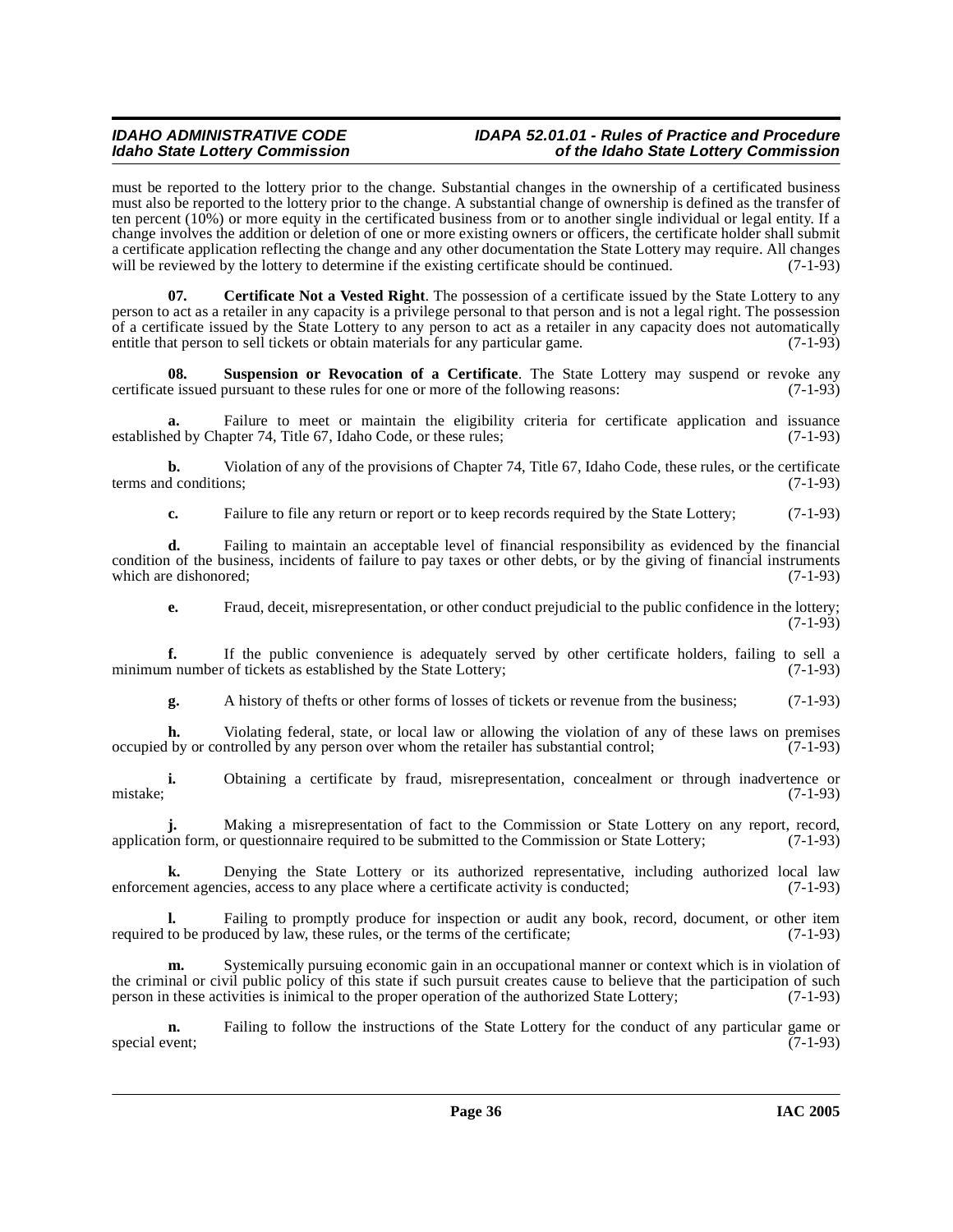Failing to follow security procedures of the State Lottery for the management of personnel, s, or for the conduct of any particular game or special event; (7-1-93) handling of tickets, or for the conduct of any particular game or special event;

**p.** Making a misrepresentation of fact to a purchaser, or prospective purchaser, of a ticket, or to the general public with respect to the conduct of a particular game or special event; (7-1-93)

<span id="page-36-5"></span>**q.** Allowing activities on the licensed premises which could compromise the dignity of the state. (7-1-93)

**09. Surrender of Certificate Upon Revocation**. Upon revocation or suspension of a retailer's certificate, the retailer shall surrender to the lottery, by a date designated by the lottery, the certificate and all other lottery property. (7-1-93) lottery property.

**10. Certified Retailers**. All lottery retailers shall be certified in the manner provided in these rules. Retailers shall abide by all applicable laws and administrative rules, the terms and conditions of the contract and certificate, and all other directives and instructions issued by the State Lottery. (7-1-93)

### <span id="page-36-3"></span><span id="page-36-0"></span>**11. Requirements for the Sale of Tickets**. (7-1-93)

**a.** Retailers shall be knowledgeable about the State Lottery and lottery products and may be required to take training in the operation of lottery games. Retailers shall make the purchase of tickets convenient to the public.  $(7-1-93)$ 

**b.** Tickets shall be sold at the price designated by the State Lottery. Retailers shall not sell tickets for a greater amount than the amount specified by the State Lottery. Retailers may sell tickets for a lesser amount for promotional purposes if authorized by the State Lottery. promotional purposes if authorized by the State Lottery.

**c.** No retailer or any employee or member of a retailer shall attempt to identify a winning ticket prior to the sale of the ticket.  $(7-\hat{1}-93)$ 

**d.** Retailers shall pay all prizes which the State Lottery requires retailers to pay during normal hours at the location designated on the certificate. (7-1-93) business hours at the location designated on the certificate.

<span id="page-36-2"></span>**e.** Retailers shall not purchase tickets previously sold by the retailer. (7-1-93)

**12. Display of Certificate and Other Materials**. Retailers shall display the lottery certificate in an area visible to the general public wherever tickets are being sold. Retailers shall also display point-of-sale material provided by the State Lottery in a manner which is readily seen by and available to the public. Retailers may advertise and use or display other appropriate promotional and point-of-sale material. The State Lottery may require the removal of objectionable material or the discontinuance of objectionable advertising which may have an adverse impact on the State Lottery. (7-1-93)

<span id="page-36-6"></span>**13. Ticket Stamping**. On the back of each scratch ticket sold by a retailer, the retailer shall stamp the retailer's name, address, and retailer number in the area provided for retailer identification using the equipment provided by the State Lottery. provided by the State Lottery.

<span id="page-36-1"></span>**Dishonored Checks and Electronic Fund Transfers.** Any payment made to the State Lottery by an applicant for a certificate or by a certificated retailer either by a check which is dishonored or by an electronic funds transfer (EFT) which is not paid by the depository, shall be grounds for immediate denial of the application for a certificate or for the suspension or revocation of an existing certificate. The State Lottery may assess a surcharge of ten dollars (\$10) for each dishonored check or EFT. The State Lottery may also alter the payment terms of a retailer's certificate and require a retailer to reimburse the State Lottery for costs which occur as a result of a dishonored check or EFT.  $(7-1-93)$ 

<span id="page-36-4"></span>**15. Retailer Identification Card**. The State Lottery may issue to each retailer an identification card which must be presented by its authorized representative when taking delivery of tickets. In the event that the identification card is lost or otherwise misplaced or mutilated, the retailer must immediately notify the State Lottery.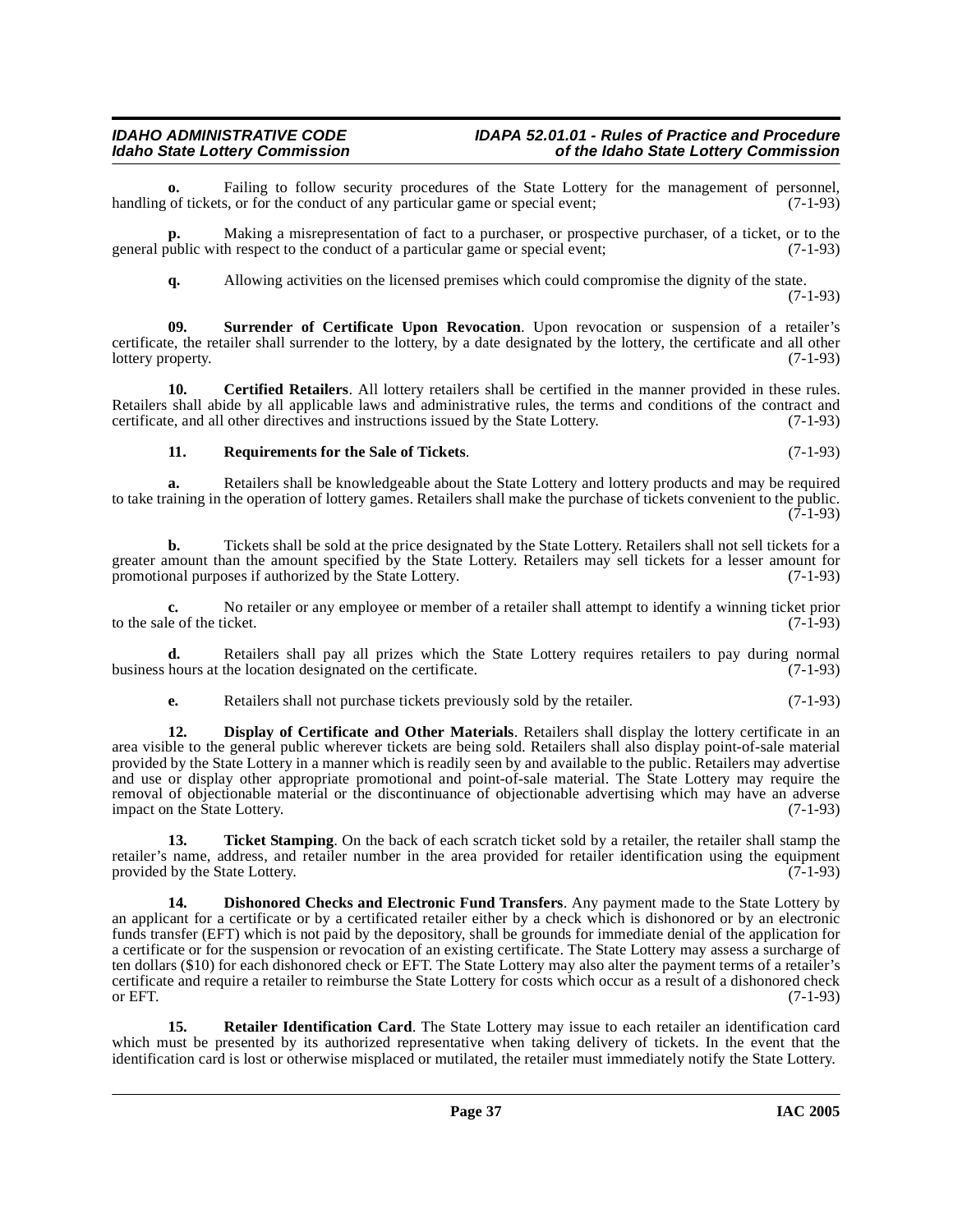(7-1-93)

<span id="page-37-3"></span>**16. Inspection of Lottery Materials and Retailer Premises**. Retailers shall allow the State Lottery to enter upon the certificated premises in order to inspect lottery materials, tickets, and the premises. All books and records pertaining to the retailer's lottery activities shall be available to the State Lottery for inspection and copying during the normal business hours of the retailer and between 8 a.m. and 5 p.m., Monday through Friday. All books and records pertaining to the retailer's lottery activities are subject to seizure by the State Lottery without prior notice. (4-18-89)

### <span id="page-37-0"></span>**032. GENERAL INSTANT TICKET GAME OPERATING RULES.**

### <span id="page-37-4"></span><span id="page-37-2"></span>**01. Instant Games-Authorized-Director's Authority**. (7-1-93) **a.** The Commission hereby authorizes instant games which meet the criteria set forth in these rules. (7-1-93)

**b.** The Director is hereby authorized to select, operate, and contract relating to and for the operation of ames which meet the criteria set forth in these rules. (7-1-93) instant games which meet the criteria set forth in these rules.

### <span id="page-37-1"></span>**02. Definitions**. (7-1-93)

**a.** "Director" means the Director of the Idaho Lottery or any other person to whom the Director's is lawfully delegated. (7-1-93) authority is lawfully delegated.

**b.** "Ticket" means an Idaho instant game ticket. (7-1-93)

**c.** "Play Symbols" are the figures printed in approved ink which appear under each of the rub-off the front of the ticket. (7-1-93) spots on the front of the ticket.

**d.** "Ticket Validation Number" is the unique number on the front of the ticket. (7-1-93)

**e.** "Play Symbol Caption" is the small printed material appearing below each play symbol which repeats or explains the play symbol. One and only one of these play symbol captions appears under each play symbol. (7-1-93)

**f.** "Retailer Validation Code" means the small letters found under the removable rub-off covering over the play symbols on the front of the ticket, which the ticket retailer uses to verify winners of twenty-five dollars (\$25) or less. The letters appear in varying locations beneath the removable rub-off covering and among the play symbols.  $(7-1-93)$ symbols.  $(7-1-93)$ 

**g.** "Book" means a pack of fanfolded instant game tickets which are attached to each other by perforations, which perforations the retailer tears when he/she sells a ticket, and which fanfolded tickets are packed in plastic shrink-wrapping. (7-1-93)

**h.** "Book-Ticket Number" is the number printed on the ticket. A game identification number shall be in the book-ticket number. (7-1-93) included in the book-ticket number.

**i.** "Instant Ticket Validation Bar Code" means the bar code that enables retailers to validate instant tickets. (7-1-93)

**j.** "Boomerang & GVT" means the devices that read the validation bar code. (7-1-93)

**k.** "ITA System" means the Instant Ticket Automation system that validates winning instant tickets.

**03. Sale of Tickets**. (7-1-93)

(7-1-93)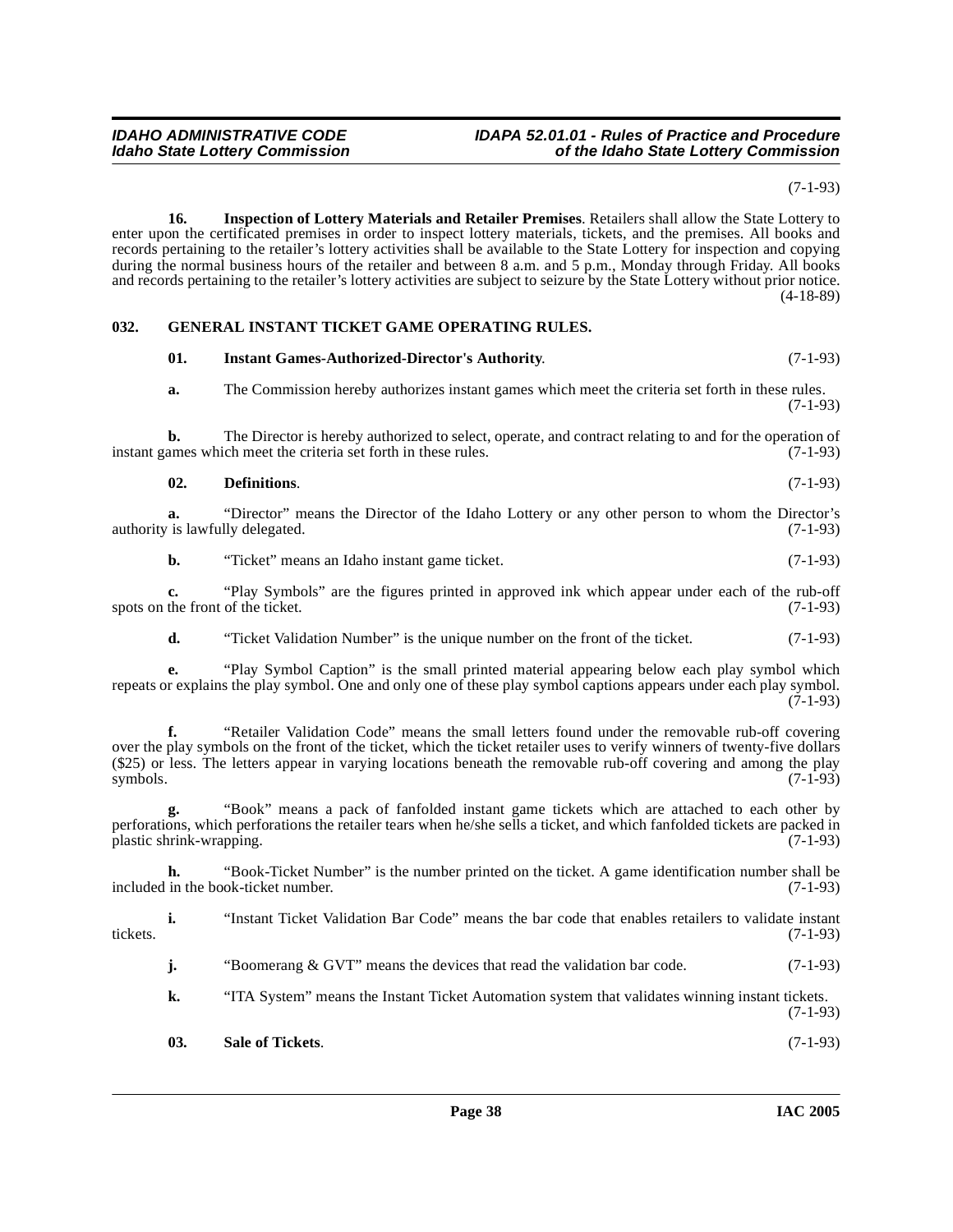**a.** No person other than a retailer under a contract for the sale of tickets with the State Lottery may sell lottery tickets except that nothing in this section shall be construed to prevent a person who may lawfully purchase tickets from making a gift of lottery tickets to another. (7-1-93)

**b.** Unless authorized by the State Lottery, tickets may not be sold at a location other than the address listed on the Retailer's contract with the State Lottery. (7-1-93)

**c.** Nothing in this section shall be construed to prohibit the Commission from designating certain of s and employees to sell lottery tickets directly to the public. (7-1-93) its agents and employees to sell lottery tickets directly to the public.

#### <span id="page-38-5"></span>**04. Retailer Compensation**. (7-1-93)

**a.** The compensation paid to Lottery retailers shall be five percent (5%) of the retail price of the tickets or shares. (7-1-93)

**b.** Instant ticket retailers may be paid a commission of up to one percent (1%) of the tickets sold by the retailer by the director as a bonus to the retailer. The Director may pay lottery game retailers and additional one percent (1%) incentive bonus based on attainment of sales volume or other objectives specified by the Director for each lottery game. (7-1-93)

<span id="page-38-1"></span>**05.** Instant Games Ticket Price. The price of an instant game ticket shall be authorized by the No person may sell a ticket at a price other than that established in accordance with these rules. (7-1-93) Director. No person may sell a ticket at a price other than that established in accordance with these rules.

<span id="page-38-4"></span>**06. Prize Structures**. The Director shall provide to all lottery game retailers a detailed tabulation of the estimated number of prizes of each particular prize denomination that are expected to be awarded in each lottery game and the close approximation of the odds of winning such prizes. (7-1-93)

<span id="page-38-2"></span>**07. Number and Value of Instant Ticket Prizes**. Lottery game prize structures, odds of winning, number of tickets, number and value of prizes, play symbol and captions used for validation will not be adopted by administrative rules. Rather, the director shall submit proposed games to the Commission, who shall approve each game's general format prior to the initiation of each game. All instant games shall be conducted in accordance with the rules of the Commission. (7-1-93) the rules of the Commission.

#### <span id="page-38-3"></span>**08. Official Start of Game**. (7-1-93)

**a.** Games with a prize structure adopted by the Commission under the above rule may be started at a time selected by the Director. The Director shall publicly announce the starting date of a new game by use of a press release or any other appropriate means. The Director shall also issue game information which includes a description of the game, odds of winning a prize, the number and value of prizes, and the play symbols and captions used for prize validation. (7-1-93) prize validation.

**b.** Games using a prize structure other than a prize structure previously approved by the Commission must be approved by the Commission before game tickets can be sold to the public. (7-1-93)

### <span id="page-38-0"></span>**09. Determination of Winners**. (7-1-93)

**a.** Winners of an instant game are determined by the matching or specified alignment of the play symbols on the tickets. The play symbols are revealed by scratching or rubbing off the latex or similar secure material covered spots on the ticket. The ticket bearer must notify the State Lottery of the win and submit the winning ticket to the State Lottery as specified in these rules. The winning ticket must be validated by the State Lottery through use of the validation number or by any other means as specified by the Director. (7-1-93) the validation number or by any other means as specified by the Director.

**b.** Unless otherwise provided by game rules, only the highest instant prize amount will be paid on a ket.  $(7-1-93)$ given ticket. (7-1-93)

**c.** No portion of the play symbol captions, retailer validation codes, display printing nor any us matter whatever shall be usable or playable as a part of the instant game. (7-1-93) extraneous matter whatever shall be usable or playable as a part of the instant game.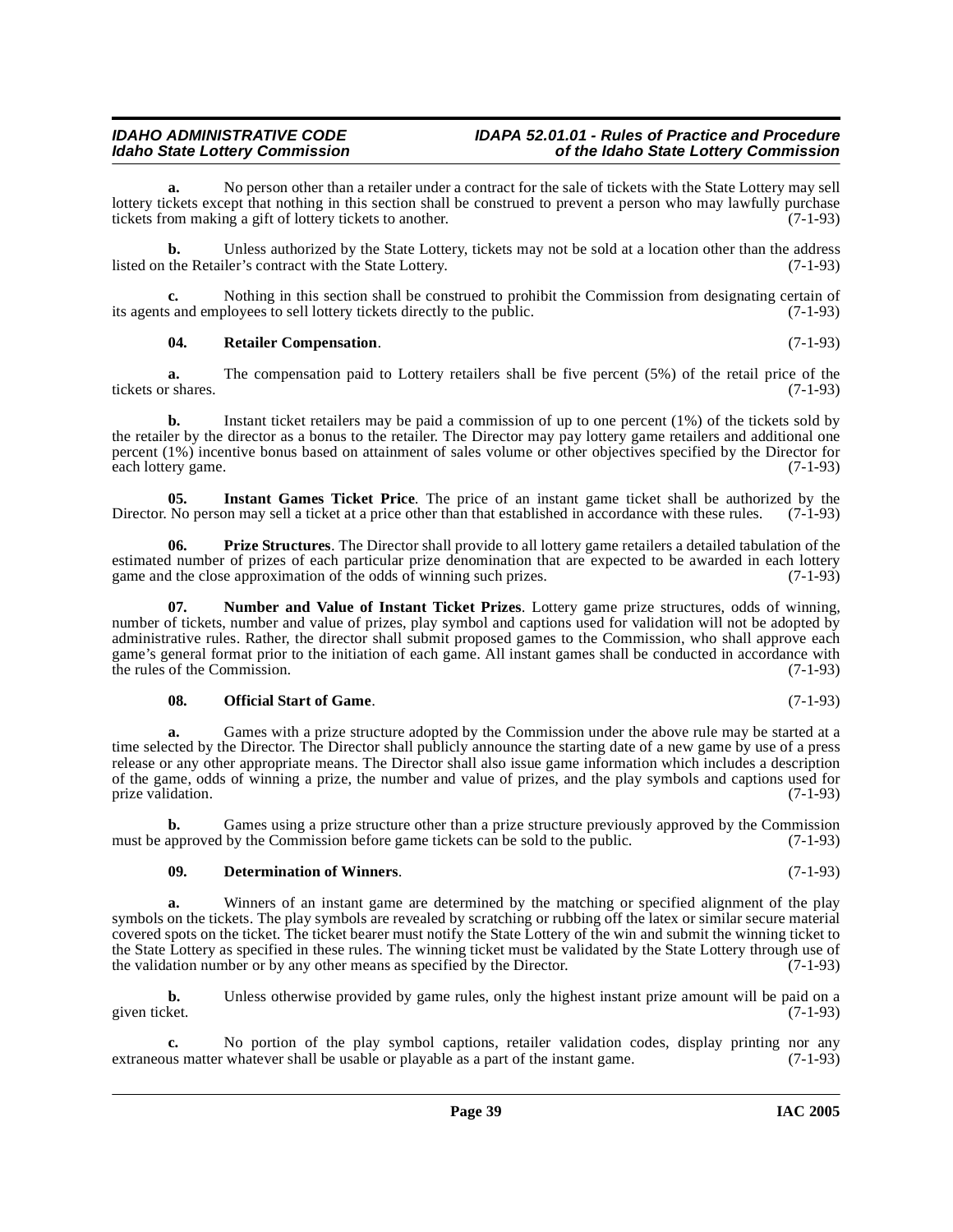**d.** The ticket validation number or any portion thereof is not a play spot and is not usable or playable (7-1-93) as such.  $(7-1-93)$ 

**e.** In all events, the determination of prize winners shall be subject to the general ticket validation requirements set forth in Subsections 028.15 et seq., 032.11 of these rules set out below, and the requirements set out on the back of each instant game ticket. on the back of each instant game ticket.

**f.** The length of operation of an instant game shall be determined by the Director. The start date and closing date of the instant game shall be publicly announced. (7-1-93)

<span id="page-39-0"></span>**10. Payment of Prizes**. The procedures for claiming instant ticket prizes are as follows: (7-1-93)

**a.** Instant ticket prizes of six hundred dollars (\$600) or less shall be claimed by one (1) of the following methods: (7-1-93)

i. By presenting the winning ticket to any Lottery retailer. The retailer shall verify the claim and, if acceptable, make payment of the amount due the claimant. In the event the retailer cannot verify the claim, the claimant shall fill out a claim form, which the retailer shall provide, and present the completed form together with the disputed ticket to the Director. If the claim is validated by the Director, a check shall be forwarded to the claimant in payment of the amount due. In the event that the claim is not validated by the Director, the claim shall be denied and the claimant shall be promptly notified. (7-1-93) the claimant shall be promptly notified.

ii. A retailer may pay prizes in cash or by business check, or money order, or any combination thereof. A retailer that pays a prize with a check which is dishonored may be subject to suspension or termination of the retailer's contract. (7-1-93)

iii. By bringing the ticket to the Boise lottery office or by completing a claim form and mailing it with the ticket to the Idaho State Lottery, P.O. Box 6537, Boise, Idaho 83707-6537 (registered mail recommended). Claim forms may be obtained from any lottery game retailer or from the Lottery at the following address: 1199 Shoreline Lane, Suite 100, Boise, Idaho 83702.

**b.** To claim an instant prize of six hundred dollars (\$600) or more, the claimant must either bring the winning ticket to the Boise lottery office or complete a claim form and mail the completed form together with the winning ticket to the Idaho State Lottery, P.O. Box 6537, Boise, Idaho 83707-6537 (registered mail recommended) (7-1-93)

**c.** Prizes of six hundred dollars (\$600) or more can be paid only from the Boise lottery office. Upon validation by the Director, a check shall be forwarded to the claimant in payment of the amount due, less any applicable federal income tax withholding. (7-1-93) applicable federal income tax withholding.

**d.** Any ticket not passing all the validation checks is void and ineligible for any prize and shall not be paid. However, the Director may, solely at the Director's option, replace an invalid ticket with an unplayed ticket (or ticket of equivalent sales price from any other current game). In the event a defective ticket is purchased, the only responsibility or liability of the State Lottery shall be the replacement of the defective ticket with another unplayed ticket (or ticket of equivalent sale price from any other current game). ticket (or ticket of equivalent sale price from any other current game).

**e.** All prizes shall be paid within a reasonable time after they are awarded and after the claims are verified by the Director. For each prize requiring annual payments, all payments after the first payment shall be made on the anniversary date of the first payment in accordance with the type of prize awarded. The Director may, at any time, delay any payment in order to review a change of circumstances relative to the prize awarded, the payee, the claim, or any other matter that may have come to his or her attention. All delayed payments will be brought up to date immediately upon the Director's confirmation and continue to be paid on each original anniversary date thereafter.

(7-1-93)

<span id="page-39-1"></span>**11. Ticket Validation Requirements**. Besides meeting all of the other requirements in these Rules or as may be printed on the back of each instant game ticket, the following validation requirements will apply with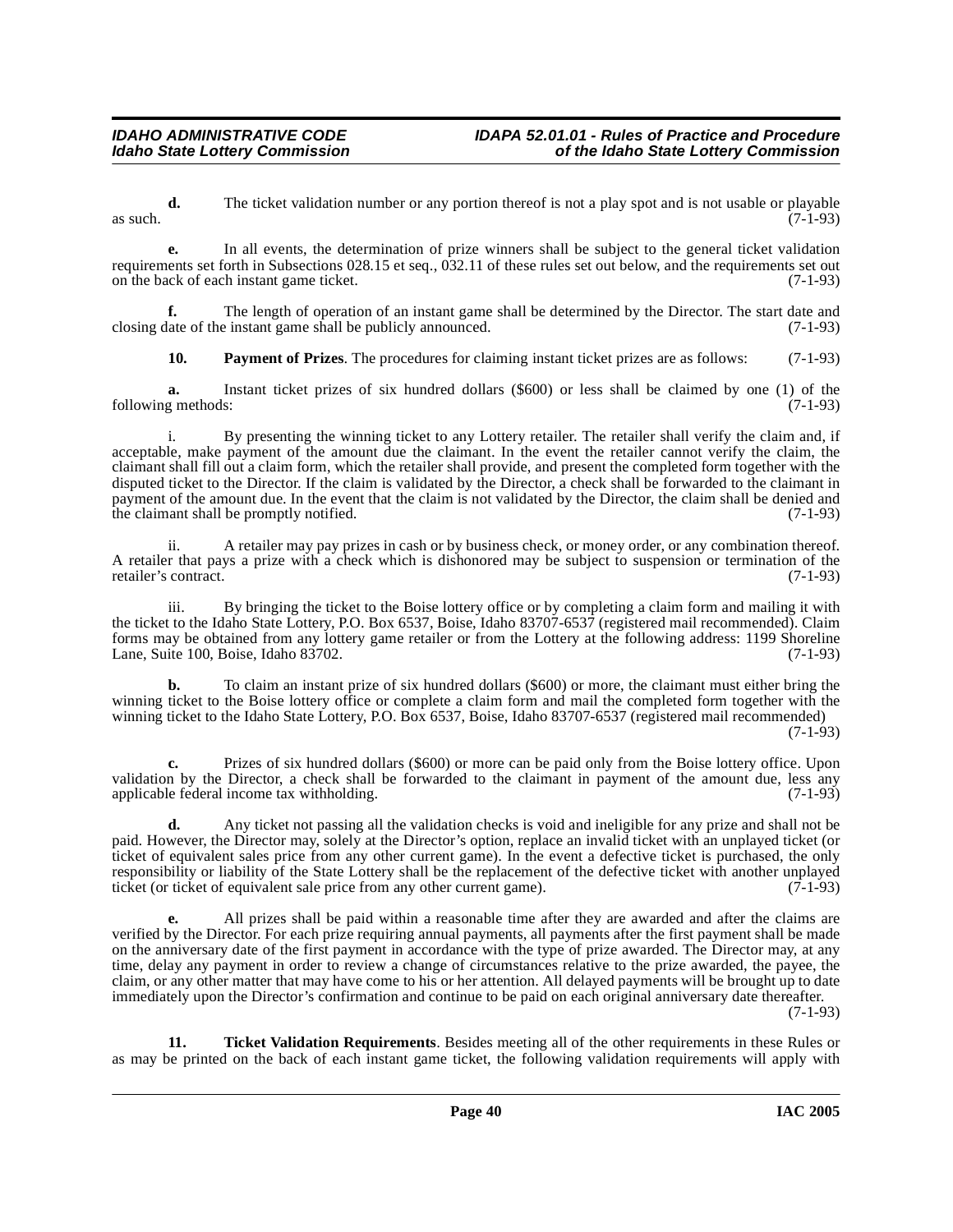| regard to instant game tickets: |                  | $(7-1-93)$                                                                        |            |
|---------------------------------|------------------|-----------------------------------------------------------------------------------|------------|
|                                 | a.               | To be a valid instant game ticket, all of the following requirements must be met: | $(7-1-93)$ |
|                                 | 1.               | The ticket must have been issued by the Director in an authorized manner.         | $(7-1-93)$ |
|                                 | ii.              | The ticket must not be altered, unreadable, or tampered with in any manner.       | $(7-1-93)$ |
|                                 | $\cdots$<br>111. | The ticket must not be counterfeit in whole or in part.                           | $(7-1-93)$ |

iv. The ticket must not be stolen nor appear on any list of omitted tickets on file with the State Lottery.  $(7-1-93)$ 

v. The ticket must be complete and not blank or partially blank, miscut, misregistered, defective, or printed or produced in error. (7-1-93)

vi. Under the opaque covered play area, the ticket must have play symbols and the correct corresponding captions, exactly one pack-ticket number, exactly one agent verification code, and exactly one (1) validation number as required by each approved set of game rules. They must be present in their entirety, legible, right-side up, and not reversed in any manner. (7-1-93)

vii. The validation number of an apparent winning ticket shall appear on the State Lottery's official list of validation numbers of winning tickets; and a ticket with that validation number shall not have been previously paid. (7-1-93) paid. (7-1-93)

viii. The ticket must pass all additional confidential validation requirements established by the Director. (7-1-93)

**b.** Any ticket not passing all the validation checks in this part is void and ineligible for any prize and shall not be paid. However, the Director may, solely at the Director's option, replace an invalid ticket with an unplayed ticket (or tickets of equivalent sales price) from any other current Lottery game. In the event a defective ticket is purchased, the only responsibility or liability of the Lottery shall be the replacement of the defective ticket with another unplayed ticket (or ticket of equivalent sales price from any other current Lottery game). (7-1-93)

**c.** The Director may authorize reconstruction of an alleged winning ticket which was not received and/or cannot be located by the State Lottery. Provided, the person requesting reconstruction submits to the State Lottery sufficient evidence to enable reconstruction and that they have submitted a claim for the prize, if any, for that ticket. If the reconstructed ticket is a winning ticket and meets the validation requirements contained in Subsection 032.11.a. of this section and specific validation requirements contained in the rules for its specific game, the Director may authorize payment of the prize. Provided, the ticket shall not be validated nor the prize paid prior to the one hundred eighty-first (181) day following the official end of that instant game. A ticket(s) validated pursuant to this subsection shall not entitle the claimant entry into the grand prize drawing, if any, for that or any subsequent instant game. game.  $(7-1-93)$ 

<span id="page-40-1"></span>**12. Prize Rights Unassignable**. No right of any person to a prize drawn shall be assignable, except that payment of any prize drawn may be paid to the estate of a deceased prize winner, and except that any person pursuant to an appropriate judicial order may be paid the prize to which the winner is entitled. The Director shall be discharged of all liability upon payment of a prize pursuant to this rule. (7-1-93)

<span id="page-40-0"></span>**13. Payment of Prizes to Persons Under Eighteen Years of Age**. In the event a person entitled to a prize for any winning ticket is under the age of eighteen (18) years, the Director may direct payment of the prize by delivery, to an adult member of the minor's family or a guardian of the minor, of a check or draft payable to the adult member of the minor's family or the minor's guardian. The person so named as custodian shall have the same duties and powers as a person designated as a custodian in accordance with Idaho law and, for purposes of this section, the term "adult member of a minor's family" and "guardian of a minor" shall have the same meaning as in the Idaho Gifts to Minors Law. The Director shall be discharged of all liability upon payment of a prize to a minor pursuant to this rule. (7-1-93)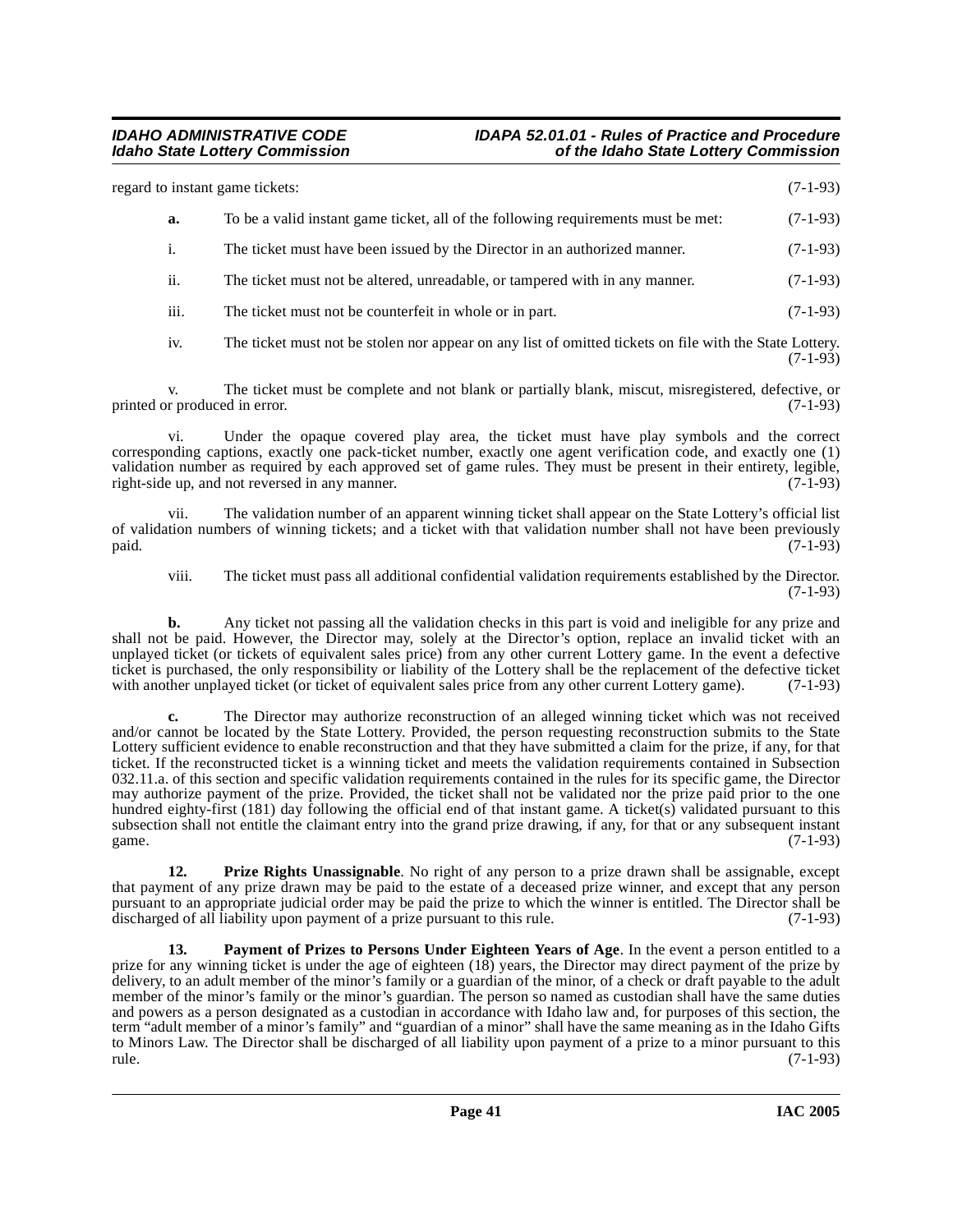### <span id="page-41-4"></span>**14. Prizes Payable After Death or Disability of Owner**. (7-1-93)

**a.** All prizes or a portion thereof which remain unpaid at the time of the prize winner's death shall be payable to the duly qualified Personal Representative of his/her estate, once the Director is satisfied that such payment is lawful and proper. The Director may rely wholly on the presentment of certified copies of a court's appointment of a Personal Representative or any other evidence of a person entitled to the payment of any prize winnings when due. (7-1-93)

**b.** The payment to the estate of the deceased owner of any prize winnings by the State Lottery shall absolve the State Lottery and its representatives of any further liability for payment of said prize winnings. The State Lottery need not look to the payment of the prize winnings beyond the payee thereof. The Director reserves the right to petition any court of competent jurisdiction to request a determination for the payments of any prize winnings which are or may become due the estate of a deceased owner or an owner under a disability because of, but not limited to, under age, mental deficiency, physical or mental incapacity. If the legatee(s) or heir(s) of a deceased owner entitled to prize winnings obtains an order from a court of competent jurisdiction directing payments due and to become due from the State Lottery to be paid directly to said legatee(s) or heir(s) or otherwise directing the State Lottery to make payments to another in the event of an owner's disability or otherwise, the State Lottery shall pay the prize winnings accordingly. (7-1-93)

<span id="page-41-2"></span>**15.** Governing Law. In purchasing a ticket, the customer agrees to comply with, and abide by, the Idaho law, and all rules and regulations and final decisions of the State Lottery, and all procedures and instructions established by the State Lottery or the Director for the conduct of the game. (7-1-93) established by the State Lottery or the Director for the conduct of the game.

<span id="page-41-1"></span>**16. Discharge of All Liability Upon Payment**. The State of Idaho, its agents, officers, employees, and representatives, the State Lottery, its Director, agents, officers, employees and representatives, shall be discharged of all liability upon payment of a prize or any one  $(1)$  installment thereof to the holder of any winning lottery ticket or in accordance with the information set forth on the claim form supplied by the Director. If there is a conflict between the information on a winning lottery ticket and the information on the claim form, the State Lottery may rely on the claim form after the ticket for which it has been filed has been validated as a winning ticket and, in so doing, it will be relieved of all responsibility and liability in the payment of a prize in accordance with the information set forth therein. The State Lottery's decisions and judgments in respect to the determination of a winning ticket or of any other dispute arising from payment or awarding of prizes shall be final and binding upon all participants in the State Lottery unless otherwise provided by law or these rules. In the event a question arises relative to the winning ticket, a claim form, the payment, or the awarding of any prize, the State Lottery may deposit the prize winnings into an escrow fund until it determines the controversy and reaches a decision, or it may petition a court of competent jurisdiction for instructions and a resolution of the controversy.  $(7-1-93)$ 

<span id="page-41-5"></span>**17. Unclaimed Prize Money**. Any prize not claimed within the specified period shall be forfeited and relaced into the State Lottery Account. thereafter placed into the State Lottery Account.

**18. Disclosure**. The State Lottery may use the names, addresses, and photographs of winners in any State Lottery promotional campaign. The address used shall not contain the street or house number of the winner without the winner's consent. (7-1-93)

**19. Confidentiality of Tickets**. No retailer or its employees or agents shall attempt to ascertain the numbers or symbols appearing in the designated areas under the removable latex or similar secure coverings or otherwise attempt to identify winning tickets. (7-1-93)

### <span id="page-41-3"></span><span id="page-41-0"></span>**20. Official End of Game**. (7-1-93)

**a.** The official end of an instant game shall be announced by the state lottery. Prizes may be claimed up to one hundred eighty (180) days after the official end of the game. In the event the final day of the claim period falls on a weekend or an official state holiday, the claim period will be extended to the end of the next business day. A player may submit a winning ticket claim for prize payment up to one hundred eighty (180) days after the official end of the game. Depending on the prize amount, the ticket should be submitted to the location specified in Rule Subsection 032.10, "Payment of Prizes." To participate in one of the State Lottery's special drawings, if any, a player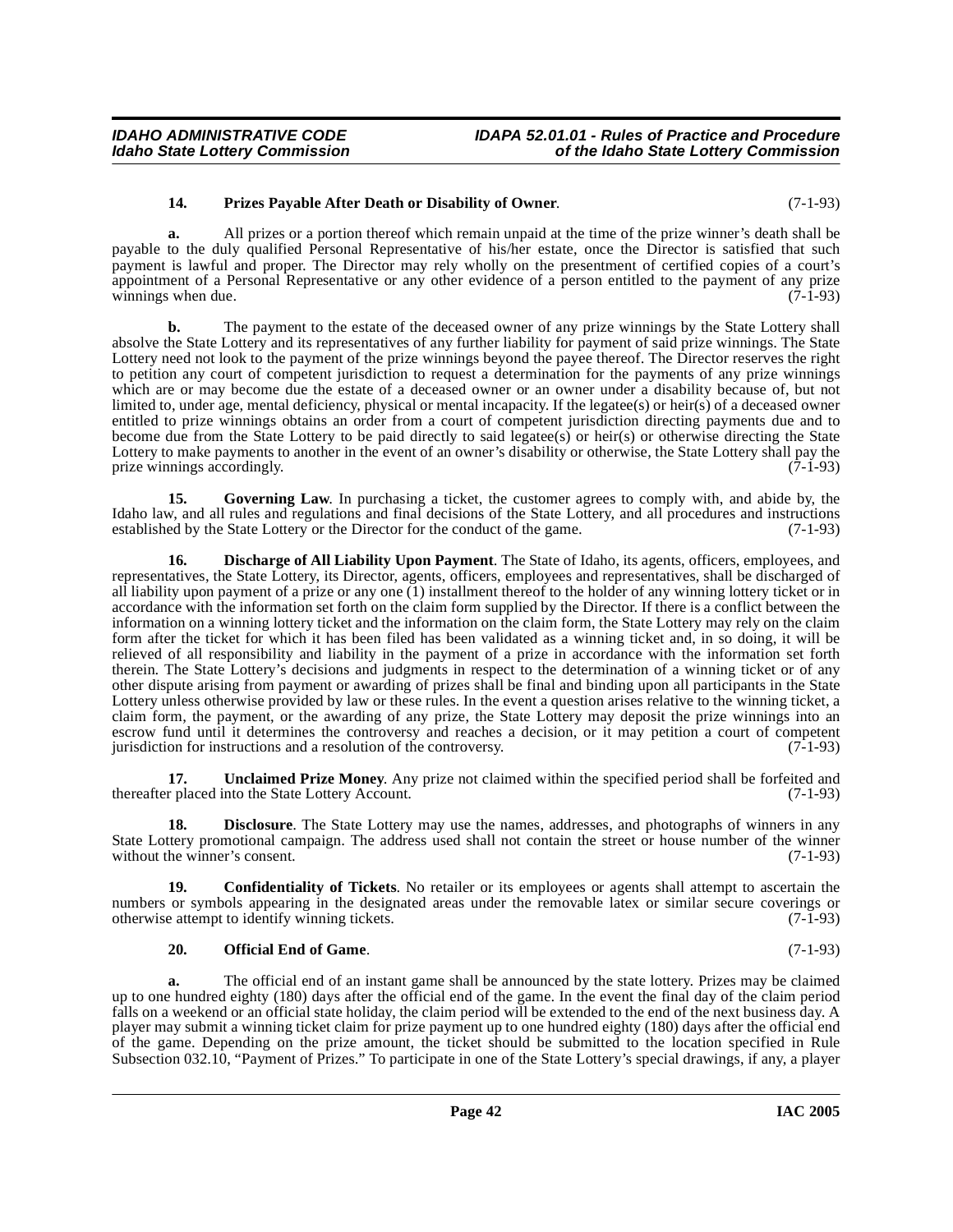must redeem a ticket which qualifies for entry into that special drawing within the time limits specified by the Director. (7-1-93) Director. (7-1-93)

**b.** A retailer must return to the State Lottery unsold lottery tickets for each game within ninety (90) days of the official end of that game in order to receive credit from the State Lottery as provided for in retailer's contract. The State Lottery has no obligation to grant credit for tickets returned after the time limit specified by the Director. (4-18-89)

#### <span id="page-42-4"></span><span id="page-42-0"></span>**033. RULES FOR STATE LOTTERY'S TELEVISION GAME SHOW.**

**01. Purpose**. The rules contained herein set forth the general guidelines for the conduct of a State Lottery television game show. These rules are being adopted by the Commission for prospective application.

(7-1-93)

<span id="page-42-3"></span>
$$
02. \qquad \text{Player Entry.} \tag{7-1-93}
$$

**a.** A player who purchases and claims an instant ticket with the correct and approved number of symbols for eligibility to the television game show on it, each with the correct caption below it, automatically becomes eligible for entry to the television game show. (7-1-93)

**b.** The player shall follow the directions for submitting the winning ticket to the State Lottery d on the back of the ticket, including providing all identification materials required. (7-1-93) contained on the back of the ticket, including providing all identification materials required.

**c.** A winning television game show ticket can only be redeemed at the Boise lottery office, either in person or by mail (registered mail recommended). (7-1-93)

**d.** Upon validation of a winning ticket, the player shall receive any prize provided by the particular game rules. Arrangements for participation in the television game show may be made by the State Lottery staff.

(7-1-93)

**e.** After a player has claimed his or her prize, a State Lottery representative will contact the player to schedule the player's appearance on the game show. The Director will determine the total number of players per show<br>and on which game show a player will appear. (7-1-93) and on which game show a player will appear.

**f.** From the total number of players scheduled to appear on a show, a number of contestants will be selected at random to participate in the television game. The remaining players will make up the game show audience. (7-1-93) audience. (7-1-93)

#### <span id="page-42-1"></span>**03.** Appointment of a Proxy. (7-1-93)

**a.** Upon approval of the Director, a player may select a proxy to appear on the player's behalf at the game show.  $(7-1-93)$ 

**b.** If a player is unable or fails to show at the scheduled date and time for appearance on the game be Director reserves the right to appoint a proxy to appear on the show on behalf of the player. (7-1-93) show, the Director reserves the right to appoint a proxy to appear on the show on behalf of the player.

**c.** If a player appears at the location for the game show under the influence of intoxicants, or is a player the Director deems inappropriate, the Director reserves the right to appoint a proxy to appear on the show on behalf of the player. (7-1-93) behalf of the player.

<span id="page-42-2"></span>**d.** A proxy shall not be entitled to any prizes won by the proxy on behalf of a player. (7-1-93)

**04. Description of Game**. The television game show format will be determined by the Director and approved by the Commission and is played through the use of an approved game mechanism. (7-1-93)

**05. Playing Rules**. (7-1-93)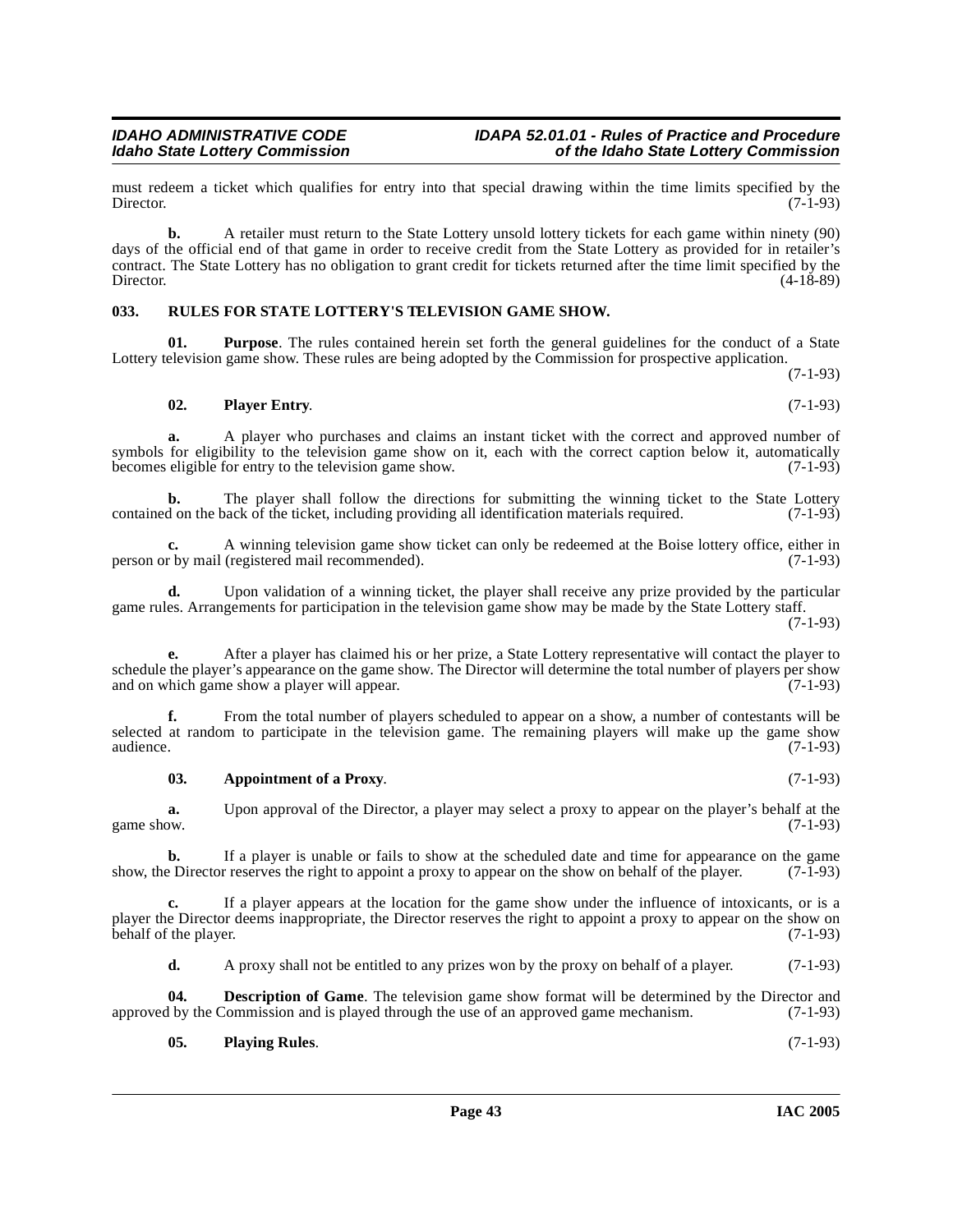#### **IDAHO ADMINISTRATIVE CODE IDAPA 52.01.01 - Rules of Practice and Procedure<br>Idaho State Lottery Commission in the Idaho State Lottery Commission Idaho State Lottery Commission of the Idaho State Lottery Commission**

**a.** The television game show rules will be determined by the Director. In general, the game is played by five (5) contestants for a certain number of play rounds. The first round starts with the first contestant drawn from the audience; the second round starts with the second player drawn; and so forth.  $(7-1-93)$ the audience; the second round starts with the second player drawn; and so forth.

**b.** During each play round, each of the contestants has an opportunity to play the game. Each contestant plays a game round within a period of time determined by the Director. (7-1-93)

**c.** After the completion of all play rounds, the contestant with the most money in his/her bank earns the right to play for the grand prize. If two (2) or more contestants end with the same amount of money as the most money won after all play rounds, these contestants play a tie breaker round. (7-1-93)

#### **06. Grand Prize Round**. (7-1-93)

**a.** The contestant who has accumulated the most money shall be given the opportunity to win an additional amount of prize money. The Director shall determine the actual game show mechanism to be used to provide the contestant the opportunity to win the grand prize. (7-1-93) provide the contestant the opportunity to win the grand prize.

**b.** Regardless of the choices and the outcome of those choices made during the grand prize round, the contestant shall receive the money accumulated in his/her bank prior to the grand prize round. (7-1-93)

### <span id="page-43-0"></span>**07. Audience Participation**. (7-1-93)

**a.** The players in the audience shall divide equally an amount that is identical to the total of all the money in the contestants' banks. Any money won in the grand prize round is not added to the contestants' banks for the purpose of calculating the audience prizes. Notwithstanding the total value of the money in the contestants' banks, each player in the audience is guaranteed to receive a prize. Any cash prize amount awarded to players in the audience shall be rounded up to the nearest five dollars (\$5). (7-1-93) audience shall be rounded up to the nearest five dollars  $(\$5)$ .

**b.** Each of the game contestants is guaranteed to win at least the same amount of money as each of the player audience. (7-1-93) member of the player audience.

**08. Prize Reserve**. Funding for the television game show prizes will come from a prize reserve ed for this purpose. The following moneys shall be credited to this reserve: (7-1-93) established for this purpose. The following moneys shall be credited to this reserve:

<span id="page-43-1"></span>**a.** One percent (1%) of instant ticket sales; (7-1-93)

**b.** The prize share of interest income and other nonticket distributable income: (7-1-93)

<span id="page-43-2"></span>**c.** Three percent (3%) of Lotto sales up to a weekly amount of fifty thousand dollars (\$50,000).  $(7-1-93)$ 

**09. Television Game Show Home Play**. To be eligible for entry into the State Lottery's "Home Play" drawing an entrant must: (7-1-93)

**a.** Be eligible to win a prize pursuant to the statutes and rules governing the operation of the Idaho (7-1-93) State Lottery.

**b.** Collect five (5) valid non-winning instant game tickets. A valid non-winning ticket is a ticket which meets all the requirements of these rules but which does not otherwise qualify for any other prize established<br>by the State Lottery's administrative rules. (7-1-93) by the State Lottery's administrative rules.

**c.** Complete the back of at least one (1) of the five (5) ticket with the entrant's name, address, and telephone number. An entry containing more than one (1) name shall be disqualified. (7-1-93)

**d.** Place the five (5) tickets in a plain white envelope no larger than four and one-eighth by nine and one-half inches  $(4-1/8$ " x  $9-1/2$ "). An envelope which contains extraneous material, or which has had the exterior altered for the apparent sole purpose of making the envelope more prominent, shall be disqualified. (7-1 altered for the apparent sole purpose of making the envelope more prominent, shall be disqualified.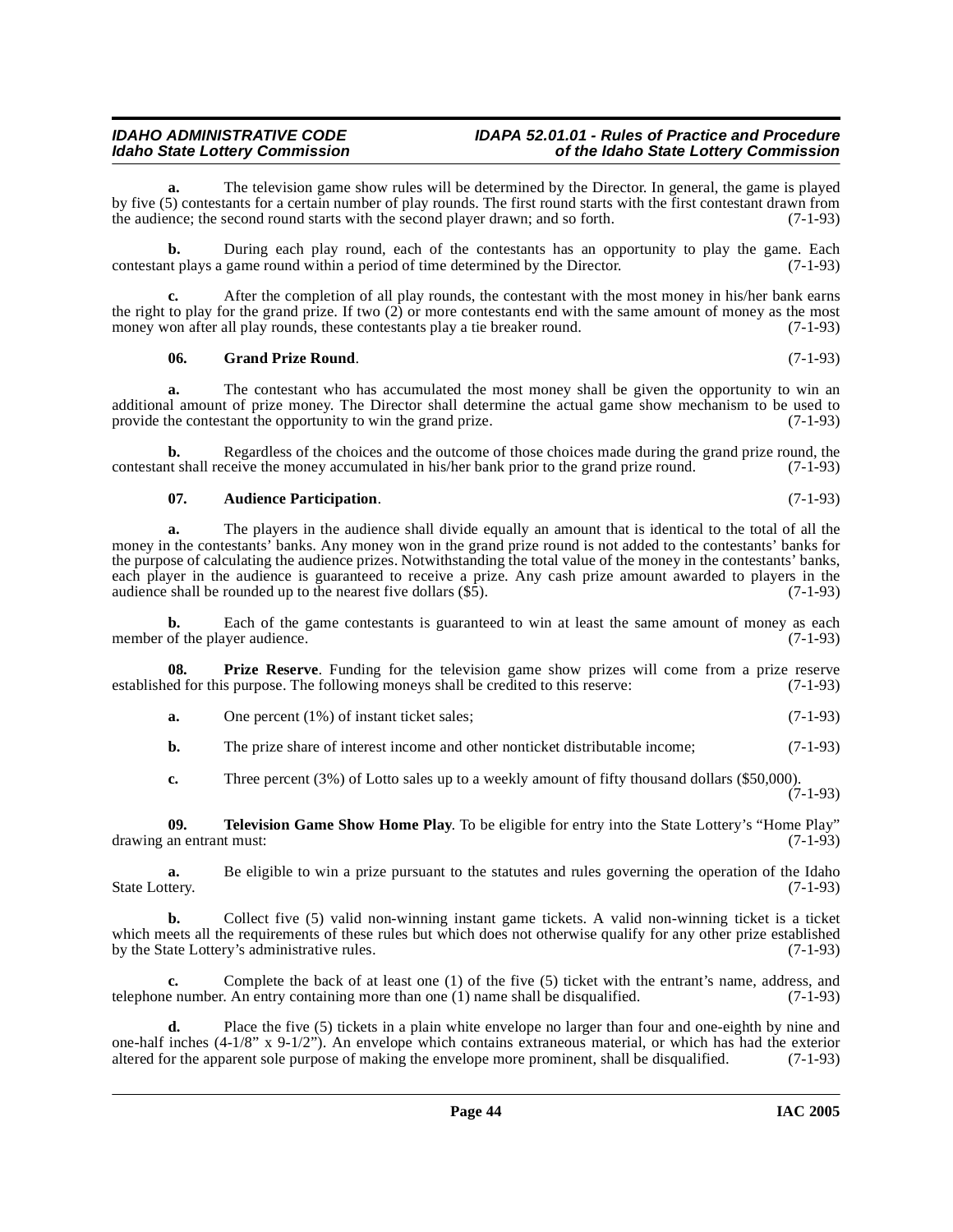**e.** Mail the envelope with proper postage to the P.O. Box designated by the Director. (7-1-93)

**f.** There is no limit to the number of entries a person may submit, but each entry must be submitted in a separate envelope and both the entry and the entrant of each must meet the qualifications set forth above. (7-1-93)

**g.** Entries must be received by 5:00 p.m. on the day before the preliminary drawing to be eligible to participate in that week's drawing. The Director shall establish the date of the preliminary drawing. Entries received after the deadline shall be entitled to participation in the next home play drawing. The Director reserves the right to place an entry which was entitled to, but which was not entered into a drawing, into a subsequent preliminary drawing. (7-1-93)

**h.** A non-conforming entry or an entry which contains one (1) or more stolen tickets shall be disqualified by the Director. (7-1-93)

**i.** The State Lottery shall not be responsible for any other material, including winning tickets, mailed or delivered to the home play drawing. All mail becomes the property of the Idaho State Lottery and shall not be returned. All entries not drawn shall be destroyed without being opened on the day of the preliminary drawing.

(7-1-93)

**j.** The Director shall establish and approve the procedures for the selection of entrants into the weekly drawing. The drawing shall be open to the public and be witnessed by an independent certified public accountant. (7-1-93)

**k.** The Director shall determine the number of entries drawn each week who shall become home play that the Director shall be matched with an on-air contestant. (7-1-93) contestants. Each Home Play contestant shall be matched with an on-air contestant.

**l.** The Director shall determine the number of entries drawn each week who shall become players on a future Money Game television show. (7-1-93)

**m.** The odds of being drawn as a home play contestant or future Television Game Show player are dependent on the number of entries received by the State Lottery each week. (7-1-93)

**n.** Notwithstanding the requirements of this rule, the Director reserves the right to waive minor ities. The determination of what constitutes an informality shall reside solely with the Director. (7-1-93) informalities. The determination of what constitutes an informality shall reside solely with the Director.

#### <span id="page-44-2"></span><span id="page-44-0"></span>**034. ON-LINE COMPUTER GAMES.**

**01. On-Line Games-Authorized-Director's Authority**. The Commission hereby authorizes the to select and operate on-line games which meet the criteria set forth in these rules. (7-1-93) Director to select and operate on-line games which meet the criteria set forth in these rules.

#### <span id="page-44-3"></span><span id="page-44-1"></span>**02. Definitions**. (7-1-93)

**a.** "On-line Game." A lottery game in which a player selects a combination of numbers or symbols, the type of game and amount of play, and the drawing date(s) by use of a computer. In return for paying the appropriate fee, the player receives a computer-generated ticket with the player's selection printed on it. The State Lottery or it's designee will conduct a drawing to determine the winning combination in accordance with the rules of the specific game being played. Each ticket bearer whose valid ticket includes a winning combination shall be entitled to a prize if claim is submitted within the specified time period. (7-1-93)

**b.** "On-line Retailer." A person or business authorized by the State Lottery to sell on-line tickets.

(7-1-93)

**c.** "On-line Terminal (OLT)." The computer hardware by which an on-line retailer or player enters the tion selected by the player and by which on-line tickets are generated and claims are validated. (7-1-93) combination selected by the player and by which on-line tickets are generated and claims are validated.

**d.** "On-line Ticket." A computer-generated ticket issued by an on-line terminal to a player as a receipt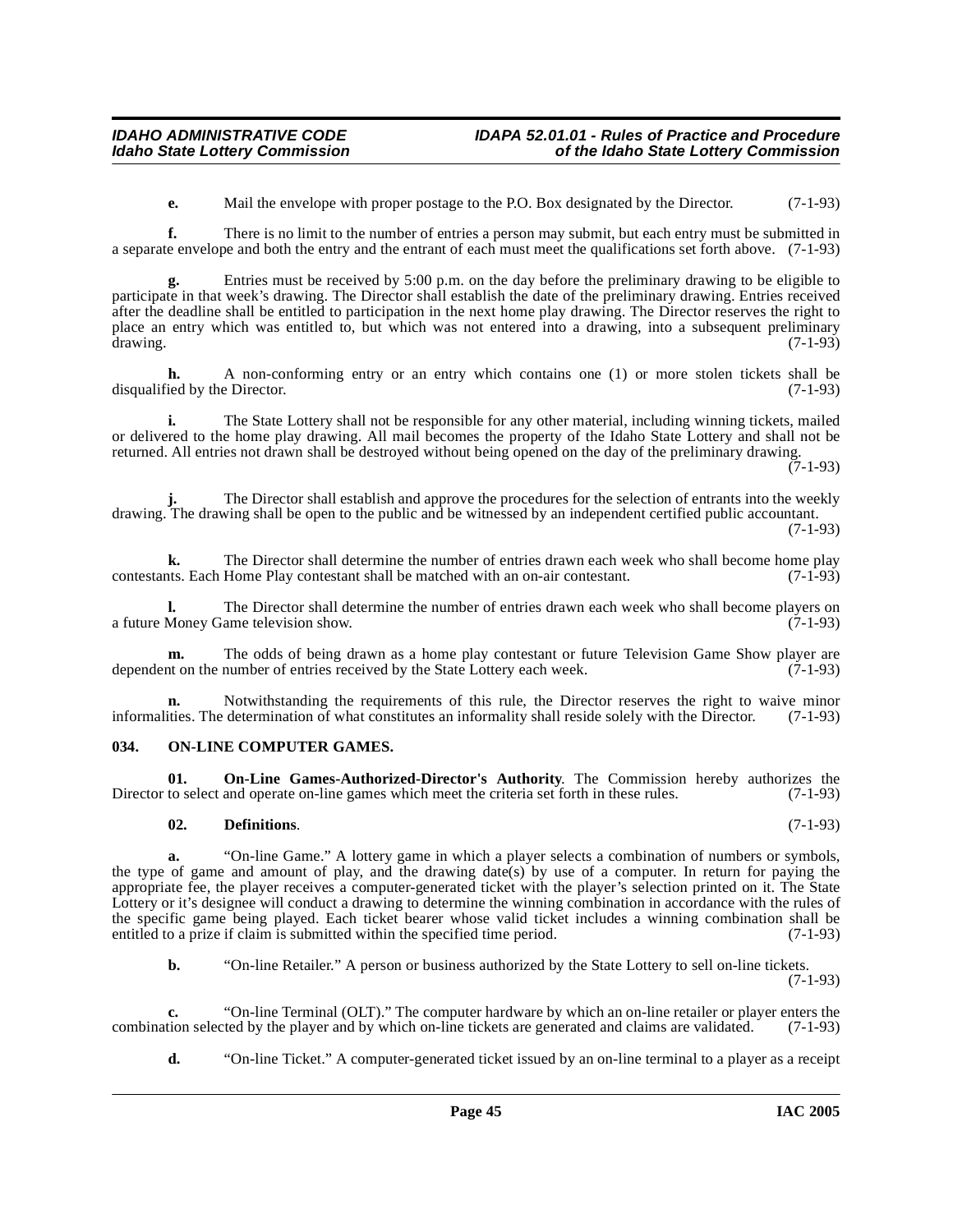#### **IDAHO ADMINISTRATIVE CODE IDAPA 52.01.01 - Rules of Practice and Procedure<br>Idaho State Lottery Commission in the Idaho State Lottery Commission Idaho State Lottery Commission of the Idaho State Lottery Commission**

for the combination a player has selected. That ticket shall be the only acceptable evidence of the combination of numbers or symbols selected. (7-1-93) numbers or symbols selected.

**e.** "Drawing." The procedure determined by the Director by which the State Lottery selects the winning combination in accordance with the rules of the game. Drawings are open to the public, and are required to be witnessed by an independent certified public accountant. Furthermore, the equipment used in any drawing must be inspected by the independent certified public accountant and the Director of Security or his designee both before and after the drawing. All drawings and inspections are required to be recorded on both video and audio tape after the drawing. All drawings and inspections are required to be recorded on both video and audio tape.

**f.** "Winning Combination." One or more numbers or symbols randomly selected by the State Lottery a public drawing. (7-1-93) or it's designee in a public drawing.

**g.** "Validation." The process of determining whether an on-line ticket presented for payment is a winning ticket.  $(7-1-93)$ 

**h.** "Ticket Bearer." The person who has signed the on-line ticket or who has possession of an unsigned (7-1-93) ticket. (7-1-93)

#### **03. Distribution of Tickets**. (7-1-93)

**a.** Tickets will be sold by retailers selected by the Director. (7-1-93)

**b.** The Director is authorized to arrange for the distribution of OLTs, PATs, ticket stock, and supplies cated retailers. (7-1-93) to certificated retailers.

#### <span id="page-45-2"></span>**04. Sale of Tickets**. (7-1-93)

**a.** No person other than a retailer under a contract for the sale of tickets with the State Lottery may sell on-line lottery tickets except that nothing in this section shall be construed to prevent a person who may lawfully purchase tickets from making a gift of lottery tickets to another. (7-1-93) purchase tickets from making a gift of lottery tickets to another.

**b.** Tickets may not be sold at a location other than the address listed on the Retailer's contract with the tery. (7-1-93) State Lottery.

**c.** Nothing in this section shall be construed to prohibit the Director from designating certain of its nd employees to sell lottery tickets directly to the public. (7-1-93) agents and employees to sell lottery tickets directly to the public.

#### <span id="page-45-0"></span>**05. On-Line Games Criteria**. (7-1-93)

**a.** The base price of an on-line ticket shall not be less than fifty cents (\$.50), except to the extent of discounts authorized by the Commission. (7-1-93)

**b.** The price for a ticket in any particular on-line game will be set out in the game rules adopted by the Commission for that game. No person may sell a ticket at a price other than that established in accordance with these rules. On the average, the total of all prizes available to be won in an on-line game shall not be less than forty-five percent (45%) of the on-line game's projected revenue. percent (45%) of the on-line game's projected revenue.

|  | The manner and frequency of drawings may vary with the type of on-line game. |  |  |  | $(7-1-93)$ |
|--|------------------------------------------------------------------------------|--|--|--|------------|
|--|------------------------------------------------------------------------------|--|--|--|------------|

**d.** The times, locations, and drawing procedures shall be determined by the Director. (7-1-93)

**e.** A ticket bearer entitled to a prize shall submit the winning ticket as specified by the Director. The winning ticket must be validated by the State Lottery or an on-line retailer through use of the validation number and any other means as specified by the Director. (7-1-93) any other means as specified by the Director.

<span id="page-45-1"></span>

| - 06. | <b>Payment of Prizes.</b> | $(7-1-93)$ |  |
|-------|---------------------------|------------|--|
|-------|---------------------------|------------|--|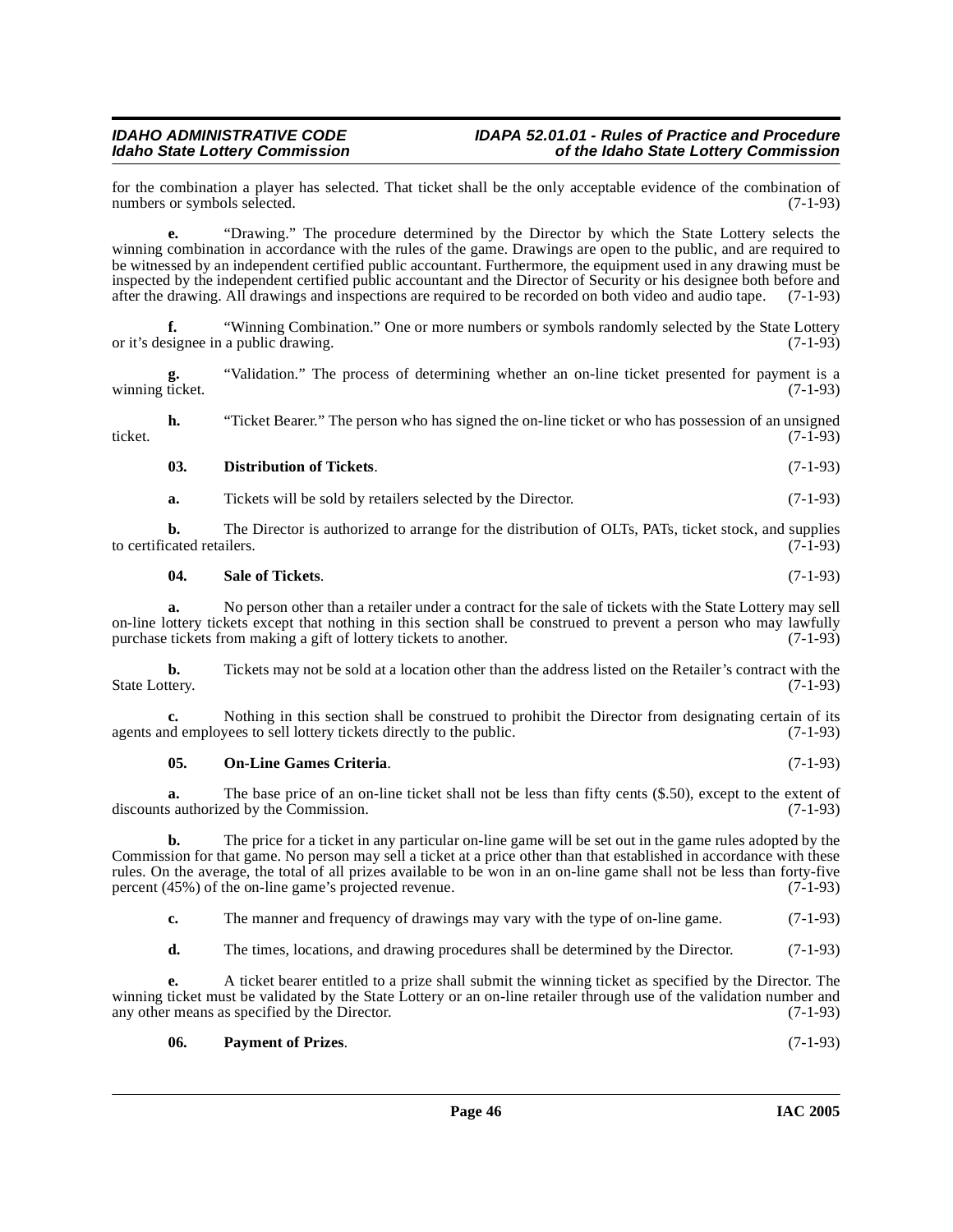**a.** To claim an on-line game prize of less than six hundred dollars (\$600) the claimant may present the on-line ticket to any on-line retailer, or to the Boise lottery office: (7-1-93) winning on-line ticket to any on-line retailer, or to the Boise lottery office:

i. If the claim is presented to an on-line retailer, the on-line retailer shall validate the claim and, if determined to be a winning ticket, make payment of the amount due the claimant. If the on-line retailer cannot validate the claim, the claimant may obtain and complete a claim form and submit it with the disputed ticket to the State Lottery by mail or in person. Upon determination that the ticket is a winning ticket, the State Lottery shall present or mail a check to the claimant in payment of the amount due. If the ticket is determined to be a non winning ticket, the claim shall be denied and the claimant shall be promptly notified. Non winning tickets will not be returned to the claimant.  $(7-1-93)$ 

ii. If the claim is presented to the Boise lottery office, the claimant may be required to complete a claim form regardless of the prize amount and submit it with the winning ticket, either by mail or in person. Upon determination that the ticket is a winning ticket, the State Lottery shall present or mail a check to the claimant in payment of the amount due, less any withholding required by the Internal Revenue Code. If the ticket is determined to be a non winning ticket, the claim shall be denied and the claimant shall be promptly notified. Non winning tickets will not be returned to the claimant. (7-1-93) will not be returned to the claimant.

**b.** To claim an on-line prize of six hundred dollars (\$600) or more, the claimant shall obtain and complete a claim form and submit it with the winning ticket to the Boise lottery office in Boise by mail or in person. Prizes of six hundred dollars (\$600) or more can only be paid from the Boise lottery office. Upon determination that the ticket is a winning ticket, the State Lottery shall present or mail a check to the claimant in payment of the amount due, less any withholding required by the Internal Revenue Code. The amount due shall be calculated according to the rules adopted for the particular on-line game. If the ticket is determined to be a non-winning ticket, the claim shall be denied and the claimant shall be promptly notified. Non winning tickets will not be returned to the claimant.

(7-1-93)

**c.** All prizes must be claimed within one hundred eighty (180) days from the drawing in which the prize was won. In the event the final day of the one hundred eighty (180) day period falls on a Sunday or a state holiday, the claim period will be extended to the end of the next business day. Any prize not claimed within the specified period shall be forfeited and thereafter placed into the State Lottery account. (7-1-93) specified period shall be forfeited and thereafter placed into the State Lottery account.

### <span id="page-46-0"></span>**07. Drawings and End of Sales Prior to Drawings**. (7-1-93)

**a.** Drawings shall be conducted in a location and at days and times designated by the Director.

(7-1-93)

**b.** For each type of on-line game, the Director shall establish a time prior to the drawing for the end of  $s$ sales. (7-1-93)

**c.** The Director shall designate a Drawing Manager who shall oversee each drawing. The Drawing Manager shall attest whether the drawing was conducted in accordance with proper drawing procedures at the end of each drawing. (7-1-93)

**d.** The Director shall designate the type of equipment to be used and shall establish procedures to randomly select the winning combination for each type of on-line game. Drawing procedures shall include provisions for the substitution of backup drawing equipment in the event the primary drawing equipment malfunctions or fails for any reason.  $(7-1-93)$ 

**e.** The equipment used to determine the winning combination shall not be electronically or otherwise connected to the central computer or to any tapes, discs, files, etc., generated or produced by the central computer. The equipment shall be tested prior to and after each drawing to assure proper operation and lack of tampering or fraud. Drawings shall not be held until all preinspection checks are completed. No prizes shall be paid until after all post-inspection checks have been completed. (7-1-93)

All drawings shall be broadcast live on television provided the facilities for such broadcasts are rational and can be done at a reasonable cost. (7-1-93) available and operational and can be done at a reasonable cost.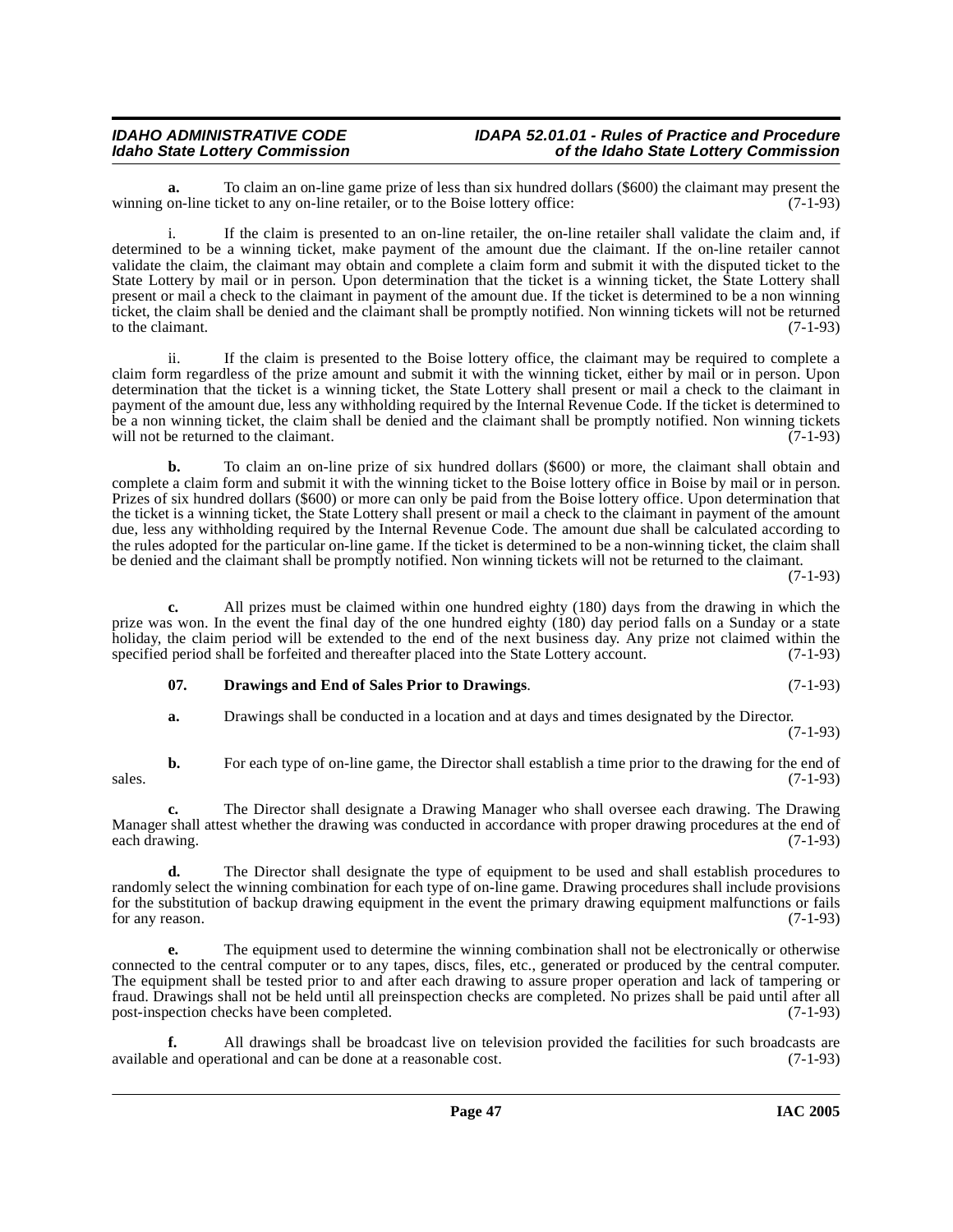**g.** The Director shall establish procedures governing the conduct of drawings for each type of on-line procedures shall include provisions for deviations which include but are not limited to:  $(7-1-93)$ game. The procedures shall include provisions for deviations which include but are not limited to:

|      | Malfunction of the drawing equipment before determination of the winning combination; (7-1-93) |            |
|------|------------------------------------------------------------------------------------------------|------------|
| ii.  | Video and/or audio malfunctions during the drawing;                                            | $(7-1-93)$ |
| iii. | Fouled drawing:                                                                                | $(7-1-93)$ |
| iv.  | Delayed drawing; and                                                                           | $(7-1-93)$ |
|      |                                                                                                |            |

v. Other equipment, facility and/or personnel difficulties. (7-1-93)

**h.** In the event a deviation occurs, the drawing will be completed under the supervision of the State Lottery or it's designee. The drawing shall be videotaped for later broadcast, if broadcast time is available. The winning combination will be provided to the television network for dissemination to the public. (7-1-93) winning combination will be provided to the television network for dissemination to the public.

**i.** If, during any live-broadcasted drawing for a game, a mechanical failure or operator error causes an interruption in the selection of all numbers or symbols, a "foul" shall be called by the State Lottery Drawing Manager or the State Lottery's designee. Any number drawn prior to a "foul" being called will stand and be deemed official<br>after passing inspection and certification by the Drawing Manager or the State Lottery's designee. (7-1-93) after passing inspection and certification by the Drawing Manager or the State Lottery's designee.

**j.** The Director shall delay payment of all prizes if any evidence exists or there are grounds for suspicion that tampering or fraud has occurred. Payment shall be made after an investigation is completed and the drawing approved by the Drawing Manager or the State Lottery's designee. If the drawing is not approved, it shall be void and another drawing will be conducted to determine the actual winner. (7-1-93) void and another drawing will be conducted to determine the actual winner.

### <span id="page-47-0"></span>**08. Validation Requirements**. (7-1-93)

| a. | To be a valid winning on-line ticket, all of the following conditions must be met: | $(7-1-93)$ |
|----|------------------------------------------------------------------------------------|------------|
|    |                                                                                    |            |

i. All printing on the ticket shall be present in its entirety, be legible, and correspond, using the computer validation file, to the combination and the date printed on the ticket. (7-1-93)

| ii.              | The ticket shall be intact.                                                                                                                 | $(7-1-93)$ |
|------------------|---------------------------------------------------------------------------------------------------------------------------------------------|------------|
| $\cdots$<br>111. | The ticket shall not be mutilated, altered, or tampered with in any manner.                                                                 | $(7-1-93)$ |
| 1V.              | The ticket shall not be counterfeit or an exact duplicate of another winning ticket.                                                        | $(7-1-93)$ |
|                  | The ticket must have been issued by an authorized on-line retailer or dispensed by a player-<br>activated terminal in an authorized manner. | $(7-1-93)$ |

| The ticket must not have been stolen or cancelled. | $(7-1-93)$ |
|----------------------------------------------------|------------|
|                                                    |            |

- vii. The ticket must not have been previously paid. (7-1-93)
- viii. The ticket shall pass all other confidential security checks of the State Lottery. (7-1-93)

**b.** Any ticket failing any of the validation requirements listed above is invalid and ineligible for a prize. The final decision on whether a prize is paid will be made by the Director. (7-1-93)

**c.** In the event of a dispute between the Director and a claimant as to whether a ticket is a winning ticket, and if the Director determines that the ticket is not valid and a prize is not paid, the Director may replace the disputed ticket with a ticket of equivalent sales price for a future drawing of the same type of game. This shall be the sole and exclusive remedy of the claimant. (7-1-93) sole and exclusive remedy of the claimant.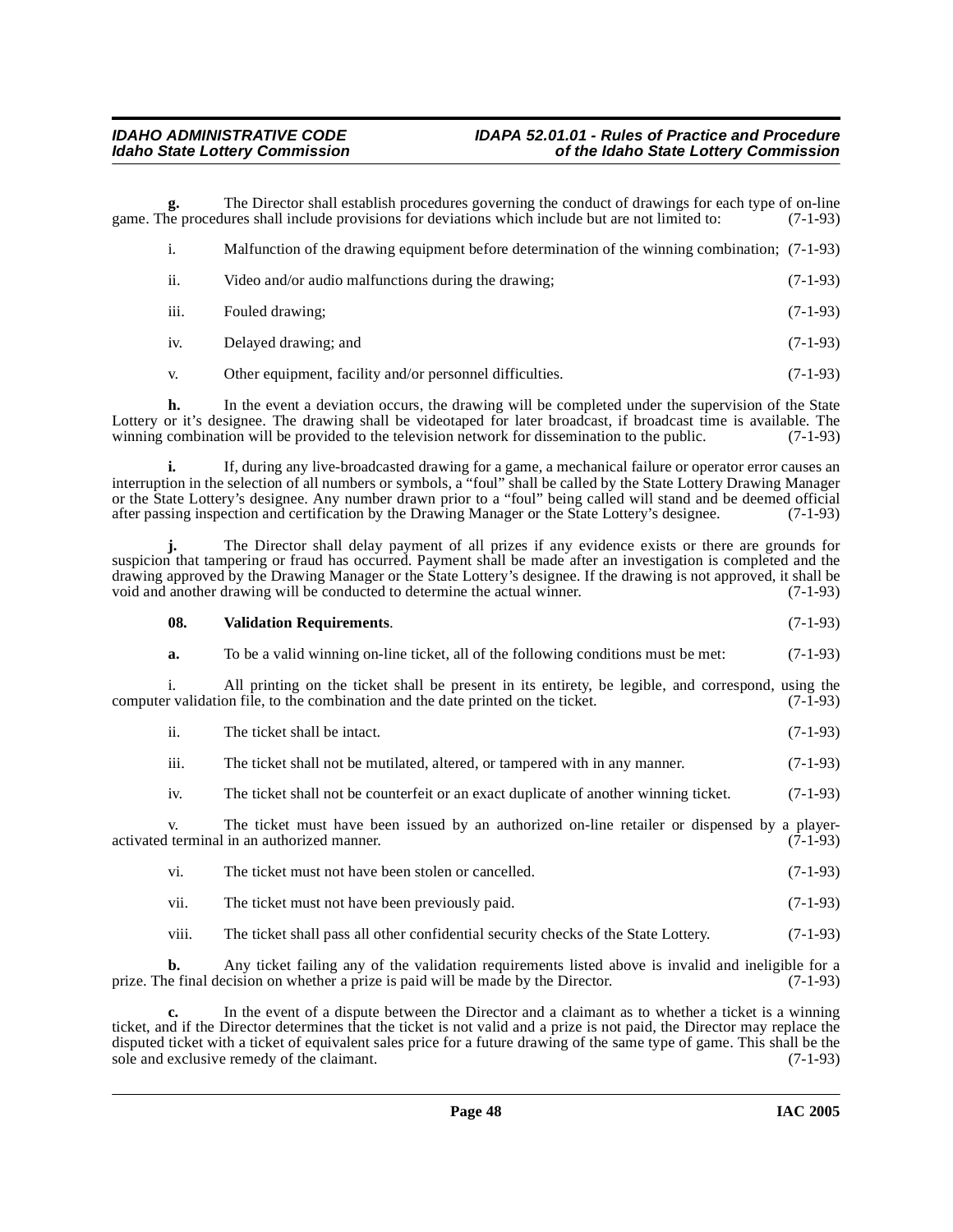**d.** In the event a defective on-line ticket is purchased, the only responsibility or liability of the State Lottery or the on-line retailer shall be the replacement of the defective on-line ticket with another on-line ticket of equivalent value for a future drawing of the same type of game. (7-1-93)

<span id="page-48-0"></span>**09.** Retailer Duties. The following duties shall be performed by retailers with an on-line terminal (7-1-93)  $(OLT):$  (0.1)  $(7-1-93)$ 

**a.** Pay costs associated with providing a telephone line connection that must be located within approximately five (5) feet of where the terminal is to be located as specified by the State Lottery. Payment of the telephone line connection is nonrefundable after installation except in the event the State Lottery denies, through no fault of retailer, the installation of the on-line terminal. (7-1-93) fault of retailer, the installation of the on-line terminal.

Pay the State Lottery for the local monthly telephone charges per OLT as specified by the State Lottery. The State Lottery will pay for the mileage charges between the retailer's location and the State Lottery's central site. (7-1-93)

**c.** Hold funds generated from the sale of on-line tickets in trust for the State Lottery. At a time specified by the State Lottery, retailer shall pay these funds to the State Lottery plus the monthly communications charge specified above in Subsection 034.09.b., less: (7-1-93)

| $\mathbf{i}$ . | Prizes paid; and |  |  | $(7-1-93)$ |
|----------------|------------------|--|--|------------|
|----------------|------------------|--|--|------------|

ii. Any credit(s); and  $(7-1-93)$ 

iii. The retailer discount. (7-1-93)

**d.** Locate the OLT within the retailer's premises at a point-of-sale location approved by the State Lottery. The retailer shall not move an OLT unless the retailer follows the procedures established by the Director, including reimbursing the State Lottery for any telephone or radio charges associated with the change of OLT location if the retailer requested the change.

**e.** Provide dedicated AC power to within approximately five (5) feet of where the terminal is to be located. Dedicated AC power means that there is no other equipment on the line that is to be utilized for the on-line terminal. The retailer is responsible for all costs associated with providing this dedicated AC power. A schematic of outlet requirements will be provided to the retailer's electrical contractor. (7-1-93)

**f.** Sell all lottery games, including but not limited to instant game tickets offered by the State Lottery. Retailer agrees to continue the sale of instant tickets from all cash registers or other points of purchase. (7-1-93)

**g.** Conduct the sale of on-line tickets during all hours and days that the retailer's business is open and the on-line system is functioning. Retailer shall post the hours that redemption of winning tickets takes place if these hours are different from the retailer's normal business hours. Retailer shall monitor supply levels and give timely notice when any item is in short supply. (7-1-93)

**h.** Post winning numbers prominently where tickets are sold as soon as possible following the drawing. (7-1-93)

**i.** Provide secure storage for OLT supplies and a secure area for the OLT. (7-1-93)

**j.** Exercise due diligence in the operation of the OLT and immediately notify the State Lottery and the central computer facility of any telephone line, radio, or OLT malfunction, such as the issuance of invalid on-line lottery ticket(s); inability to sell or redeem an on-line ticket; and non-issuance of an on-line ticket. The retailer shall not perform mechanical or electrical maintenance on the OLT. (7-1-93)

Replace ribbons and on-line or instant ticket stock and clear paper jams as required for the OLT per covided by the State Lottery. (7-1-93) the instructions provided by the State Lottery.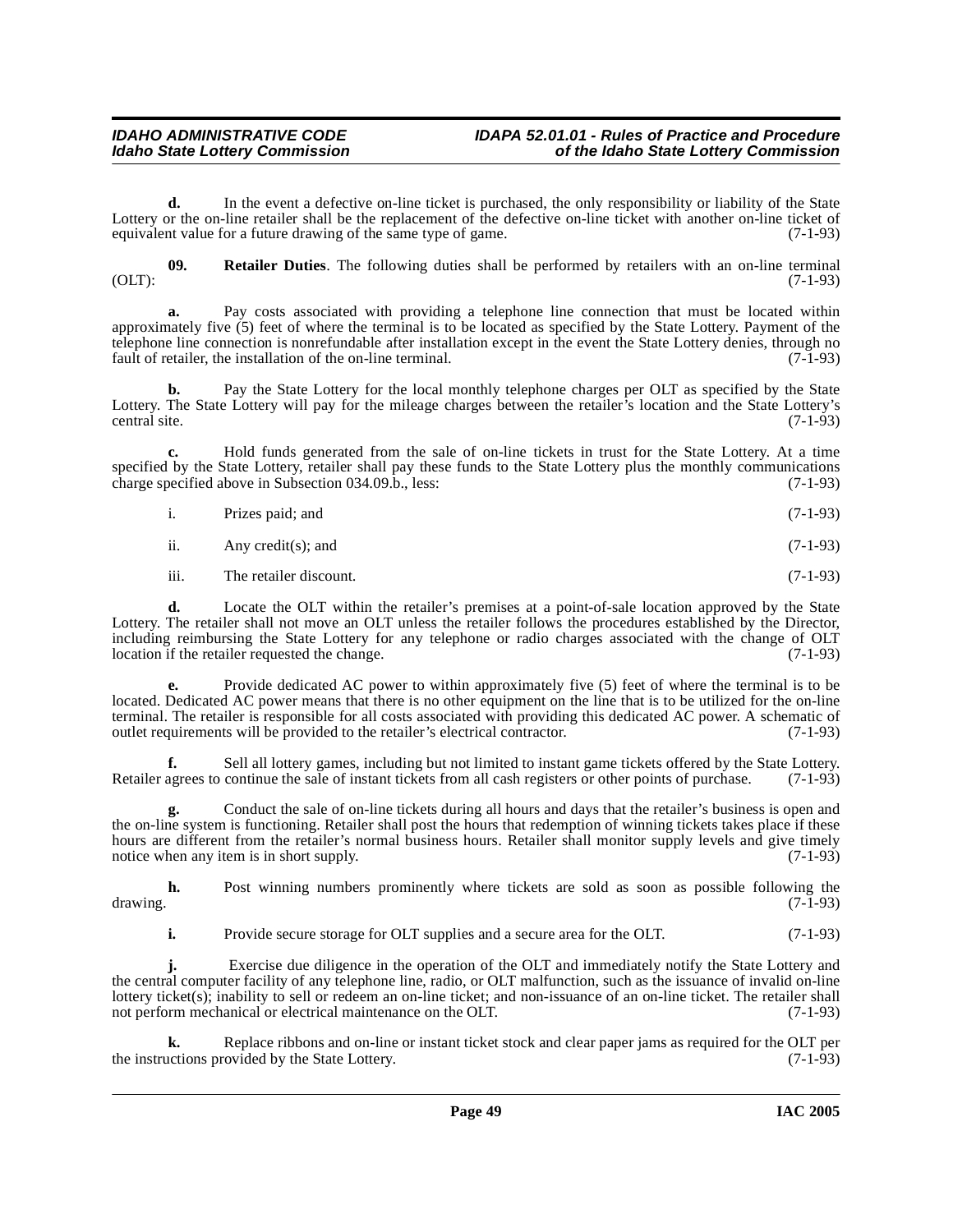**l.** Pay, without reimbursement, all electricity charges in connection with the operation of OLT. (7-1-93)

### <span id="page-49-0"></span>**10. Payment of Prizes by On-Line Retailers**. (7-1-93)

**a.** An on-line retailer shall pay to the ticket bearer on-line games prizes of less than six hundred dollars (\$600) for any validated claims presented to that on-line retailer. These prizes shall be paid during all normal business hours of that on-line retailer, unless redemption hours different from normal business hours have been posted as per Rule Subsection 034.09, provided, the on-line system is operational and claims can be validated.

(7-1-93)

**b.** An on-line retailer may pay prizes in cash or by business check, certified check, or money order, or any combination thereof. An on-line retailer that pays a prize with a check which is dishonored may be subject to suspension or termination of its contract. (7-1-93)

<span id="page-49-4"></span>**11. Retailer Compensation**. The compensation paid to on-line State Lottery retailers shall be as (7-1-93) follows: (7-1-93)

**a.** A discount of five percent (5%) shall be applied to on-line tickets sold from a clerk-activated (CAT): (7-1-93) terminal (CAT);

**b.** A discount of five percent (5%) shall be applied to on-line tickets sold from a player-activated (PAT): (7-1-93) terminal (PAT);

**c.** The Director may pay lottery game retailers an additional one percent (1%) incentive bonus based ment of sales volume or other objectives specified by the Director for each lottery game. (7-1-93) on attainment of sales volume or other objectives specified by the Director for each lottery game.

#### **12. Retailer Settlement**. (7-1-93)

**a.** On-line retailers specified by the Director shall establish an account for deposit of monies derived from on-line games with a financial institution that has the capability of electronic funds transfer (EFT). (7-1-93)

**b.** The amount deposited shall be sufficient to cover monies due the State Lottery. The State Lottery will withdraw by EFT the amount due the State Lottery on the day specified by the Director. In the event the day specified for withdrawal falls on a state holiday, withdrawal will be accomplished on the next following business day.  $(7-1-93)$ 

<span id="page-49-3"></span>13. Prizes Rights Unassignable. No right of any person to a prize drawn shall be assignable, except that payment of any prize drawn may be paid to the estate of a deceased prize winner, and except that any person pursuant to an appropriate judicial order may be paid the prize to which the winner is entitled. The Director shall be discharged of all liability upon payment of a prize pursuant to this rule. (7-1-93)

<span id="page-49-1"></span>**14. Payment of Prizes to Persons Under Eighteen Years of Age**. In the event a person entitled to a prize for any winning ticket is under the age of eighteen (18) years, the Director may direct payment of the prize by delivery to an adult member of the minor's family or a guardian of the minor a check or draft payable to the adult member of the minor's family or to the minor's guardian. The person so named as custodian shall have the same duties and powers as a person designated as a custodian in accordance with Idaho Law and for purposes of this section the term "adult member of a minor's family" and "guardian of a minor" shall have the same meaning as in the Idaho Gifts to Minors Law. The Director shall be discharged of all liability upon payment of a prize to a minor pursuant to this rule. (7-1-93) pursuant to this rule.

### <span id="page-49-2"></span>**15. Prizes Payable After Death or Disability of Owner**. (7-1-93)

**a.** All prizes or a portion thereof which remain unpaid at the time of the prize winner's death shall be payable to the duly qualified Personal Representative of his/her estate, once the Director is satisfied that such payment is lawful and proper. The Director may rely wholly on the presentment of a certified copy of a court's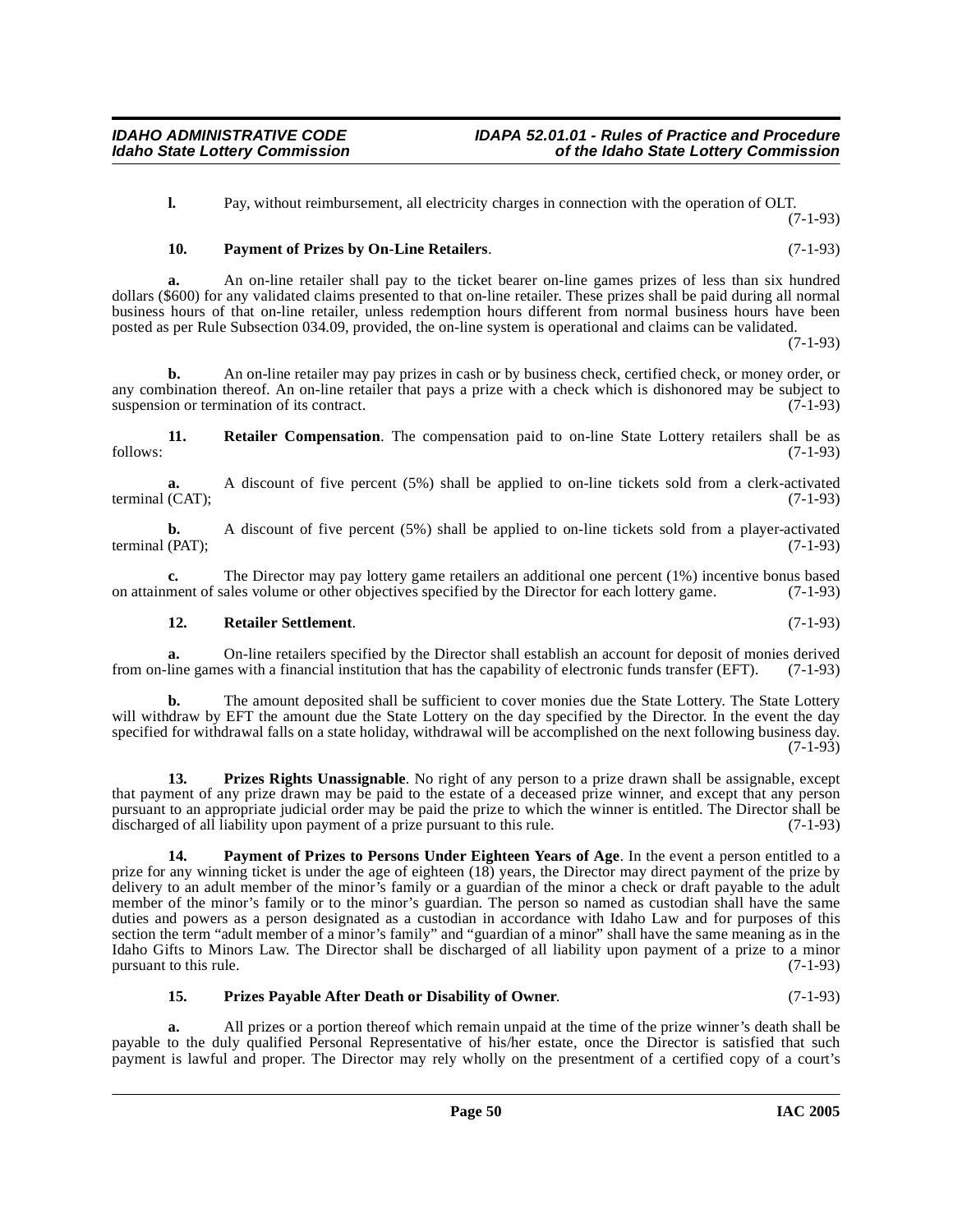appointment of a Personal Representative or any other evidence of a person entitled to the payment of any prize winnings when due. (7-1-93) winnings when due.

**b.** The payment to the estate of the deceased owner of any prize winnings by the State Lottery shall absolve the State Lottery and its representatives of any further liability for payment of said prize winnings. The State Lottery need not look to the payment of the prize winnings beyond the payee thereof. The Director reserves the right to petition any court of competent jurisdiction to request a determination for the payment of any prize winnings which are or may become due the estate of a deceased owner or an owner under a disability because of, but not limited to, under age, mental deficiency, physical or mental incapacity. If the legatee(s) or heir(s) of a deceased owner entitled to prize winnings obtains an order from a court of competent jurisdiction directing payments when and to become due from the State Lottery to be paid directly to said legatee(s) or heir(s) or otherwise directs the State Lottery to make payments to another in the event of an owner's disability or otherwise, the State Lottery shall pay the prize winnings accordingly. (7-1-93)

<span id="page-50-2"></span>**16. Discharge of State Lottery Upon Payment**. The State of Idaho, its agents, officers, employees and representatives, the State Lottery, its Director, agents, officers, employees and representatives shall be discharged of all liability upon payment of a prize or any one installment thereof to the holder of any winning lottery ticket or in accordance with the information set forth on the claim form supplied by the Director. If there is a conflict between the information on a winning lottery ticket and the information on the claim form, the State Lottery may rely on the claim form after the ticket for which it has been filed has been validated as a winning ticket and, in so doing, it will be relieved of all responsibility and liability in the payment of a prize in accordance with the information set forth therein. The State Lottery's decisions and judgments in respect to the determination of a winning ticket or of any other dispute arising from payment or awarding of prizes shall be final and binding upon all participants in the State Lottery unless otherwise provided by law or these rules. In the event a question arises relative to the winning ticket, a claim form, the payment, or the awarding of any prize, the State Lottery may deposit the prize winnings into an escrow fund until it determines the controversy and reaches a decision, or it may petition a court of competent jurisdiction for instructions and a resolution of the controversy. (7-1-93) jurisdiction for instructions and a resolution of the controversy.

**Discharge**. The State Lottery may use the names, addresses, and photographs of winners in any State Lottery promotional campaign. The address used shall not contain the street or house number of the winner without the consent of the winner. (4-18-89) without the consent of the winner.

### <span id="page-50-1"></span><span id="page-50-0"></span>**035. BREAKOPEN INSTANT TICKET GAMES.**

The Commission hereby authorizes the Director to select and operate breakopen instant ticket games which meet the criteria set forth in these rules. (7-1-93) criteria set forth in these rules.

#### **01. Definitions**. (7-1-93)

**a.** "Breakopen Instant Ticket" means a single folded or banded ticket or a card, the face of which is initially covered or otherwise hidden from view to conceal numbers and/or symbols, a few of which numbers or symbols have been designated in advance and at random as prize winners when, for the opportunity to obtain each such folded or banded ticket or card, view the numbers or symbols thereon and possibly obtain a prize, a person pays an established price to a breakopen instant ticket retailer. (7-1-93)

**b.** "Authorized Dispensing Device" means any machine, or mechanism designed for use of vending or dispensing of breakopen instant tickets. Such device may include mechanical, electrical, electro-mechanical or other devices approved by the Director of the Lottery pursuant to Rule Section 028. (7-1-93)

"Breakopen Instant Ticket Retailer" means any person who has been approved, certified and y the Lottery to sell breakopen instant tickets. (7-1-93) contracted with by the Lottery to sell breakopen instant tickets.

**d.** "Breakopen Instant Ticket Vendor" means any person who produces and provides breakopen instant tickets to the Lottery. (7-1-93)

**e.** "Distributor" means any person who purchases or otherwise obtains authorized dispensing devices for use in breakopen instant ticket games from any person and sells or otherwise furnishes such device to another person for the resale of or the display or operation of that device. (7-1-93) person for the resale of or the display or operation of that device.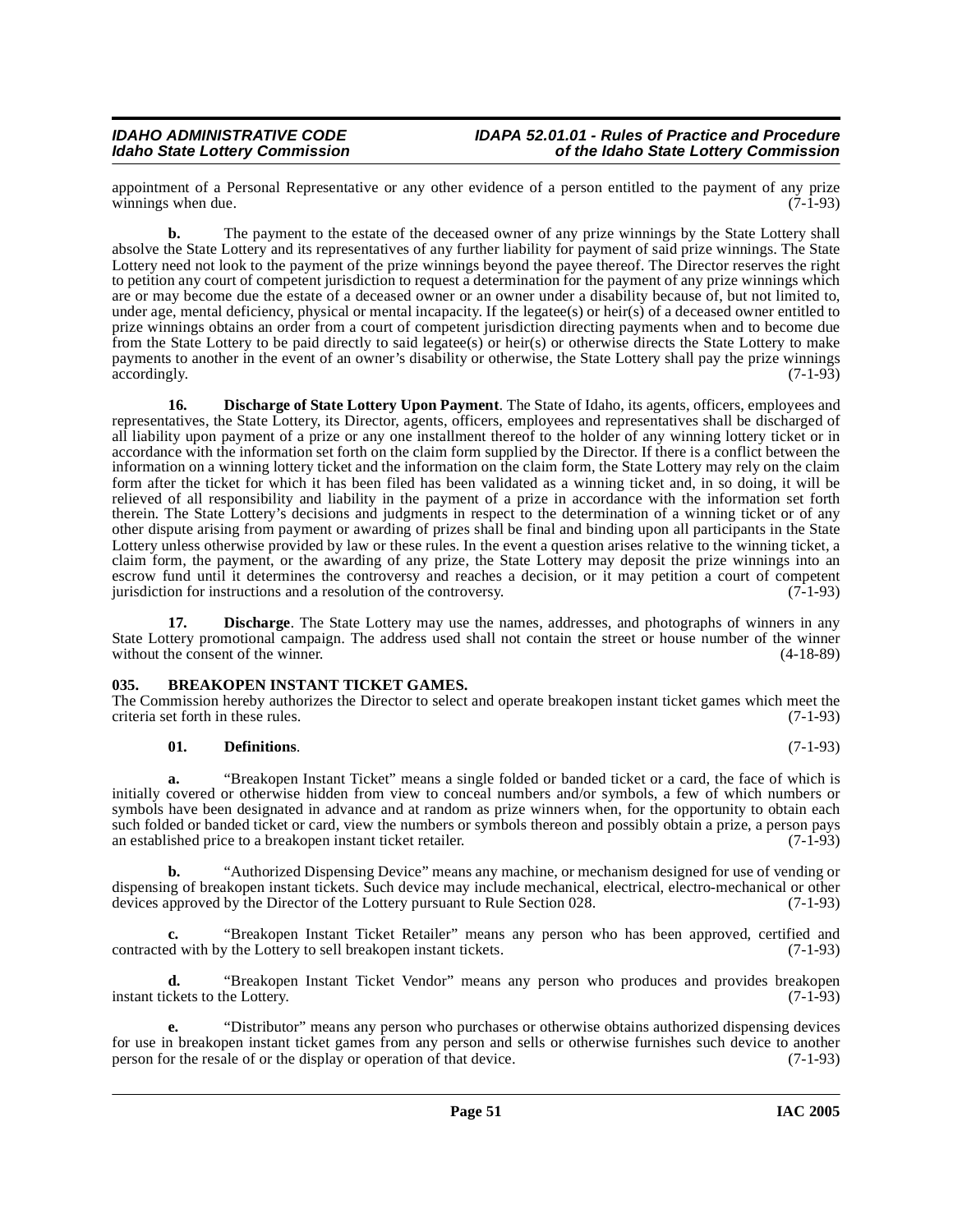i. As used in these rules, the term "distributor" shall include a person who services and repairs authorized dispensing devices, so long as the person performing such servicing or repairs is approved by the distributor or distributor's representative, and makes no addition to, or modification or alteration of, the authorized device. (7-1-93)

ii. A manufacturer who sells or otherwise furnishes such authorized device not manufactured by him<br>her person for resale or for display or operation of that authorized device is also a "distributor". (7-1-93) to any other person for resale or for display or operation of that authorized device is also a "distributor".

**f.** "Distributor's Representative" means any natural person who represents a distributor in any of their activities in connection with the sale or furnishing of authorized dispensing device for use in breakopen instant ticket activities. (7-1-93) activities. (7-1-93)

**g.** "Manufacturer" means any person who assembles from raw materials or subparts a completed authorized dispensing device or pieces of the authorized device for use in breakopen instant ticket activities and who sells or otherwise furnishes the same to any distributor or retail outlet. (7-1-93) sells or otherwise furnishes the same to any distributor or retail outlet.

**h.** "Manufacturer's representative" means any person who represents a manufacturer in any one of the manufacturer's activities in connection with the sale or furnishing of authorized dispensing device for use in breakopen instant ticket activities. (7-1-93)

**i.** "Flare" means a vendor provided informational sign which, as a minimum, displays the prize  $\alpha$ , the serial number of the sleeve in play, the odds of winning a prize and the price of the ticket. (7-1-93) structure, the serial number of the sleeve in play, the odds of winning a prize and the price of the ticket.

**j.** "Box" means a group of breakopen instant tickets with the same unique serial number. (7-1-93)

<span id="page-51-2"></span>**k.** "Sleeve" is a portion of a box; and is the smallest unit offered.  $(7-1-93)$ 

**l.** "Breakopen Instant Ticket Game" means a group of breakopen instant ticket boxes with the same design and prize structure. (7-1-93) thematic design and prize structure.

**02. Breakopen Instant Ticket Special Inspection**. The Director or authorized representative shall have the authority to select any breakopen instant ticket sleeve and examine the quality and/or integrity of the breakopen instant ticket sleeve in any manner, including pulling all chances remaining thereon: Provided, that if the sleeve so inspected is thereby altered by such inspection in any manner and no defect, alteration, deceptive condition, or other violation is discovered, then the owner shall be reimbursed by the Lottery at the owner's cost for the sleeve or portion thereof, and the sleeve shall become the property of the Lottery. Provided further, that for each sleeve inspected which is found to be defective in any area related to a vendor's quality control deficiency, a fee may be assessed by the Director against the vendor of the breakopen instant ticket. (7-1-93)

#### <span id="page-51-0"></span>**03. Breakopen Instant Ticket Operation**. (7-1-93)

**a.** No person under the age of eighteen (18) years of age shall be allowed to play or sell any breakopen instant tickets. It shall be the responsibility of the retailer to determine that no unauthorized person is allowed to play or sell breakopen instant tickets.

**b.** No retailer shall permit the display or operation of any breakopen instant ticket which may have in any manner been marked, defaced, tampered with or otherwise placed in a condition, or operated in a manner, which may deceive the public or which affects the chances of winning or losing upon the taking of any chance thereon.

(7-1-93)

**c.** All records, reports, receipts and any unsold tickets relating to a breakopen instant ticket sleeve must be retained on the retailer premises at least ninety (90) days after the sleeve is removed from play and must be made available on demand to representatives of the Idaho Lottery. (7-1-93) made available on demand to representatives of the Idaho Lottery.

<span id="page-51-1"></span>**04. Breakopen Instant Ticket Price Per Play to be Posted**. No breakopen instant ticket sleeve shall be placed out for public play unless the cost to the player for each ticket is clearly posted on the flare. The price per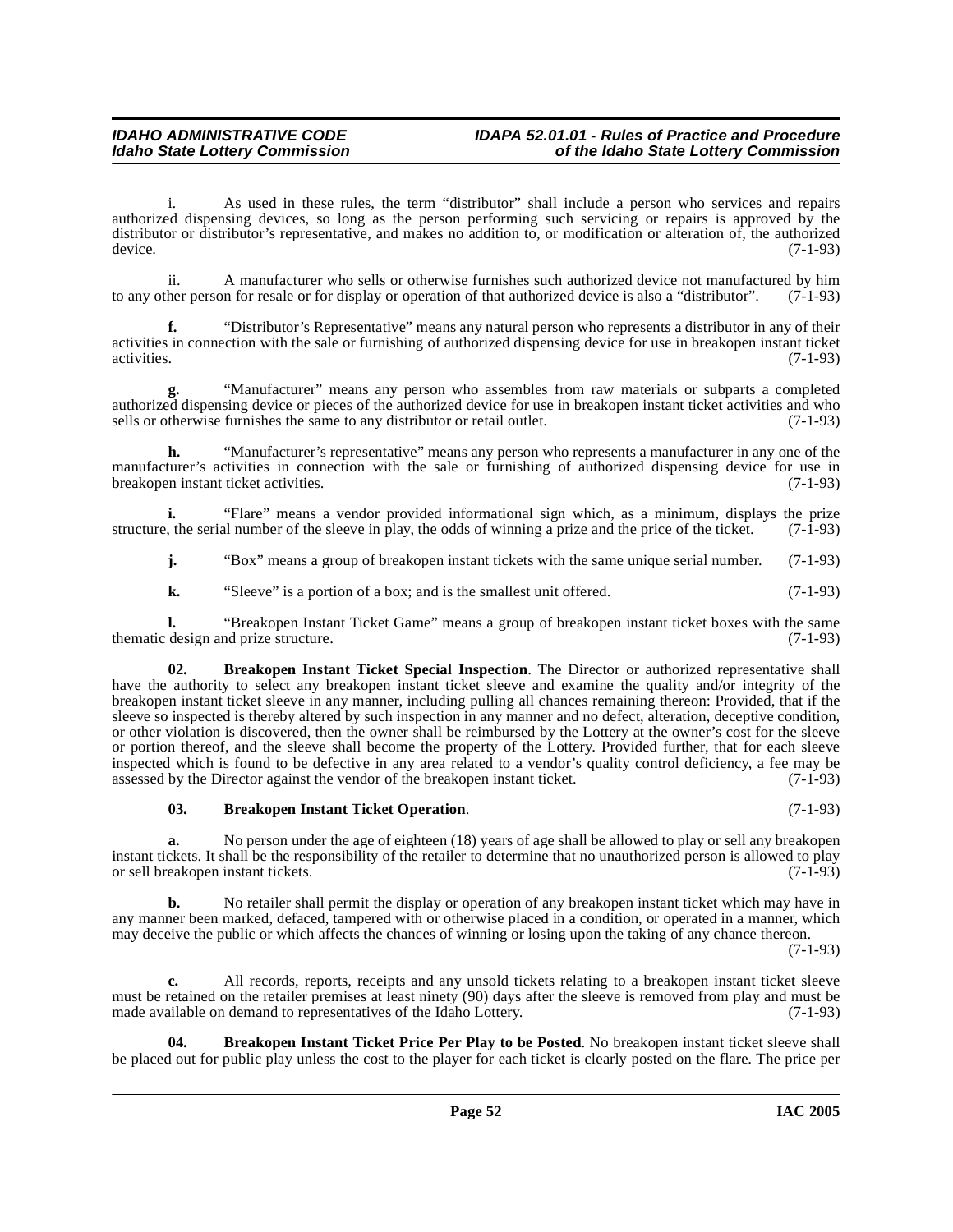ticket shall be determined by the Director. (7-1-93)

**05. Claiming of Prizes**. Prizes must be redeemed on the same day as purchased at the location where the winning ticket was purchased and it shall be awarded in cash or by check. (7-1-93)

### <span id="page-52-3"></span><span id="page-52-2"></span>**06. Limitation on Breakopen Instant Ticket Dispensing**. (7-1-93)

**a.** No ticket once placed in an authorized dispensing device out for public play shall be removed from prized device until the sleeve is permanently removed from public play, except only: (7-1-93) the authorized device until the sleeve is permanently removed from public play, except only:

**b.** Those tickets actually played by consumers; (7-1-93)

<span id="page-52-0"></span>**c.** Those tickets removed by representatives of the Lottery inspecting the device or sleeve; and (7-1-93)

**d.** Those tickets temporarily removed during necessary repair or maintenance of the device. Excepting only tickets removed under Subsections 035.06.b. and 035.06.c. of this section, once a ticket has been removed from public play it shall not again be put out for public play. public play it shall not again be put out for public play.

**07. All Devices Must Comply With Requirements**. No retailer shall display or put out for play, and no distributor or manufacturer or their representatives shall sell or otherwise furnish any device for the dispensing of breakopen instant tickets, unless such device is approved for use by the Director of the Lottery, thereby making it an authorized device. (7-1-93) authorized device.

**a.** No person shall sell or transfer to another person in this state, or for use within this state, or shall place out for public play any device for the dispensing of breakopen instant tickets not so constructed as to allow a consumer to clearly see each ticket within the device prior to playing the device. (7-1-93) consumer to clearly see each ticket within the device prior to playing the device.

**b.** No person shall put out for public play any device for the dispensing of breakopen instant tickets not so constructed as to provide for at least one (1) sleeve in play in the device. (7-1-93) which is not so constructed as to provide for at least one  $(1)$  sleeve in play in the device.

**c.** No person shall put out for public play any device for the dispensing of breakopen instant tickets which is designed, used, or constructed, in a matter that detracts from the breakopen instant tickets or is deceptive in any way as determined by the Director. (7-1-93)

<span id="page-52-1"></span>**08. Breakopen Instant Ticket Series Assembly and Packaging**. Vendors of breakopen instant ticket games shall manufacture, assemble and package each game sleeve in such a manner that none of the winning tickets, nor the location or approximate location of any of the winning tickets can be determined in advance of opening the tickets in any manner or by any device, including but not limited to any pattern in manufacture, assembly, packaging or markings. All breakopen instant ticket games must be approved and will be distributed and sold exclusively by the Idaho Lottery. The Lottery may adopt quality control standards for the manufacture of breakopen instant ticket games.  $(7-1-93)$ 

**09.** Standards for Flares. The flare advertising prizes available from the operation of any sleeve of  $\gamma$ n instant tickets shall: (7-1-93) breakopen instant tickets shall:

**a.** Be placed near or upon the upper face, or on the top, of any authorized device used to dispense breakopen instant tickets in a manner clearly visible to the public; and (7-1-93)

**b.** Clearly set out each of the prizes available and the combination of numbers or symbols which win (7-1-93) prizes.  $(7-1-93)$ 

**c.** Each flare describing the prizes and winning number or symbols for a sleeve of breakopen instant tickets in play shall clearly set out the sleeve number assigned to that sleeve by the vendor. The sleeve number will be placed upon the flare by the vendor. (7-1-93) placed upon the flare by the vendor.

**d.** The total number of tickets originally in the sleeve will be placed upon the flare by the vendor.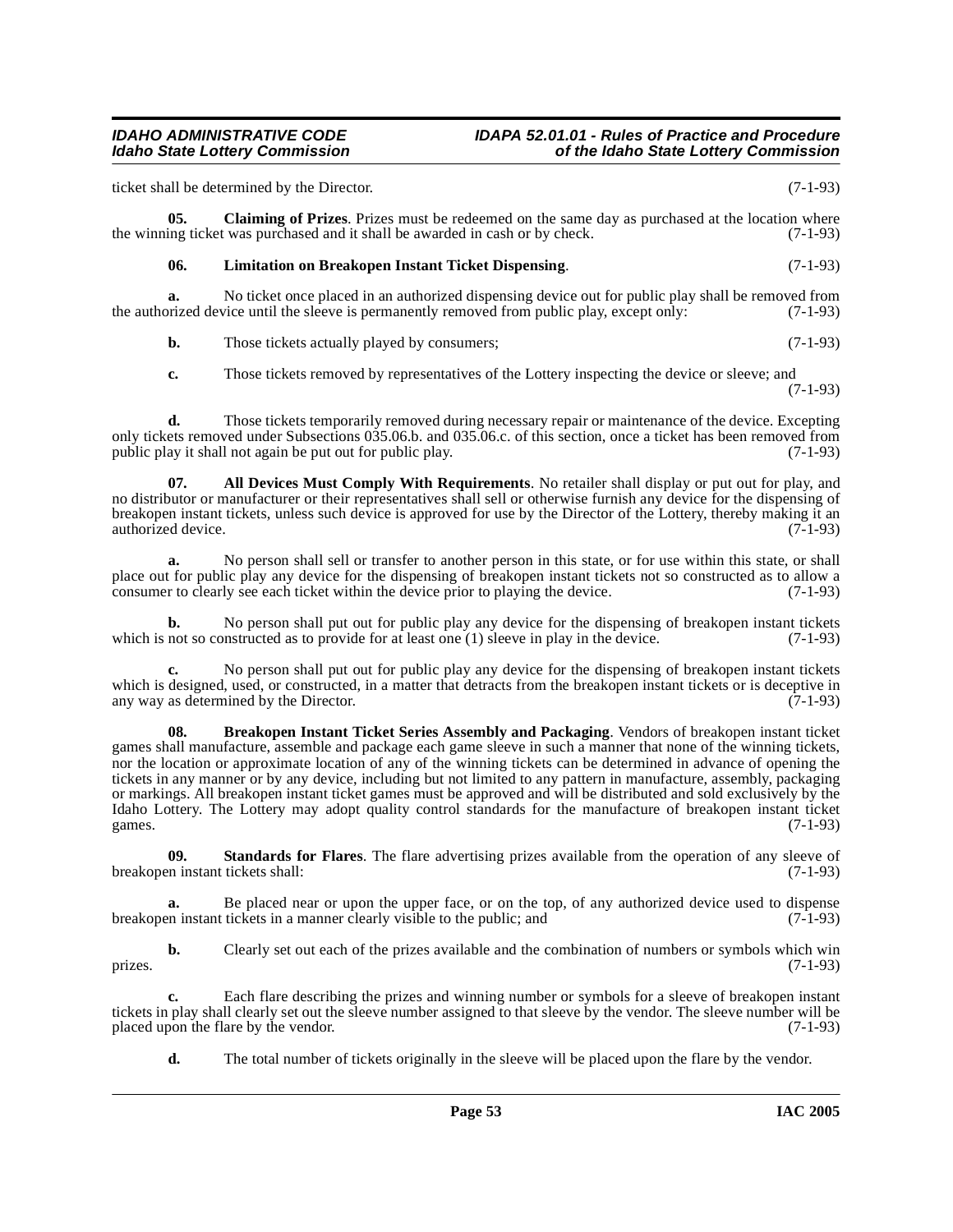(7-1-93)

<span id="page-53-2"></span>**10. Prize Structure.** The Director shall establish a prize structure detailing the estimated number of prizes that are expected to be awarded in each sleeve and the close approximation of the odds of winning such prizes. (7-1-93)

<span id="page-53-5"></span>**11. Retailers Eligible to Sell Breakopen Tickets**. Any person interested in obtaining a contract for a certificate to sell lottery tickets must first file an application on forms provided by the Director. The forms shall include, but are not limited to, an applicant's personal, financial, and criminal history, and an authorization to investigate the applicant's criminal and credit history. (7-1-93)

**12. Retailer Application and Fee**. All applications to sell breakopen instant tickets must be accompanied by a nonrefundable fee of twenty-five dollars (\$25). If a certificate is awarded to sell only breakopen instant tickets, no additional certificate fee must be paid. (7-1-93)

### <span id="page-53-3"></span><span id="page-53-1"></span>**13. Certificate Modification**. (7-1-93)

**a.** Certified instant ticket retailers may apply for a certificate modification to allow for the sale of breakopen instant tickets. A current instant ticket retailer will be required to complete an additional application or application supplements. If a current instant ticket retailer requests that the existing certificate be modified to allow for the sale of breakopen instant tickets, no additional application fee will be charged upon approval. (7-1-93)

**b.** Certified breakopen instant ticket retailers may apply for a certificate modification to allow for the sale of instant tickets. A current breakopen instant ticket retailer will be required to complete an additional application or application supplements. If a current breakopen instant ticket retailer requests that the existing certificate be modified to allow for the sale of instant tickets, an additional certificate fee of one hundred dollars (\$100) will be charged upon approval.  $(7-1-93)$  $($100)$  will be charged upon approval.

#### <span id="page-53-4"></span>**14. Retailer Compensation**. (7-1-93)

**a.** The compensation paid to Lottery retailers shall be five percent (5%) of the retail price of the retail rickets. (7-1-93) breakopen instant tickets.

**b.** The Director may pay lottery game retailers an additional one percent (1%) incentive bonus based ment of sales volume or other objectives specified by the Director for each lottery game. (7-1-93) on attainment of sales volume or other objectives specified by the Director for each lottery game.

### <span id="page-53-0"></span>**036. -- 999. (RESERVED).**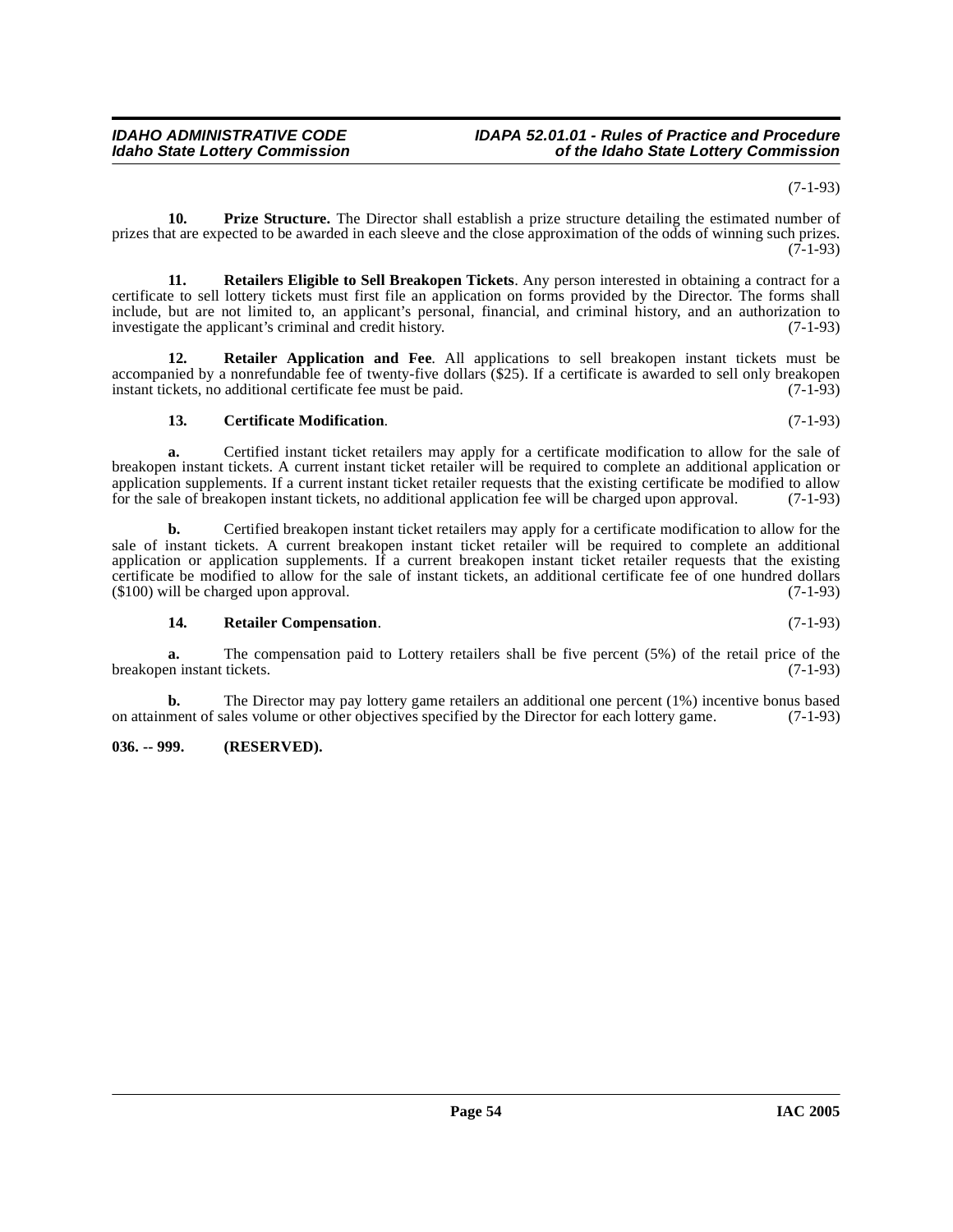# **Subject Index**

#### **A**

Advertising & Promotional Contract, Idaho State Lottery [33](#page-32-0) Affirmative Action Contracts, Idaho State Lottery [30](#page-29-0) All Devices Must Comply With Requirements, Idaho State Lottery Instant Ticket Dispensing [53](#page-52-0) Allocation of Revenues for Prizes, Idaho State Lottery [24](#page-23-0) Amendments to Pleadings [8](#page-7-2) Answers--Defined--Form & Contents, Pleadings [7](#page-6-0) Appeals [18](#page-17-1) Appearances & Representation [4](#page-3-2) Applicants, Parties--Other Persons [3](#page-2-1) Applications--Defined--Form & Contents, Pleadings [6](#page-5-0) Appointment of a Proxy, Idaho State Lottery Television Game Show [43](#page-42-1) Audience Participation, Idaho State Lottery Television Game Show [44](#page-43-0) Authority of the Commission, Idaho State Lottery [22](#page-21-0)

### **B**

Benefit [19](#page-18-1) Breakopen Instant Ticket Games, Idaho State Lottery [51](#page-50-1) Breakopen Instant Ticket Operation, Idaho State Lottery [52](#page-51-0) Breakopen Instant Ticket Price Per Play to be Posted, Idaho State Lottery [52](#page-51-1) Breakopen Instant Ticket Series Assembly & Packaging, Idaho State Lottery [53](#page-52-1) Breakopen Instant Ticket Special Inspection, Idaho State Lottery [52](#page-51-2) Briefs--Proposed Orders--Statements of Position [12](#page-11-1) **C** Captions of Rules -- Orders Addressing Rules -- References -- Indexes [2](#page-1-5) Certificate Modification, Idaho State Lottery [54](#page-53-1) Certificate Not a Vested Right, Idaho

State Lottery [36](#page-35-0) Certificate, Authorizing the Sale of Lottery Products [21](#page-20-1) Certified Retailers, Idaho State Lottery [37](#page-36-0)

Claiming of Prizes [53](#page-52-2)

Claims, Prize Winners, Idaho State Lottery [25](#page-24-0) Classification of Lottery Contracts,

Idaho State Lottery [28](#page-27-1) Complaints--Defined--Form &

Contents, Pleadings [6](#page-5-1) Computation of Time [2](#page-1-6) Conduct of Commission Business, Idaho State Lottery [28](#page-27-2) Confidentiality of Tickets, Idaho State Lottery [42](#page-41-0) Conflict Of Interest Policy, Idaho State Lottery [26](#page-25-1) Contingency Reserve, Idaho State Lottery [23](#page-22-0) Continuance of Hearings [11](#page-10-0) Criteria For Review Of Retailer Applications & Conduct Of Operations, Idaho State Lottery [34](#page-33-1) Criteria Which May be Grounds for Refusal, Idaho State Lottery Ticket Sales [35](#page-34-0)

**D** Defective, Insufficient, or Late Pleadings [8](#page-7-3) Definitions, IDAPA 52.01.01, Rules Of Practice & Procedure Of The Idaho State Lottery Commission [19](#page-18-2) Definitions, Instant Ticket Game, Idaho State Lottery [38](#page-37-1) Definitions, On-Line Computer Games, Idaho State Lottery [45](#page-44-1) Delegation of Purchasing Authority, Idaho State Lottery [29](#page-28-0) Depositions, Evidence [12](#page-11-2) Description of Game, Idaho State Lottery Television Game Show [43](#page-42-2) Determination of Winners, Idaho State Lottery [39](#page-38-0) Director of the Idaho State Lottery [22](#page-21-1) Disability of Prize Winner, Idaho State Lottery [26](#page-25-2) Discharge of All Liability Upon Payment, Idaho State Lottery [42](#page-41-1) Discharge of State Lottery Upon Payment, Idaho [51](#page-50-2) Discovery [9](#page-8-2) Dishonored Checks & Electronic Fund Transfers, Idaho State Lottery [37](#page-36-1) Display of Certificate & Other Materials, Idaho State Lottery [37](#page-36-2) Disputed Prizes, Idaho State Lottery [26](#page-25-3) Drawings & End of Sales Prior to Drawings, Idaho State Lottery [47](#page-46-0) Duplicate Certificate [35](#page-34-1)

### **E**

Effect of Filing Petition for Reconsideration [18](#page-17-2) Effect of Game Rules, Idaho State Lottery [26](#page-25-4)

Evidence [12](#page-11-3) Exhibits, Evidence [12](#page-11-4)

#### **F**

Facts Disclosed Privileged [9](#page-8-3) Failure To Appear at Hearing [10](#page-9-0) Fees, Procedure & Criteria Precluding Issuing Contract, Idaho State Lottery [34](#page-33-2) Filing & Service of Discovery--Related Documents [9](#page-8-4) Filing Documents With the Commission [8](#page-7-4) Filing, Service, Amendment, & Withdrawal of Documents [8](#page-7-5) Fiscal Year, Lottery Commission [19](#page-18-3) Form & Contents of Petitions to Intervene, Intervention [5](#page-4-1) Former Employees--Restriction on Representation of Parties, Appearances & Representation [4](#page-3-3)

#### **G**

General Form of Pleadings [5](#page-4-2) General Instant Ticket Game Operating Rules, Idaho State Lottery [38](#page-37-2) General Provisions, Idaho State Lottery Commission [21](#page-20-2) Gift Prohibitions, Idaho State Lottery [27](#page-26-0) Governing Law, Idaho State Lottery [42](#page-41-2) **H** Hearing Officers [12](#page-11-5)

Hearing Procedures Hearing-- Miscellaneous Procedure [9](#page-8-5)

### **I**

Immediate Family [19](#page-18-4) Initial Pleadings by Party--Listing of Representatives [4](#page-3-4) Inspection of Lottery Materials & Retailer Premises, Idaho State Lottery [38](#page-37-3) Instant Game, Lottery Commission [20](#page-19-0) Instant Games Ticket Price, Idaho State Lottery [39](#page-38-1) Instant Games-Authorized-Director's Authority, Idaho State Lottery [38](#page-37-4) Interlocutory Orders--Final Orders-- Review or Stay of Orders [16](#page-15-1) Intervention [4](#page-3-5) Investment Contracts, Idaho State Lottery [33](#page-32-1) Invitation to Bid [20](#page-19-1) **J**

Joint Hearing [11](#page-10-1)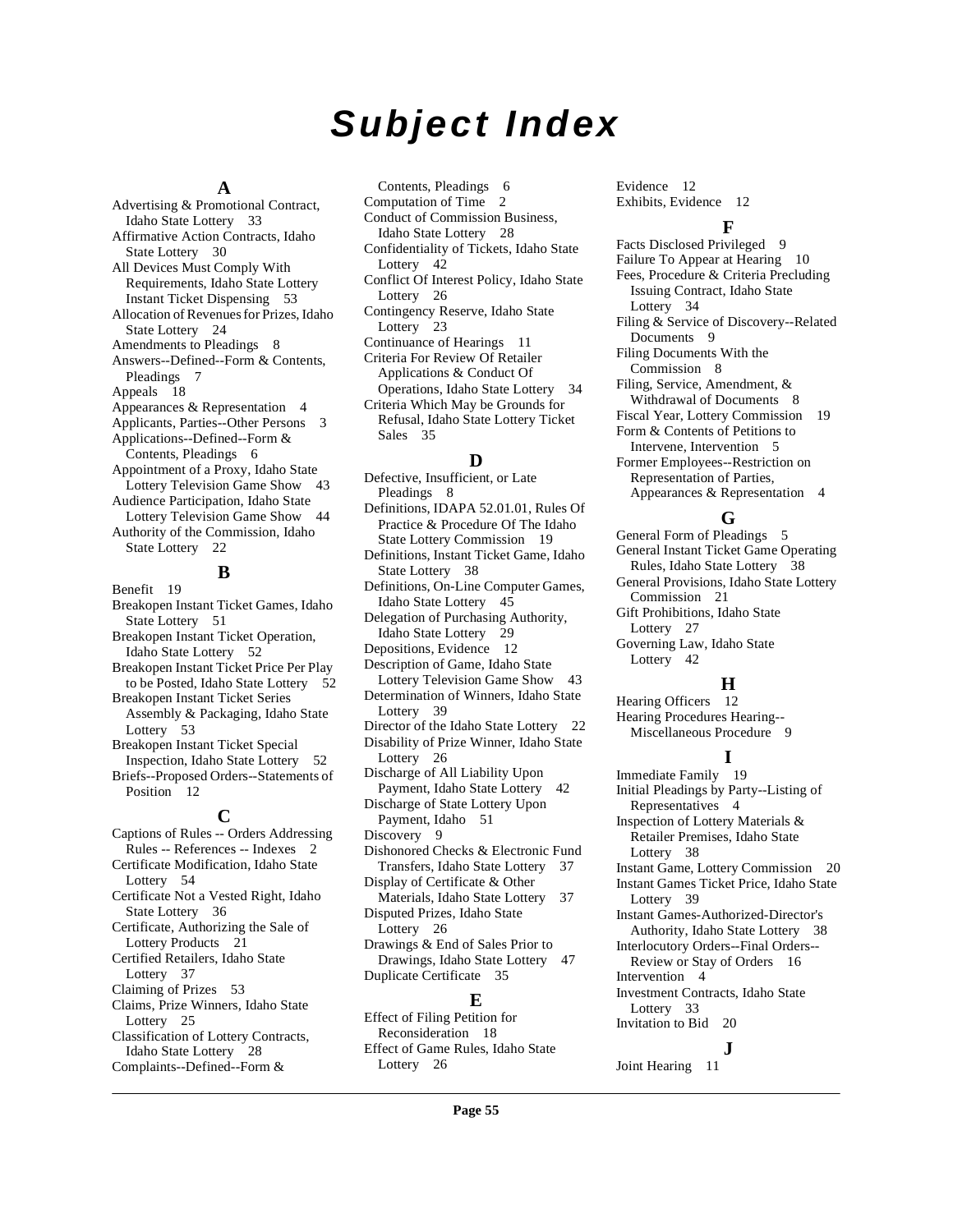#### **Subject Index (Cont'd)**

#### **K**

Kinds & Scope of Discover Listed [9](#page-8-6)

### **L**

Liberal Construction [2](#page-1-7) Limitation on Breakopen Instant Ticket Dispensing, Idaho State Lottery [53](#page-52-3) Limitations on Intervenors & Protestants [5](#page-4-3) Lottery Budgets & Financial Statements, Idaho State Lottery Lottery Contract or Contract, Idaho [20](#page-19-2) Lottery Contracting Rules, Idaho State Lottery [28](#page-27-3) Lottery Contractor or Contractor, Idaho [20](#page-19-3) Lottery Employee or Employee, Idaho [20](#page-19-4) Lottery Game Retailer or Retailer, Idaho [20](#page-19-5) Lottery Game or Game, Idaho [20](#page-19-6) Lottery Offices, Idaho State Lottery [23](#page-22-2) Lottery Vendor or Vendor, Idaho [20](#page-19-7) Lottery or State Lottery, Idaho [20](#page-19-8)

#### **M**

Major Procurement, Idaho State Lottery [20](#page-19-9) Major Procurements, Idaho State Lottery Contracting Rules [32](#page-31-0) Motions--Defined--Form & Contents, Pleadings [7](#page-6-1)

#### **N**

Notice--Conduct of Conferences--Order & Notices Resulting From Conferences [9](#page-8-7) Number & Value of Instant Ticket Prizes, Idaho State Lottery [39](#page-38-2)

### **O**

Objections--Offers of Proof, Evidence [13](#page-12-1) Official End of Game, Idaho State Lottery [42](#page-41-3) Official Notice, Evidence [12](#page-11-6) Official Records & Files [14](#page-13-1) Official Start of Game, Idaho State Lottery [39](#page-38-3) On-Line Computer Games, Idaho State Lottery [45](#page-44-2) On-Line Games Criteria, Idaho State Lottery [46](#page-45-0) On-Line Games-Authorized-Director's Authority, Idaho State Lottery [45](#page-44-3) On-Line System, Idaho State Lottery [20](#page-19-10)

Opportunity for Hearing [10](#page-9-1) Order Compelling Discovery [9](#page-8-8) Order Granting Leave to Intervene Required, Intervention [5](#page-4-4) Orders & Review Of Orders [15](#page-14-1) Orders to Show Cause--Defined--Form & Contents, Pleadings [7](#page-6-2) Outside Activities Restricted, Idaho State Lottery [27](#page-26-1) Ownership of Lottery Tickets, Idaho [24](#page-23-1)

### **P**

Parties & Persons With Similar Interests [11](#page-10-2) Parties Listed, Parties--Other Persons [3](#page-2-2) Parties--Other Persons [3](#page-2-3) Payment of Prizes by On-Line Retailers, Idaho State Lottery [50](#page-49-0) Payment of Prizes to Persons Under Eighteen Years of Age, Instant Ticket Game, Idaho State Lottery [41](#page-40-0) Payment of Prizes to Persons Under Eighteen Years of Age, On-Line Computer Games, Idaho State Lottery [50](#page-49-1) Payment of Prizes, Instant Ticket Prizes, Idaho State Lottery [40](#page-39-0) Payment of Prizes, On-Line Game Prizes, Idaho State Lottery [46](#page-45-1) Personal Services Contract, Idaho State Lottery [30](#page-29-1) Persons Ineligible for Prizes, Idaho State Lottery [26](#page-25-5) Persons Prohibited From Providing Services, Idaho State Lottery [27](#page-26-2) Persons Who May Appeal [18](#page-17-3) Petitions for Reconsideration [17](#page-16-1) Petitions--Defined--Form & Contents, Pleadings [6](#page-5-2) Play Symbols, Idaho State Lottery [20](#page-19-11)

Player Entry, Idaho State Lottery TV Game Show [43](#page-42-3)

Pleadings [5](#page-4-5)

Pleadings Enumerated [5](#page-4-6) Powers & Duties of the Commission, Idaho State Lottery [22](#page-21-2)

Pre-Hearing Procedure & Rules Pre-Hearing Conferences [8](#page-7-6)

Preparation of Appellate Record, Appeals [19](#page-18-5) Prequalification of Annuity Vendors, Idaho State Lottery [33](#page-32-2)

Prize Reserve, Idaho State Lottery Television Game Show [44](#page-43-1) Prize Rights Unassignable, Idaho State Lottery [41](#page-40-1)

Prize Structure, Idaho State Lottery Breakopen Instant Ticket [54](#page-53-2) Prize Structures, Idaho State Lottery [39](#page-38-4) Prizes Payable After Death of Winner, Idaho State Lottery [26](#page-25-6) Prizes Payable After Death or Disability of Owner, Instant Ticket Games, Idaho State Lottery [42](#page-41-4) Prizes Payable After Death or Disability of Owner, On-Line Computer Games, Idaho State Lottery [50](#page-49-2) Prizes Rights Unassignable, Idaho State Lottery [50](#page-49-3) Procedure at Reconsideration [18](#page-17-4) Proceedings Governed [2](#page-1-8) Proposed Orders by Commission, Orders & Review of Orders [16](#page-15-2) Protest--Defined--Form & Contents, Pleadings [7](#page-6-3) Provisional Certifications, Idaho State Lottery [34](#page-33-3) Provisional Retailer, Idaho State Lottery [21](#page-20-3) Public Meeting Law, Idaho State Lottery [22](#page-21-3) **R**

Reconsideration [17](#page-16-2) Records for Decision--Relationship to Official File, Official Records & Files [14](#page-13-2) Reporting Changes in Circumstances of the Retailer, Idaho State Lottery [35](#page-34-2) Representation of Parties At Hearing, Appearances & Representation [4](#page-3-6) Request for Proposal, Idaho State Lottery [20](#page-19-12) Requirements for the Sale of Tickets, Idaho State Lottery [37](#page-36-3) Rescission, Alteration or Amendment of Final Orders [17](#page-16-3) Retail Drawings, Idaho State Lottery [24](#page-23-2) Retail Ticket Price Discounts, Idaho State Lottery [24](#page-23-3) Retailer Application & Fee, Idaho State Lottery Breakopen Tickets [54](#page-53-3) Retailer Compensation, Breakopen Instant Ticket, Idaho State Lottery [54](#page-53-4) Retailer Compensation, Instant Ticket, Idaho State Lottery [39](#page-38-5) Retailer Compensation, On-Line Retailers, Idaho State Lottery [50](#page-49-4) Retailer Duties, Idaho State Lottery On-

Line Retailer [49](#page-48-0) Retailer Identification Card, Idaho State